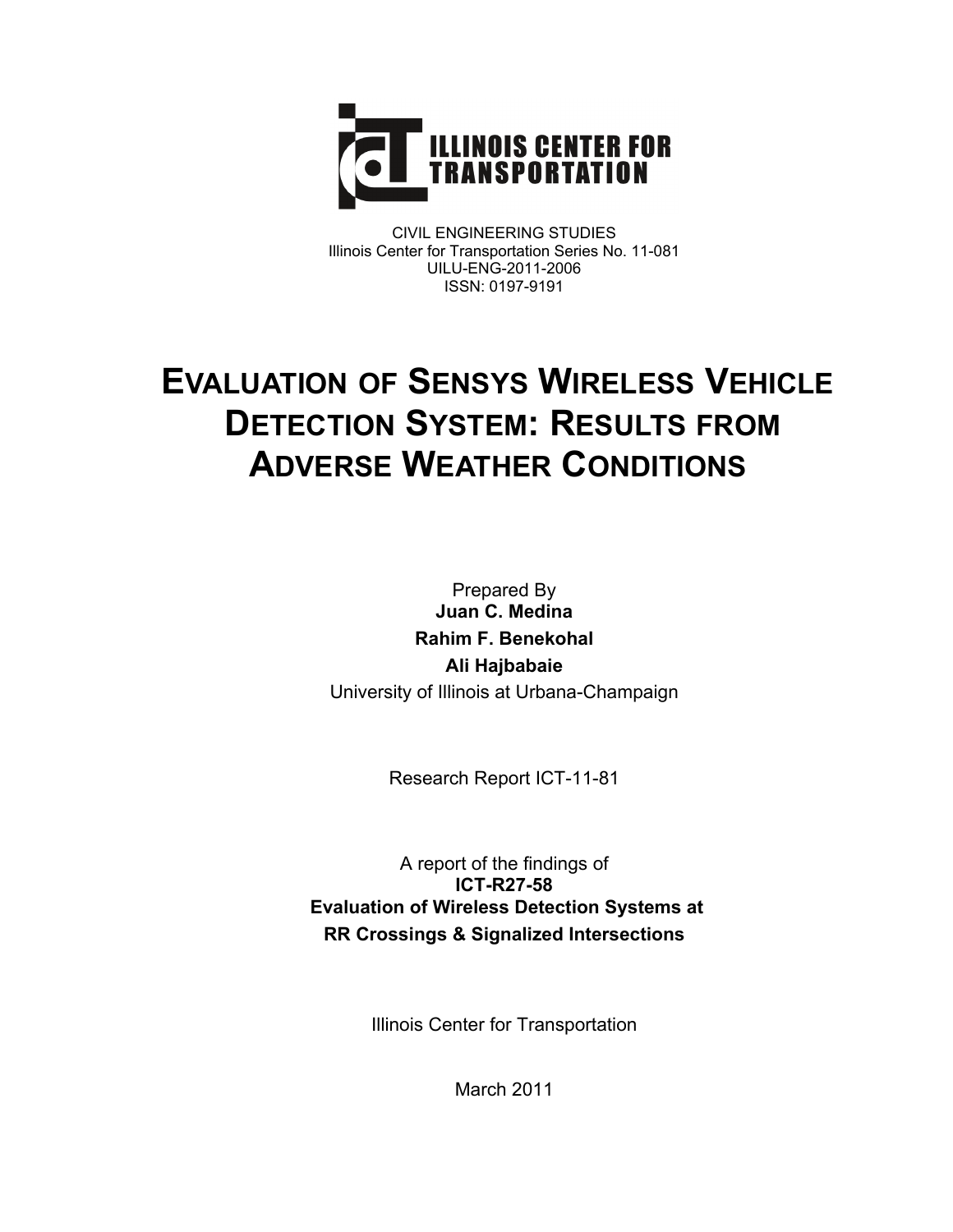**Technical Report Documentation Page**

| 1. Report No.<br>FHWA-ICT-11-081                                                                        | 2. Government Accession No. | 3. Recipient's Catalog No.                                                                                            |
|---------------------------------------------------------------------------------------------------------|-----------------------------|-----------------------------------------------------------------------------------------------------------------------|
| 4. Title and Subtitle                                                                                   |                             | 5. Report Date                                                                                                        |
| EVALUATION OF SENSYS WIRELESS VEHICLE DETECTION                                                         |                             | March 2011                                                                                                            |
| <b>SYSTEM: RESULTS FROM ADVERSE WEATHER CONDITIONS</b>                                                  |                             |                                                                                                                       |
|                                                                                                         |                             | 6. Performing Organization Code                                                                                       |
|                                                                                                         |                             | 8. Performing Organization Report No.                                                                                 |
| 7. Author(s)                                                                                            |                             | ICT-11-081                                                                                                            |
| Medina, Benekohal, Hajbabaie                                                                            |                             | UILU-ENG-2011-2006                                                                                                    |
| 9. Performing Organization Name and Address                                                             |                             | 10. Work Unit (TRAIS)                                                                                                 |
| Illinois Center for Transportation                                                                      |                             |                                                                                                                       |
| Department of Civil and Environmental Engineering                                                       |                             | 11. Contract or Grant No.                                                                                             |
| University of Illinois at Urbana-Champaign                                                              |                             | <b>ICT R27-58</b>                                                                                                     |
| 205 N. Mathews Ave, MC 250                                                                              |                             | 13. Type of Report and Period Covered                                                                                 |
| Urbana, IL 61801                                                                                        |                             |                                                                                                                       |
|                                                                                                         |                             |                                                                                                                       |
| 12. Sponsoring Agency Name and Address                                                                  |                             |                                                                                                                       |
| Illinois Department of Transportation                                                                   |                             |                                                                                                                       |
| Bureau of Materials and Physical Research                                                               |                             |                                                                                                                       |
| 126 E. Ash Street                                                                                       |                             | 14. Sponsoring Agency Code                                                                                            |
| Springfield, IL 62704                                                                                   |                             |                                                                                                                       |
| 15. Supplementary Notes                                                                                 |                             |                                                                                                                       |
|                                                                                                         |                             |                                                                                                                       |
|                                                                                                         |                             |                                                                                                                       |
|                                                                                                         |                             |                                                                                                                       |
| 16. Abstract                                                                                            |                             |                                                                                                                       |
|                                                                                                         |                             | The performance of the Sensys wireless vehicle detection system was evaluated under adverse                           |
|                                                                                                         |                             | weather conditions (winter and rain) at a signalized intersection and in close proximity to the railroad tracks at a  |
|                                                                                                         |                             | grade crossing. At the intersection stop bar zones, the overall frequency of false calls due to vehicles in the       |
|                                                                                                         |                             | adjacent lanes ranged from 7.7% to 15.4% per lane in the winter data and between 2.6% and 6.2% in the rain            |
|                                                                                                         |                             | data. In addition, the frequency of multiple activations due to a single vehicle (flickering false calls) ranged from |
|                                                                                                         |                             | 4.2% to 7.2% in the winter data and from 5% to 7.7% in the rain data. There were only seven stuck-on calls,           |
| two missed calls, and no dropped calls. At the intersection advance zones, frequency of missed vehicles |                             |                                                                                                                       |
|                                                                                                         |                             | traveling between the lanes ranged between 0.4% and 5.4% in the winter condition, and between 0.8% and                |
|                                                                                                         |                             | 9.7% in the rain condition. A low percentage of vehicles traveling inside the marked lane (0%-1.2% per lane)          |

were missed. False calls ranged on average from 1% to 4%. No stuck-on calls or dropped calls were found at the advance zones. At the railroad grade crossing, the trains generated multiple activations in the Sensys detectors as they passed the crossing. After they departed, the sensors terminated the activations except in a few cases, where the calls remained stuck-on for periods of time. In addition, false calls were the most common type of detection error, which represented 56% to 60% of the total number of calls in the left-turn lane, and 13% to 14% in the through lane. Most of the false calls in the left-turn lane were caused by vehicles traveling in the opposing direction.

| 17. Key Words<br>Sensys wireless system, signalized intersection,<br>magnetometer detector, rail highway crossing sensors, public through the National Technical Information<br>loop detectors, adverse weather, rain, snow |                                                      | <b>Distribution Statement</b><br>18.<br>No restrictions. This document is available to the<br>Service, Springfield, Virginia 22161. |                  |           |
|-----------------------------------------------------------------------------------------------------------------------------------------------------------------------------------------------------------------------------|------------------------------------------------------|-------------------------------------------------------------------------------------------------------------------------------------|------------------|-----------|
| 19. Security Classif. (of this report)<br>Unclassified                                                                                                                                                                      | 20. Security Classif. (of this page)<br>Unclassified |                                                                                                                                     | 21. No. of Pages | 22. Price |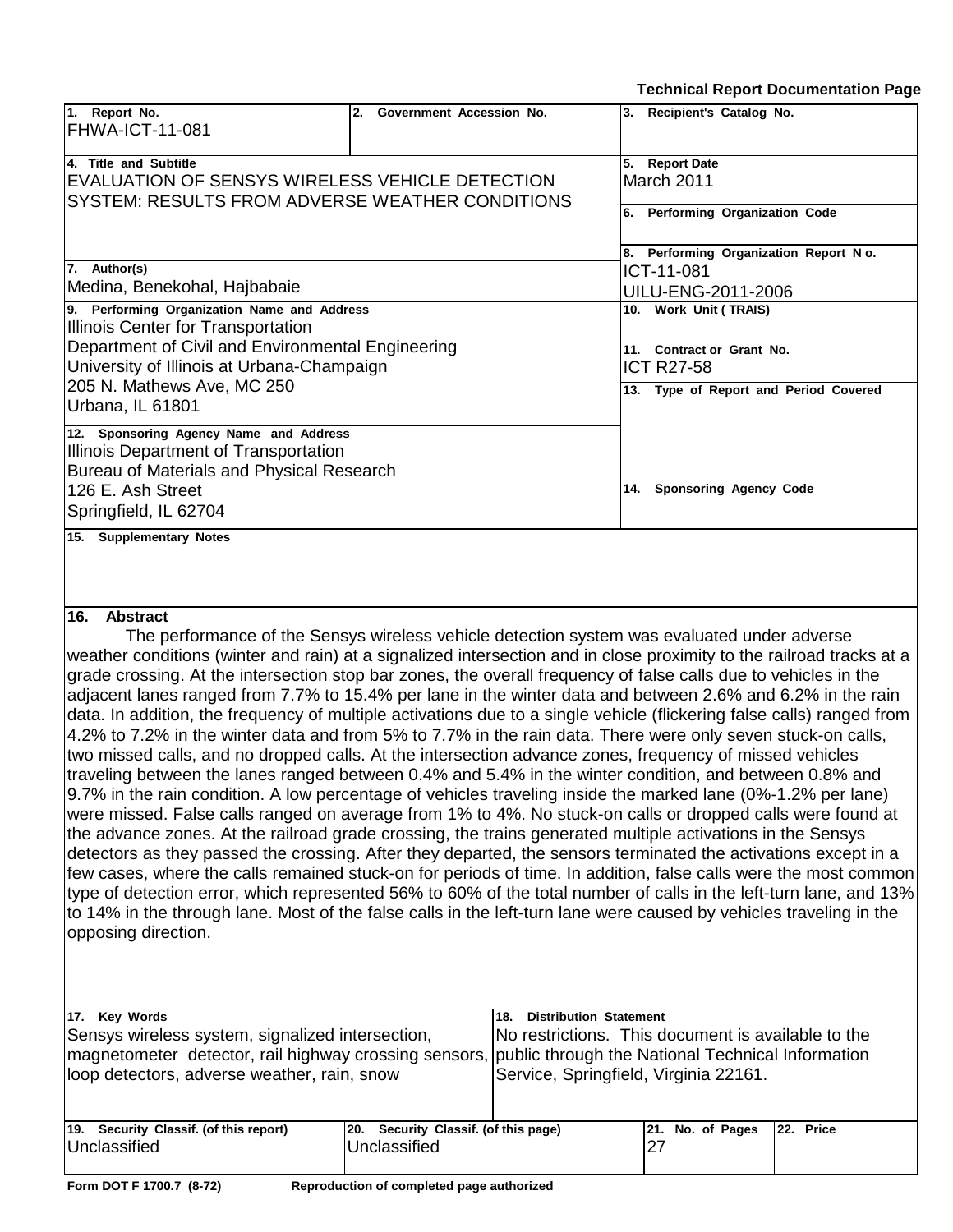## **ACKNOWLEDGEMENT**

This publication is based on the results of ICT-R27-58, **Evaluation of Wireless Detection Systems at RR Crossings and Signalized Intersections**. ICT-R27-58 was conducted in cooperation with the Illinois Center for Transportation; the Illinois Department of Transportation; and the U.S. Department of Transportation, Federal Highway Administration.

Members of the Technical Review Panel are the following: Yogesh Gautam, IDOT (Chair) Eric Howald, IDOT David Burkybile, IDOT Dean Mentjes, FHWA Stan Milewski, ICC

## **DISCLAIMER**

The contents of this report reflect the view of the authors, who are responsible for the facts and the accuracy of the data presented herein. The contents do not necessarily reflect the official views or policies of the Illinois Center for Transportation, the Illinois Department of Transportation, or the Federal Highway Administration. This report does not constitute a standard, specification, or regulation.

Trademark or manufacturers' names appear in this report only because they are considered essential to the object of this document and do not constitute an endorsement of product by the Federal Highway Administration, the Illinois Department of Transportation, or the Illinois Center for Transportation.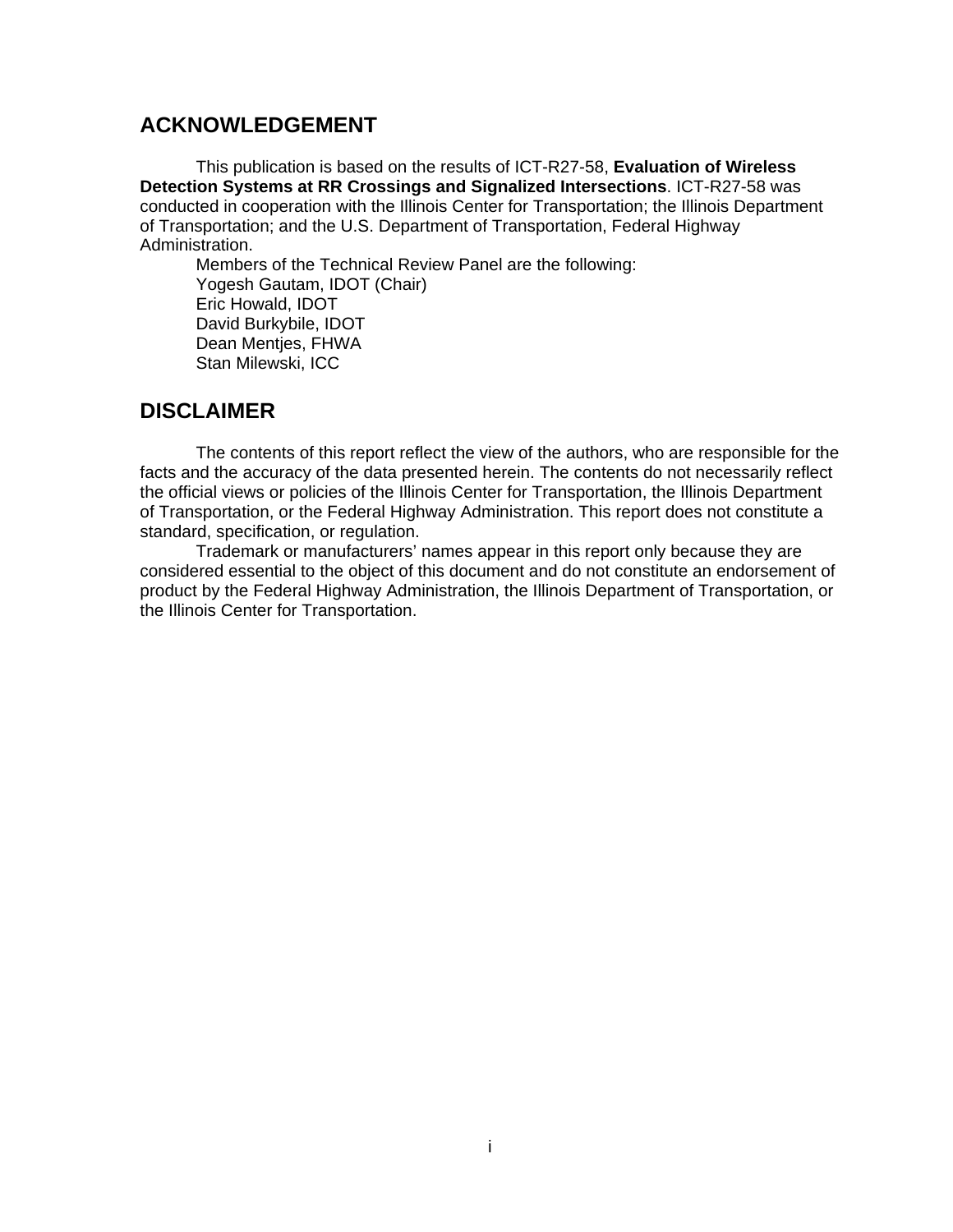#### **EXECUTIVE SUMMARY**

The performance of the Sensys wireless vehicle detection system was evaluated under adverse weather conditions (winter and rain) at a signalized intersection and in close proximity to the railroad tracks at a grade crossing. The location of the railroad installation is not typical for vehicle detection purposes, and its main objective was testing the system as a backup for loop detectors that control the operation of a four quadrant gate system.

This is the second report of this study; the first report describes the data collection procedure and methodology in detail in addition to the results from the initial system configuration and the effects of later improvements made by the manufacturer.

 The performance of the Sensys system was evaluated in terms of the frequency of the following detection errors: false, missed, stuck-on, and dropped calls. A total of six detection zones were defined for the three lanes of the eastbound approach at the signalized intersection (three at the stop bar and three at advance locations). At the railroad grade crossing, two zones were defined (one per lane) just past the rail tracks on the eastbound approach of a minor roadway. Loop detectors were also installed at the same location as the Sensys detectors, providing an initial reference point for potential detection errors, which were verified using video images collected at the two evaluation sites.

 Data from 25 hours in the winter and 20 hours during rainfall were analyzed at the intersection, whereas 140 hours in winter and 72 hours in rain were analyzed at the railroad grade crossing. The sample for both winter and rain conditions included about 6800 vehicles at the intersection, and about 6300 vehicles and 183 trains at the grade crossing. Additional datasets were analyzed at the grade crossing to study the effect of trains after they depart, increasing the train sample size to 498 trains.

 It is noted that during the data collection, some components of the Sensys system had to be replaced after they had stopped functioning. These include the Sensys contact closure card inside the data collection cabinet at the railroad installation, the access points at both sites, and one detector at each site.

 Results at the intersection stop bar zones indicated that false calls were the most common detection errors during both the winter and rain conditions. The overall frequency of false calls due to vehicles in the adjacent lanes ranged from 7.7% to 15.4% per lane in the winter data and between 2.6% and 6.2% in the rain data. In addition, the frequency of multiple activations due to a single vehicle (flickering false calls) ranged from 4.2% to 7.2% in the winter data and from 5% to 7.7% in the rain data. There was a low incidence of other types of detection errors at the stop bar zones, including a total of seven stuck-on calls for both winter and rain, each lasting 3 to 12 minutes, two missed calls, and no dropped calls.

 At the intersection advance zones, missed calls were the most common type of error. For all three zones, the frequency of missed vehicles traveling between the lanes ranged between 0.4% and 5.4% in the winter condition, and between 0.8% and 9.7% in the rain condition. A low percentage of vehicles were missed while clearly traveling inside the marked lane (between 0% and 1.2% per lane). False calls were significantly lower than at the stop bar zones, ranging on average from about 1% to 4%. No stuck-on calls or dropped calls were found at the advance zones.

 At the railroad grade crossing, the trains generated multiple activations in the Sensys detectors as they passed the crossing. After they departed, the sensors terminated the activations except in a few cases, where the calls remained stuck-on for periods of time between 11 minutes and up to 100 minutes (there were three stuck-on calls in 498 trains). Vehicles also generated three stuck-on calls in the winter and rain datasets, lasting 26 seconds, 53 seconds, and 150 minutes. In addition, false calls were the most common type of detection error, which represented 56% to 60% of the total number of calls in the left-turn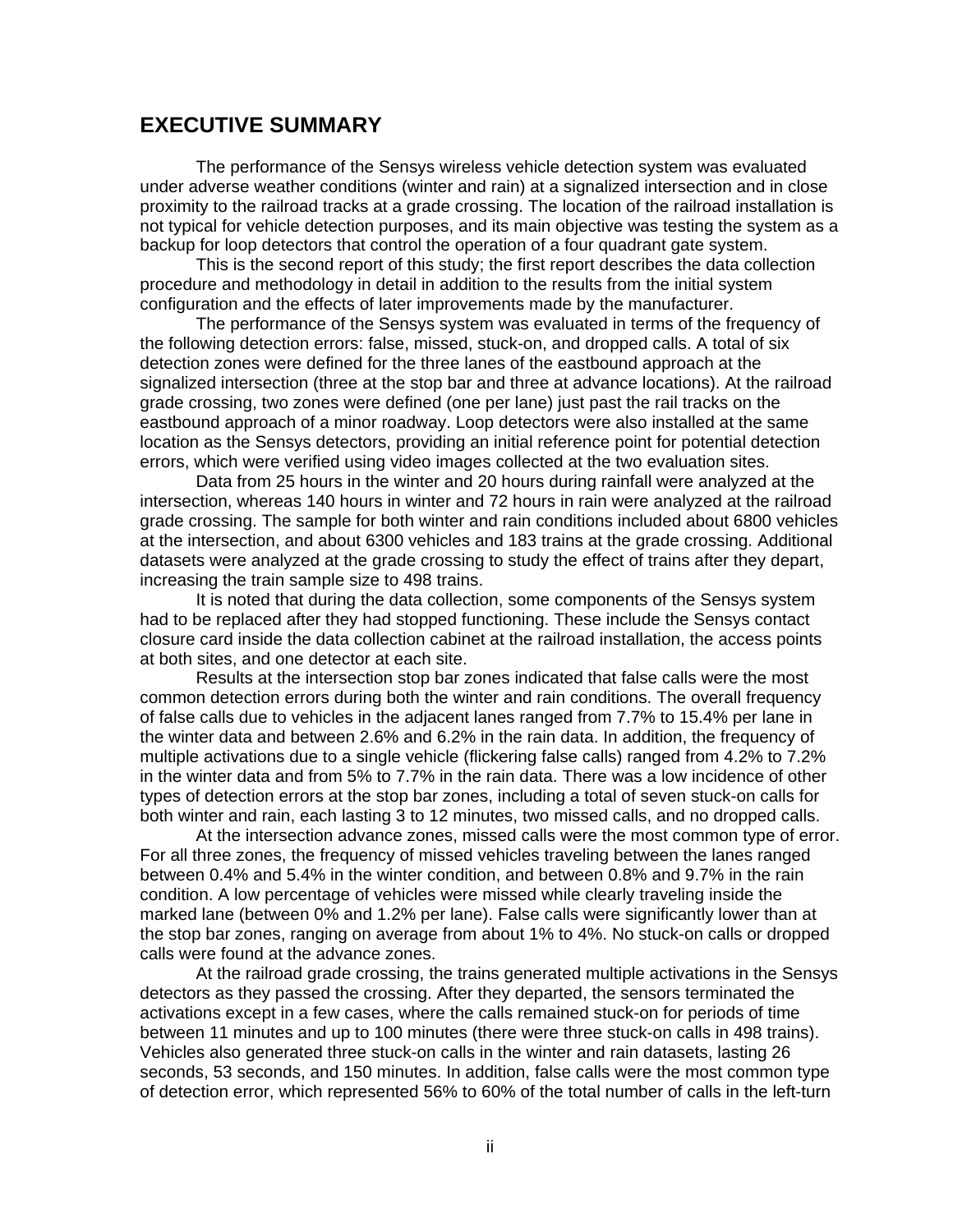lane, and 13% to 14% in the through lane. Most of the false calls in the left-turn lane were caused by vehicles traveling in the opposing direction.

 A comparison of the data from favorable weather conditions (this data is described in the first report of this evaluation) with data from adverse weather showed no significant effect in the functioning of the sensors. However, it was observed that some of the detection errors (mainly false calls) could increase due to changing driving patterns and vehicles driving between the marked traveled lanes (especially when the roadway was covered with snow). In the selected datasets, the increase in false calls was estimated to be 2% to 8% for a given lane at the signalized intersection.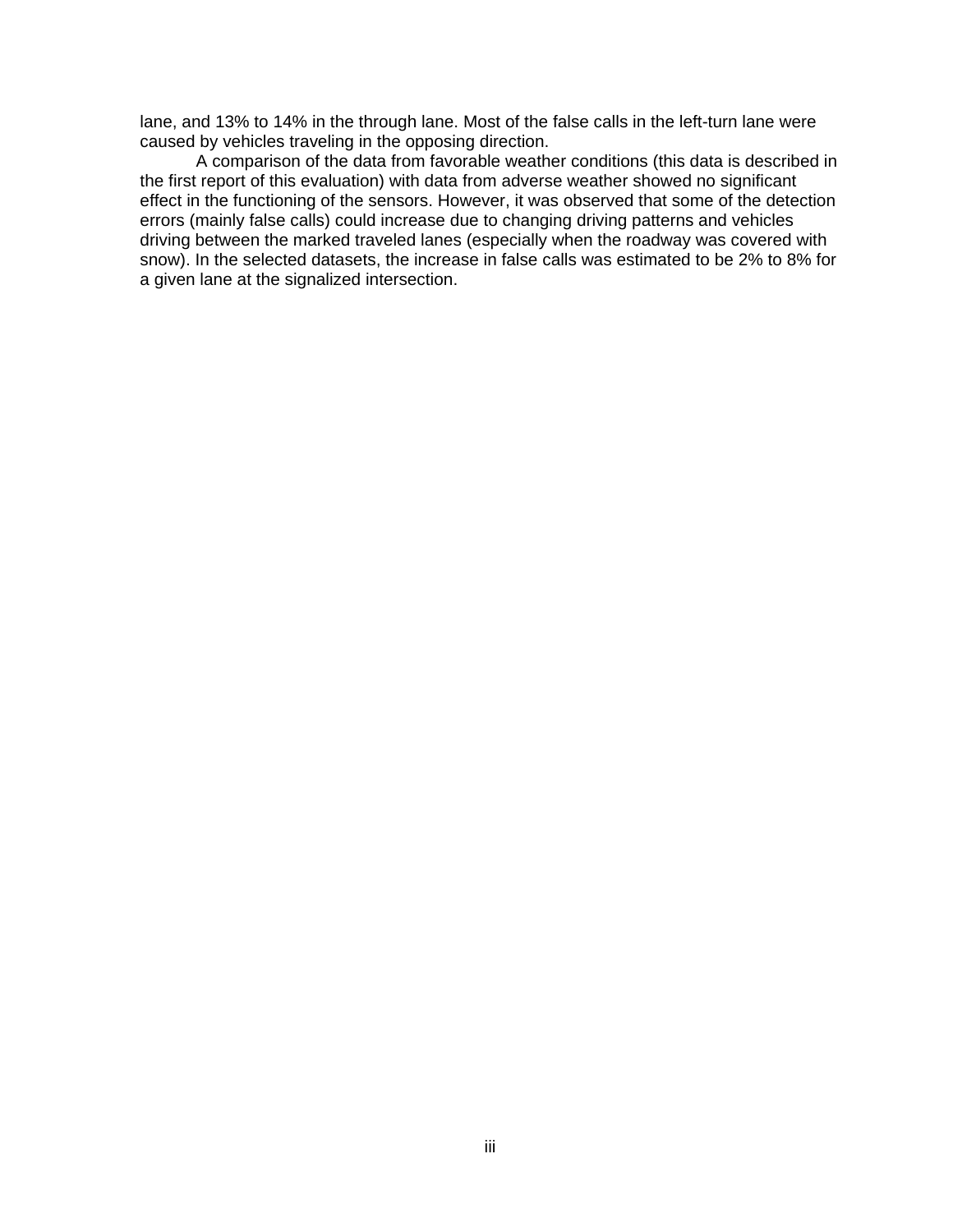## **TABLE OF CONTENTS**

| CHAPTER 2 BRIEF DESCRIPTION OF SENSYS SYSTEM AND EVALUATION SETUP2 |  |
|--------------------------------------------------------------------|--|
|                                                                    |  |
|                                                                    |  |
|                                                                    |  |
|                                                                    |  |
|                                                                    |  |
|                                                                    |  |
|                                                                    |  |
|                                                                    |  |
|                                                                    |  |
|                                                                    |  |
|                                                                    |  |
|                                                                    |  |
|                                                                    |  |
| 4.3. COMPARISON BETWEEN ADVERSE AND FAVORABLE WEATHER CONDITIONS   |  |
|                                                                    |  |
|                                                                    |  |
|                                                                    |  |
| 5.1. INTERSECTION OF CENTURY BLVD AND VETERANS PKWY  26            |  |
|                                                                    |  |
| 5.3. EFFECTS OF ADVERSE WEATHER IN THE PERFORMANCE OF SENSYS       |  |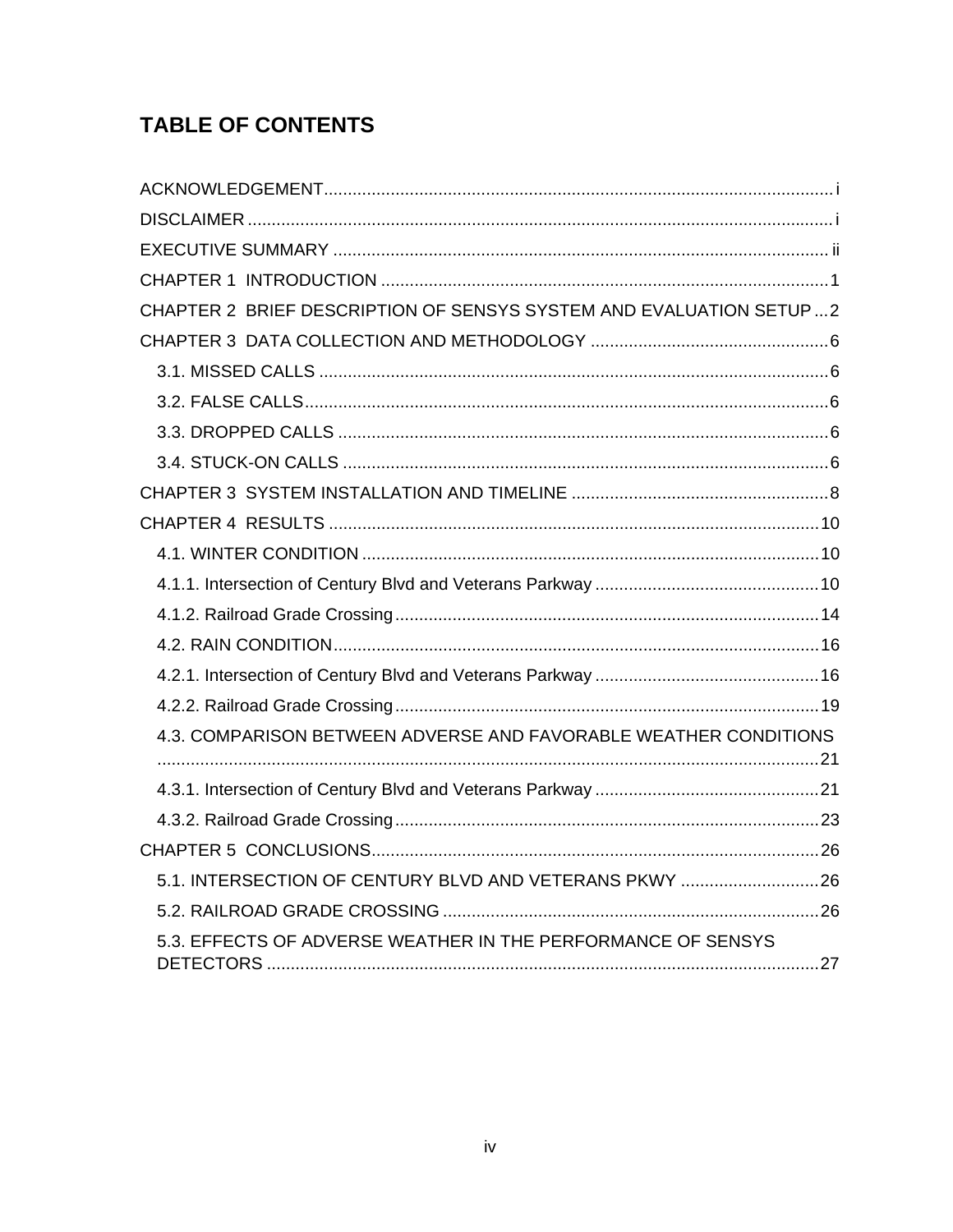## **CHAPTER 1 INTRODUCTION**

This report contains the second part of the evaluation of the Sensys wireless vehicle detection system, conducted at two locations: 1) a signalized intersection, and 2) a railroad grade crossing. The first report, prepared after the first three months of the evaluation, includes results from the initial system configuration as well as results obtained after Sensys representatives modified the system setup to improve its performance. The first report is publicly available and can be found on the Illinois Center for Transportation website (ict.illinois.edu).

While the focus of the first report was on the initial configuration and the results after the modifications, this report is centered on the system performance in adverse weather conditions, namely winter (snow and low temperature) and rain. It is noted that the datasets for the first report were selected under favorable weather conditions during the fall season, thus no freezing temperatures or rain/thunderstorms were studied.

The analysis of the performance of the Sensys system in adverse weather is essential to verify its reliability. As a wireless system that uses the earth's magnetic field, the Sensys detectors are magneto-resistive sensing devices that can measure magnetic variations in three dimensions (x, y, z) caused by vehicles that are present in the detection area. Therefore, temperature drops and seasonal variations of the magnetic field have the potential to affect the Sensys system. Elements such as the battery life, the communications, and the magnetometer itself could also be disturbed in small, but measurable quantities under adverse climate.

In addition, as other emerging technologies such as video detection systems have potential to be affected by weather factors, the Sensys system should also be tested under similar conditions. In this way, the reliability of this technology can be assessed for all-yearround performance, exploring questions regarding its robustness in highly variable weather, characteristic of the Midwest area.

 For the winter, data was collected from December 2008 to February 2009 when the roadway was fully/partially covered with snow and also when the temperature was below 30 $\degree$ F (with a minimum temperature of about 0 $\degree$ F). For the rain condition, periods of thunderstorm and rain were selected from spring and fall of 2009. The occurrence of these weather conditions was determined based on visual verification of the video images collected at the two subject locations, and also from records from a weather station at the airport in Rantoul, IL, which is located within a two-mile radius.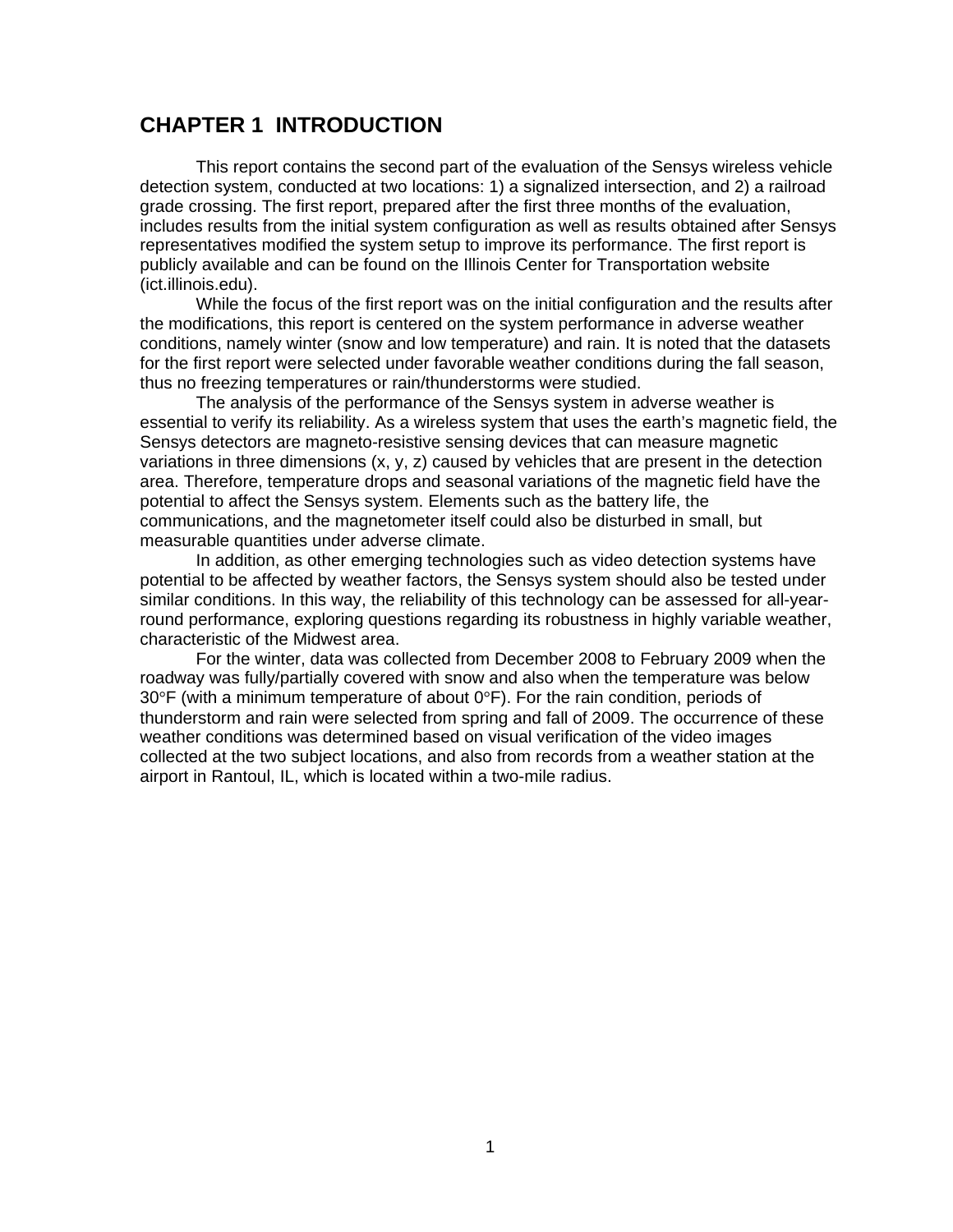## **CHAPTER 2 BRIEF DESCRIPTION OF SENSYS SYSTEM AND EVALUATION SETUP**

The Sensys wireless vehicle detection system is produced by Sensys Networks and uses magneto-resistive sensors embedded in the pavement to detect vehicles. The sensors are self-powered and have two-way low-power radio communication capabilities. An access point serves as the wireless bridge between the sensor and a contact closure card that can be installed at a regular detector rack in a controller cabinet. In case the sensor is located out of range of the access point, wireless repeaters can be installed between the access point and the sensors to extend the communication. The Sensys sensors are installed in the pavement by drilling a core of about 4" in diameter and 2½" deep where the detector is placed, and then covered by durable epoxy, flush to the pavement surface.

 The evaluation of the Sensys performance was conducted at two locations: 1) the eastbound approach of the intersection of Century Blvd. and Century Pkwy., in the Village of Rantoul, IL; and 2) the railroad grade crossing on Chandler Road, just west of its intersection with Illinois Route 45. A schematic representation of the locations, accompanied by sample pictures, is shown in Figures 1 and 2.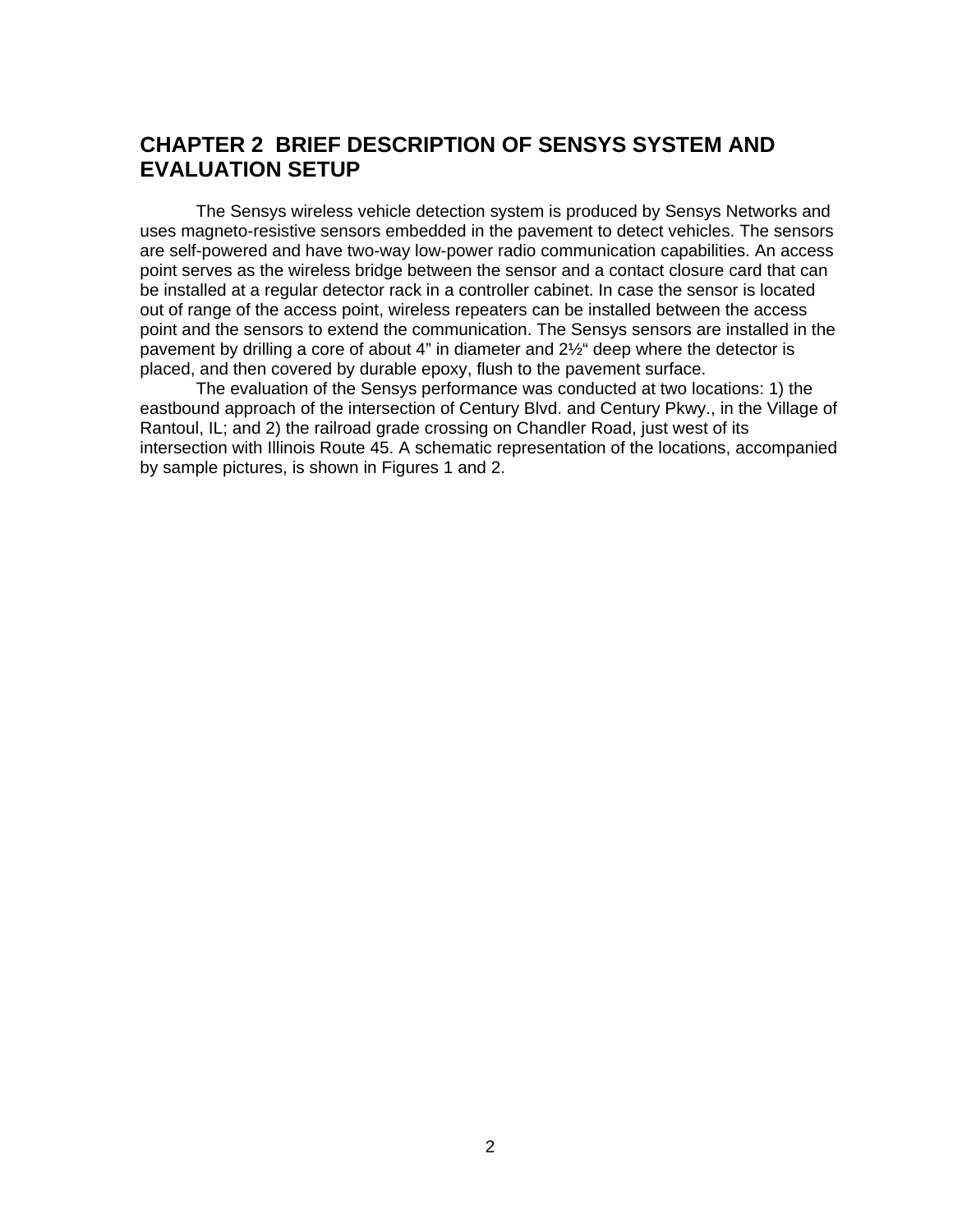

A – Diagram intersection Chandler Rd and Us Route 45.





B - Eastbound approach. C - Loops and Sensys detectors.



D – Detection zones layout and numbering.

Figure 1. Layout and sample images from the railroad grade crossing location.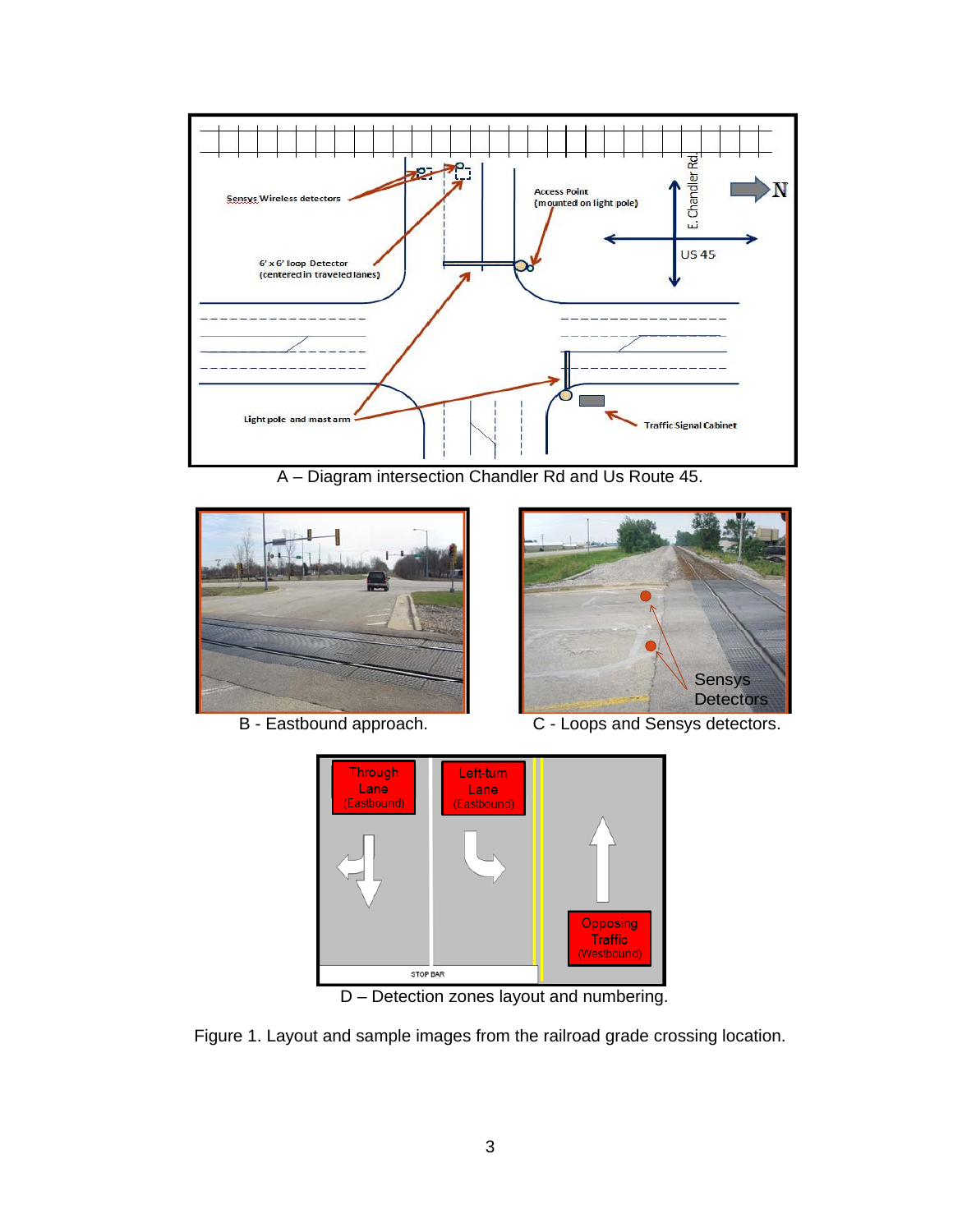

A - Diagram intersection of Veterans Pkwy and Century Blvd.



B - De tail access point.



C – E Eastbound ap pproach.



D – Detection zones layout and numbering.

Figure 2. Layout and sample images - Intersection of Veterans Pkwy and Century Blvd.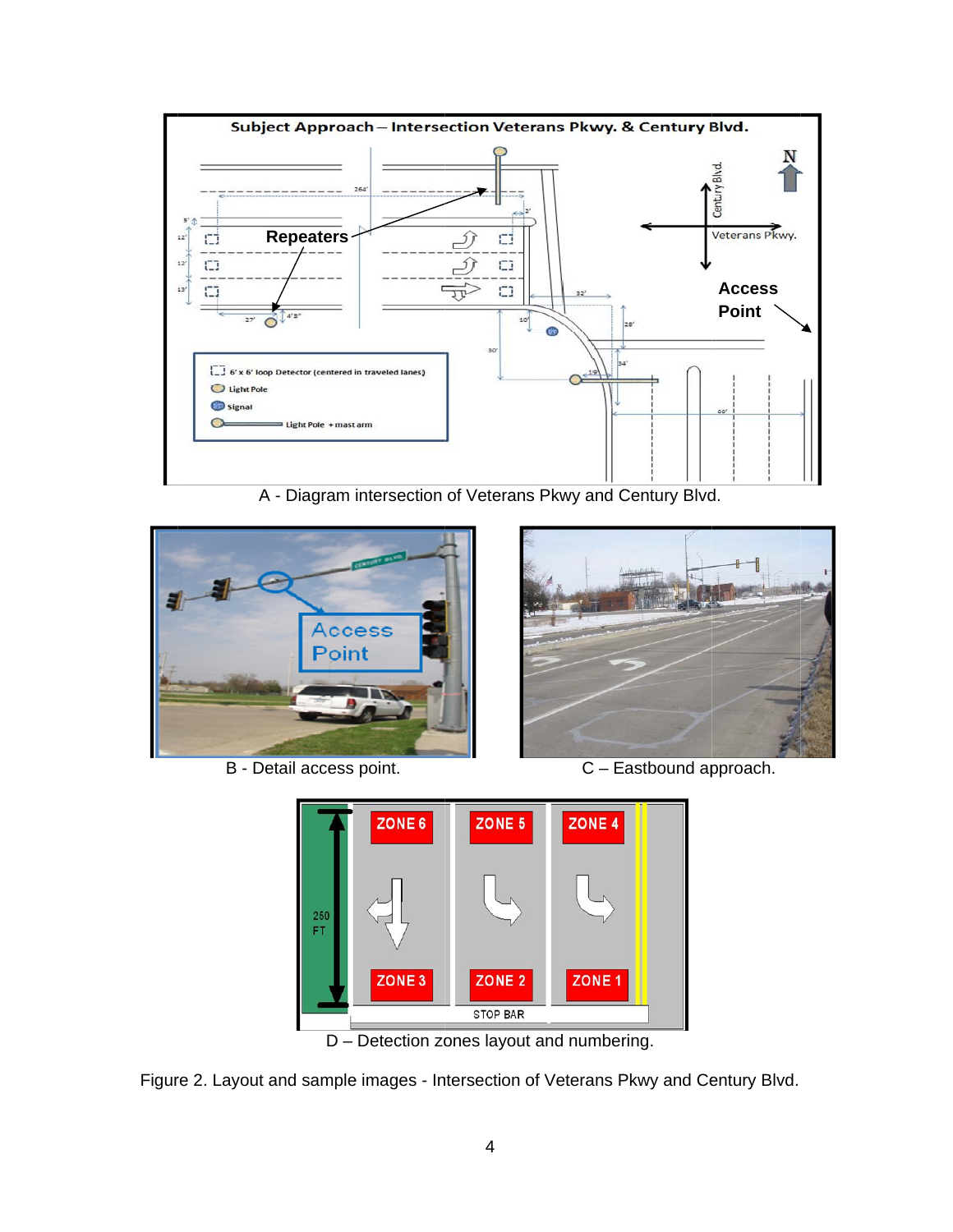Squared loop detectors (6ftx6ft) were installed prior to the Sensys system, so that at the intersection location, the Sensys magnetometers were placed centered inside the loops. At the railroad location, the sensors were placed as close as possible from the railroad tracks (close to the leading edge of the loops), as seen in Figure 1-C.

The decision on the placement of the Sensys detectors at the intersection location was made by Sensys representatives present at the time of installation, to achieve the closest match in their performance compared to the loop detectors. At the railroad location, on the other hand, the placement was the result of the recommendations by representatives of the Illinois Commerce Commission (ICC). The idea behind the grade crossing installation was to test the sensors at very close range from the railroad tracks for their potential use as a loop backup system for quad-gate control applications.

It is noted that while the intersection setup can be representative of a typical installation of the Sensys system, the railroad location is rather atypical and also a first attempt at using Sensys for such purpose.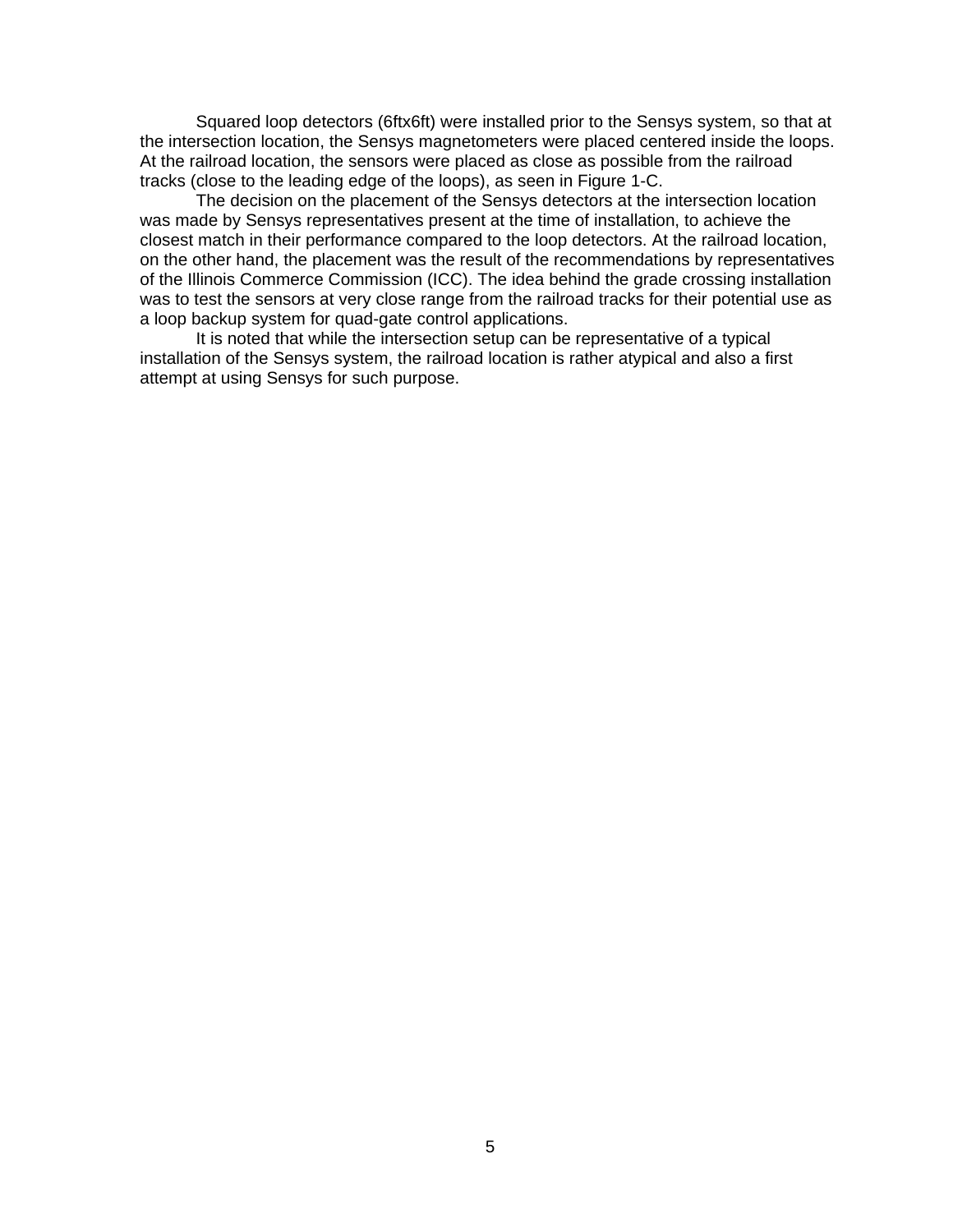## **CHAPTER 3 DATA COLLECTION AND METHODOLOGY**

The data collection and analysis were performed using the same procedures described in the first report of this project series. Two types of data were collected: activation/deactivation times of loops and Sensys wireless sensors (timestamps), and video images. An input/output device was used to record the timestamps with a precision of one second, and the video images were recorded using a quad processor that displayed an image of the location being analyzed and a graphical representation of the state of the loops and Sensys detectors (on/off).

 The performance of the Sensys detectors was evaluated based on four measures of performance (MPs): false calls, missed calls, dropped calls, and stuck-on calls. These MPs were estimated for each sensor separately by automatically detecting potential errors using computer algorithms, and then by manually verifying every potential error before labeling it as an actual detection error. The manual verification was performed by watching the video at the time the errors occurred and confirming their occurrence. For a more detailed description of the data collection procedure, the reader is referred to the first report of this series, mentioned above.

 A brief description of the MPs is presented below, as a guidance to interpret the results of the evaluation.

#### **3.1. MISSED CALLS**

Missed calls occur when a wireless sensor fails to detect a vehicle. These errors could have adverse safety effects due to potential red light runners in cases where the corresponding phase is not called by the controller.

#### **3.2. FALSE CALLS**

False calls are defined as calls placed by the wireless sensors when there was no vehicle present over the sensor or when multiple calls were created by the same vehicle. Thus, based on the cause of the false activations, false calls were divided into two subgroups: 1) False calls placed when there was no vehicle over the sensor – these calls were generated by vehicles in the adjacent lanes (small and heavy vehicles traveling in other lanes, regardless of the direction of travel), and 2) flickering false calls, or multiple calls generated by a single vehicle occupying the detection area. Note that false calls could have a negative effect in the operational efficiency of the intersection.

#### **3.3. DROPPED CALLS**

Dropped calls occur when a call by the wireless sensor is terminated while the vehicle is still present. Operationally, if the sensor prematurely drops the call placed to the controller, this may prevent the corresponding phase from being called and generate potential safety issues due to red light runners. In terms of timestamps, if the sensor call is terminated more than 5 seconds before the end of loop call, it is flagged as a potential dropped call.

#### **3.4. STUCK-ON CALLS**

Stuck-on calls are defined as the calls that occur when the wireless sensor indicates that the vehicle is still present, but in reality the vehicle has departed. Stuck-on calls may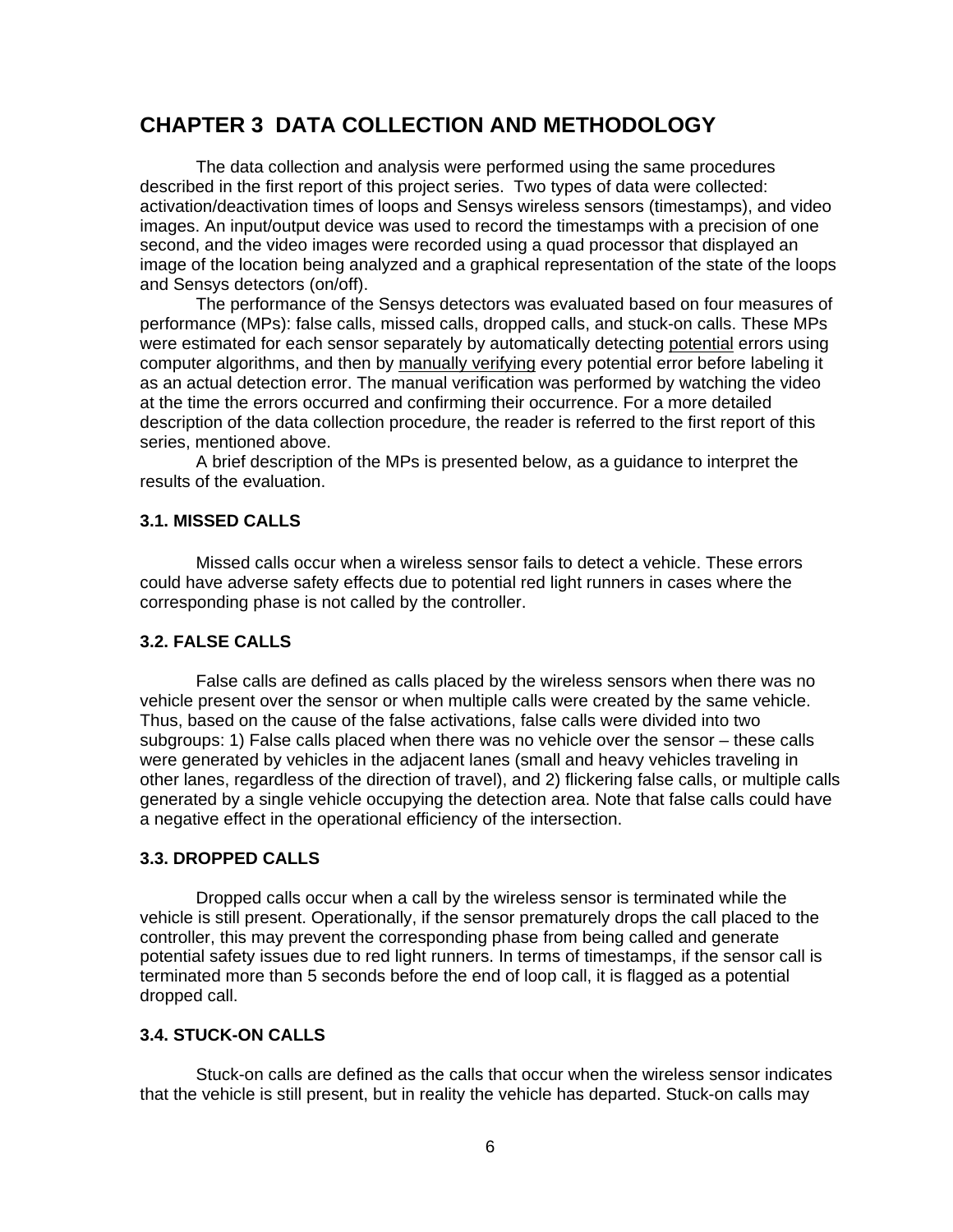affect operational efficiency of the signalized intersection. In the algorithm, if a sensor call continues to be active more than 10 seconds after the end of the loop call, it is flagged as a potential stuck-on call.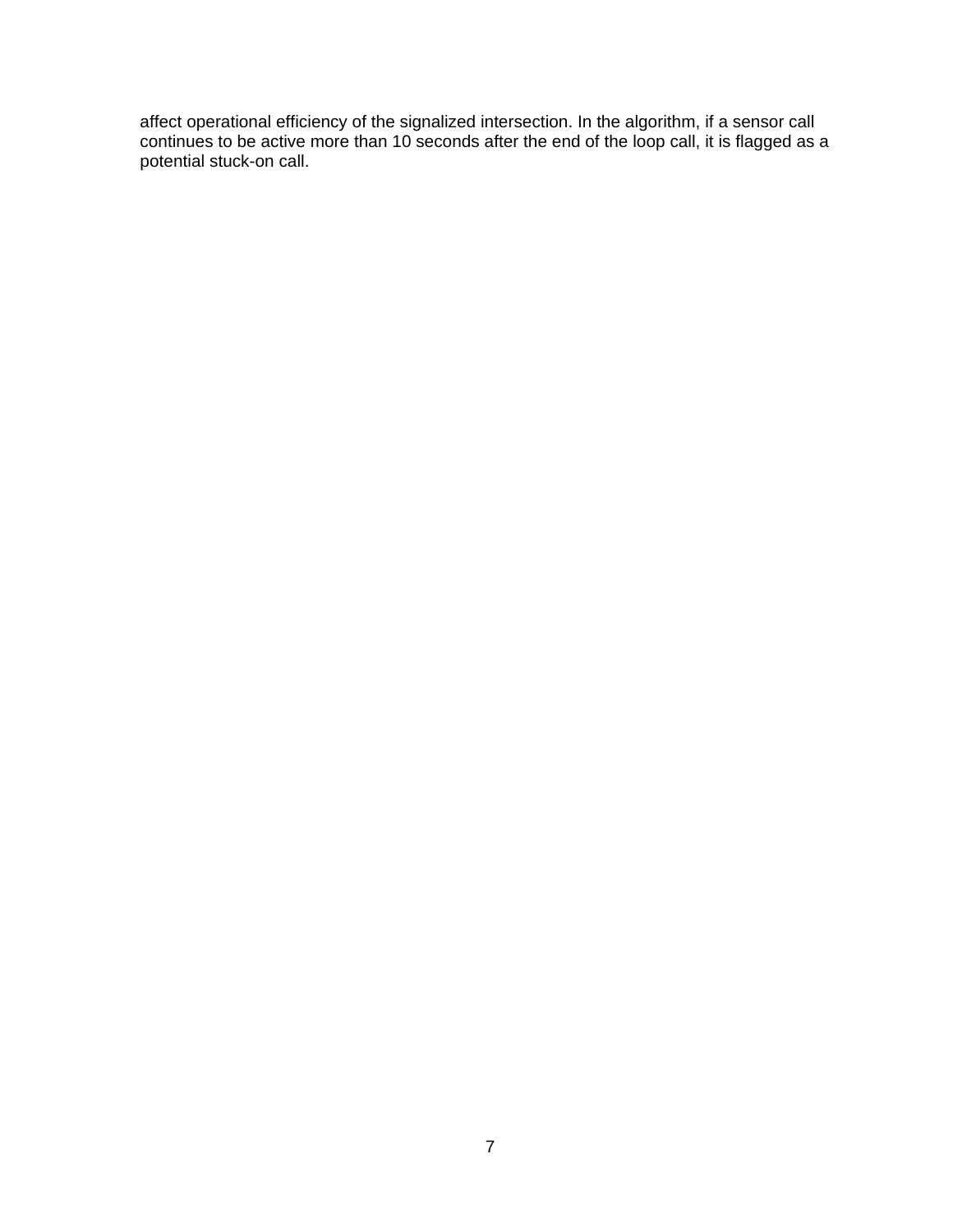## **CHAPTER 3 SYSTEM INSTALLATION AND TIMELINE**

The Sensys system was installed by a Sensys representative at the two selected locations on April 22, 2008. The timeline from the system installation to the end of the data collection for the adverse weather analysis presented in this report is summarized for the years 2008 and 2009 in Figures 3 and 4, respectively.







Figure 4. Timeline of events for 2009.

As mentioned earlier, winter data was collected starting in December 2008 and until February 2009. As it is depicted in Figure 3, a modification of the system configuration was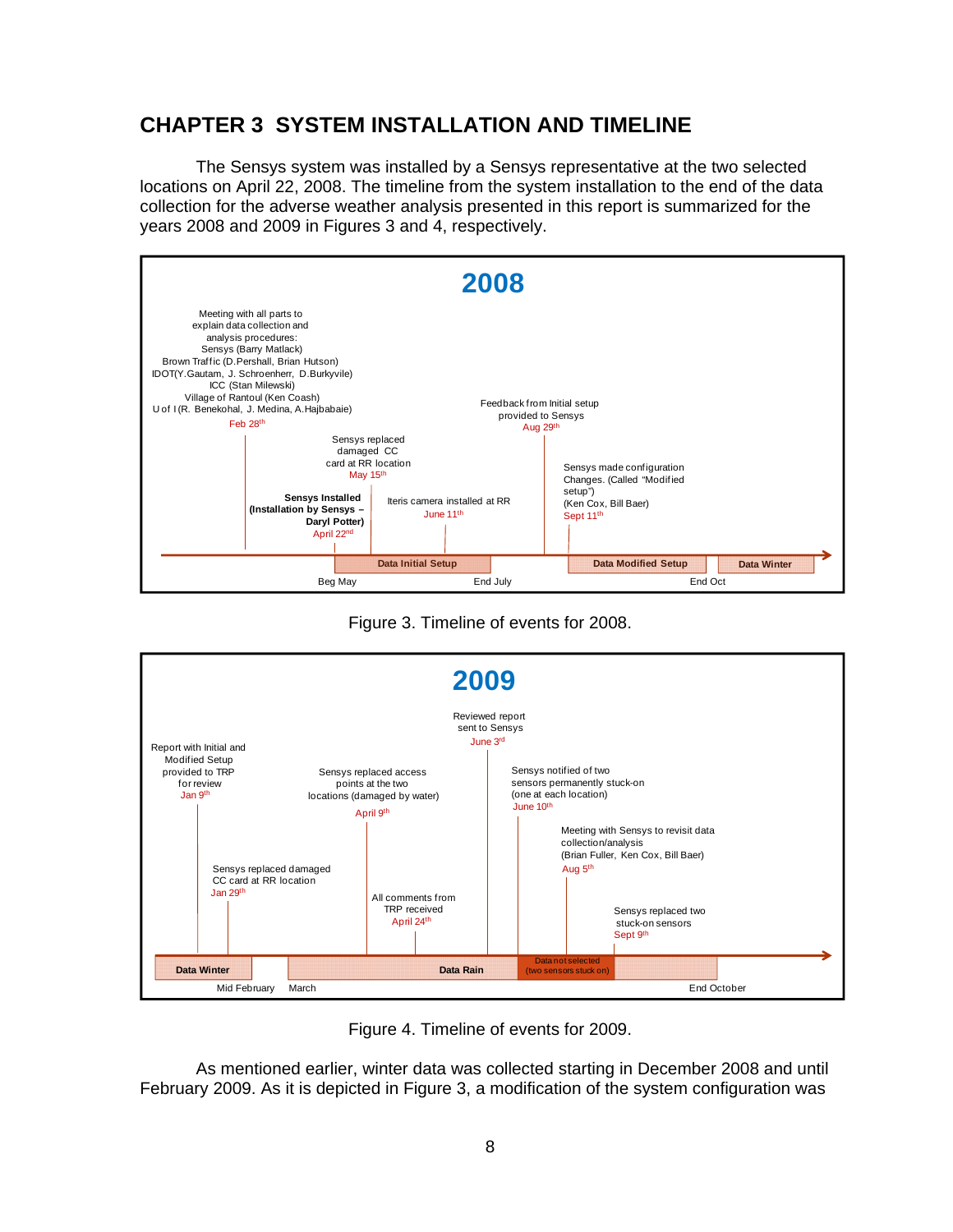completed on September 11 2008, so that Sensys representatives could make adjustments to improve the sensor performance.

 Data collection continued as planned until the third week of January 2009, when it was noticed that the Sensys contact closure card at the railroad location had stopped working. Visual inspection of the card showed that part of the circuit board was damaged by excessive heat, with dark coloration of some of its electrical components. The card was replaced on January 29 by Sensys representatives, and the winter data collection continued until the end of February 2009.

In this regard, it is noted that a standard detector rack was used to connect the contact closure cards from loops and Sensys detectors. The rack had a Plexiglas cover on top (installed by the rack manufacturer), which according to Sensys representatives, could have contributed to the heat buildup that damaged the contact closure card.

 Datasets for the rain condition were collected at the beginning of March 2009. However, on March 26, it was noticed that the contact closure cards at the two locations were placing a constant call in some of the detection zones (one zone at the railroad and one at the intersection). After analyzing the videos, it was found that the constant calls occurred for the first time during a thunderstorm with heavy rain at the beginning of March. These constant calls were dropped, but after a few days they reappeared and remained constant until March 26, when the Sensys representatives were contacted about this issue. On April 9, Sensys representatives visited the site and replaced the access points at the two locations. From a visual inspection, it seemed that water had entered the units, which could explain their malfunction.

 Data collection continued without further events until June 10, 2009, when the research team noticed that two sensors (one at each location) were placing constant calls, so they contacted Sensys representatives on this regard. The calls remained on constantly from June 10 until September 9, when Sensys representatives visited the location and replaced the two stuck-on sensors. The repair work included drilling out the cores with the existing sensors and installing new ones.

 It is noted that during the period of time that the sensors were stuck-on at the two locations, the research team met with Sensys representatives (on August 5). The meeting participants included Sensys Vice President of Engineering, who wanted to know the details of the data collection and a detailed description of the methodology to determine detection errors. The research team proceeded to explain the test setup and details on the data collection and analysis, also emphasizing the initial objectives and how all interested parties (IDOT, ICC, and Sensys) were involved in the process since the conception of the project.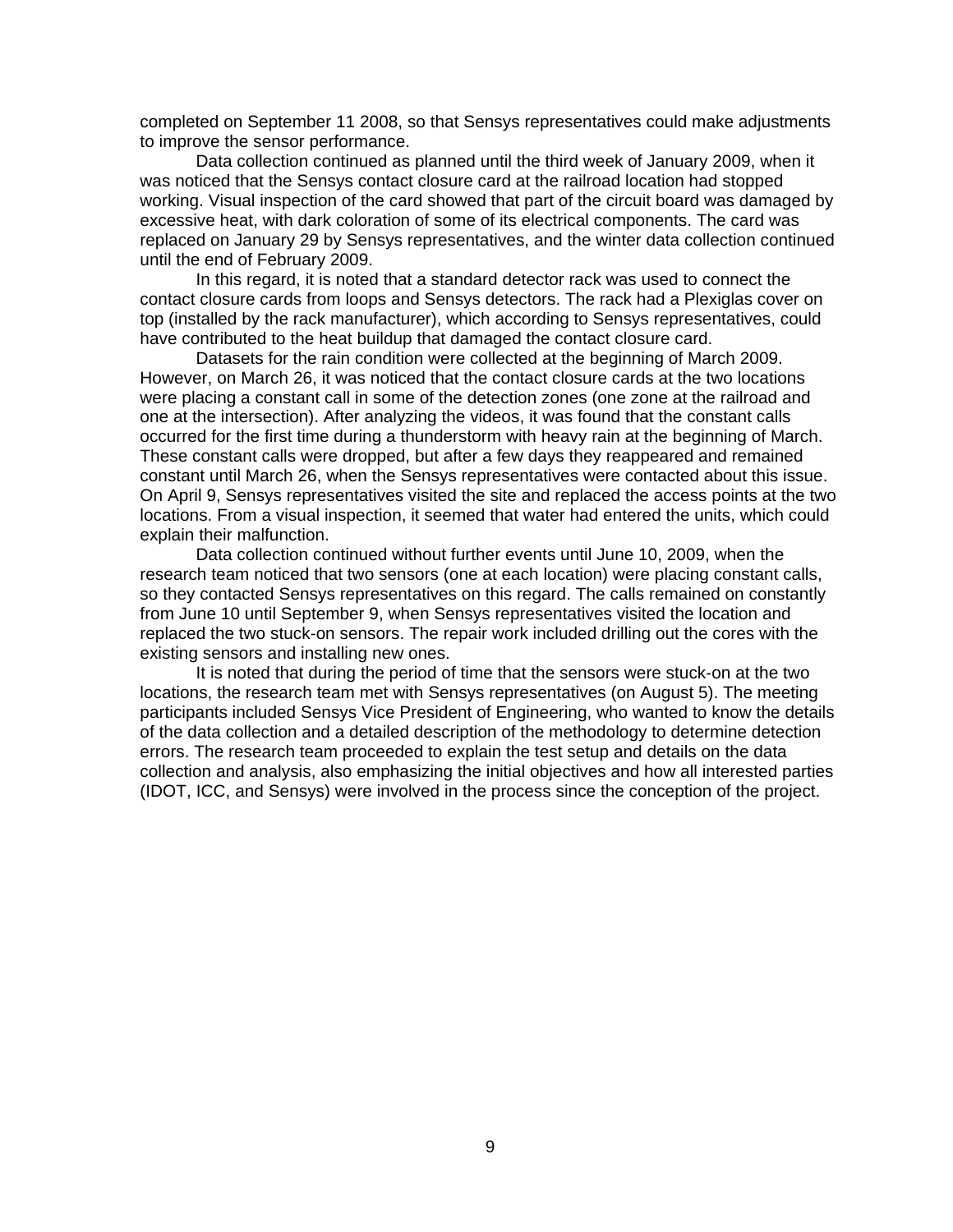## **CHAPTER 4 RESULTS**

#### **4.1. WINTER CONDITION**

#### **4.1.1. Intersection of Century Blvd and Veterans Parkway**

At the intersection location, a total of 25 hours of data were analyzed during winter conditions. The datasets were collected based on two criteria: 1) snow-covered roadway (15 hours); and 2) low temperature and roadway not covered with snow (<30°F) (10 hours). Sample images from one of the selected datasets are shown in Figure 5.



Figure 5. Sample image of snow-covered roadway.

The selected datasets were obtained from seven different days and included about 4300 vehicles approaching the intersection in all lanes combined, for an average traffic flow of just over 170 vph. The traffic flow was lower during the periods when the roadway was covered with snow with an average of about 120 vph. In contrast, the average volume during low temperature conditions with no significant snow accumulation on the roadway was 260 vph.

Note that as shown in Figure 5, datasets may include portions of the day when the roadway was fully covered with snow (as seen at 7:30 a.m.) and also partially covered (as seen at 1:40 p.m.).

The analysis of the detection errors for each of the detection zones is presented next. The zones at the stop bar are numbered from 1 through 3, and at the advance zones from 4 through 6, as depicted in the intersection layout in Figure 2-D.

 Starting with the stop bar zones, specifically with Zone 1 (left-most lane), false calls were mostly caused by vehicles in the adjacent lane (non-flickering false calls), which represented 10.7% of the total number of calls (see Table 1). There was little variation between datasets when the roadway was covered with snow (10.1%) and when the temperatures were low but no snow was present (11.4%). On the other hand, flickering false calls (from vehicles traveling over the detector in Zone 1) were 4.8% for all the datasets combined.

Missed calls were not observed in the 25 hours of data, and only one stuck-on call was found, which occurred after an activation generated by a car remained ON for about 4 minutes after the vehicle departed. No obvious reason was found for this error after the manual verification of the videos.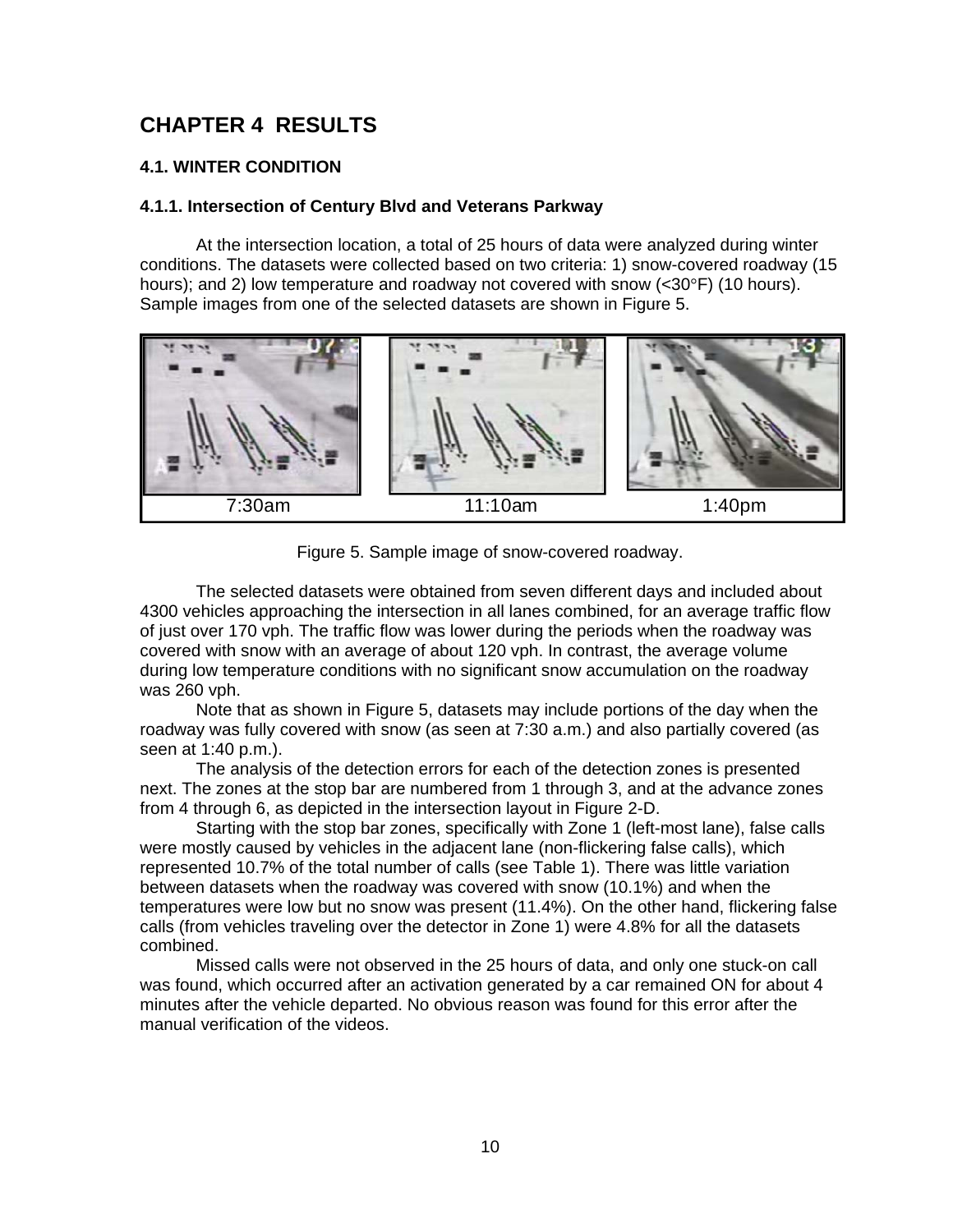|        |            |                         |               |                                                            |                |                                                                                |                    | Zone 1                                  |             |                                       |             |                   |          |               |
|--------|------------|-------------------------|---------------|------------------------------------------------------------|----------------|--------------------------------------------------------------------------------|--------------------|-----------------------------------------|-------------|---------------------------------------|-------------|-------------------|----------|---------------|
|        |            |                         |               |                                                            |                |                                                                                | <b>False Calls</b> |                                         |             | <b>Missed Calls</b>                   |             |                   |          |               |
|        |            | Total<br><b>Dataset</b> |               | Due to vehicles in<br><b>Activations</b><br>adjacent lanes |                | Multiple calls due to a<br>single vehicle in<br>detection zone<br>(flickering) |                    | <b>Vehicles</b><br><b>Between Lanes</b> |             | <b>Vehicles Over</b><br><b>Sensor</b> |             | Stuck-on<br>Calls |          |               |
|        |            |                         | <b>SENSYS</b> | Loop                                                       | Freq           | %                                                                              | Freq               | %                                       | Freq        | %                                     | Freq        | $\%$              | Freq     | $\frac{9}{6}$ |
|        |            | Dec 1 (6:00 - 7:50)     | 24            | 17                                                         | 5              | 20.8%                                                                          | $\overline{2}$     | 8.3%                                    | $\Omega$    | 0.0%                                  | $\Omega$    | 0.0%              | $\Omega$ | 0.0%          |
|        |            | Dec 1 (8:00 - 9:00)     | 38            | 25                                                         | 10             | 26.3%                                                                          | 1                  | 2.6%                                    | $\mathbf 0$ | 0.0%                                  | $\Omega$    | 0.0%              | 0        | 0.0%          |
|        | Snow-      | Jan 27 (18:00 - 19:50)  | 103           | 95                                                         | 6              | 5.8%                                                                           | 6                  | 5.8%                                    | $\Omega$    | 0.0%                                  | $\Omega$    | 0.0%              | $\Omega$ | 0.0%          |
|        | Covered    | Jan 27 (20:00 - 23:00)  | 108           | 95                                                         | 5              | 4.6%                                                                           | 5                  | 4.6%                                    | $\Omega$    | 0.0%                                  | $\mathbf 0$ | 0.0%              | $\Omega$ | 0.0%          |
|        |            | Jan 28 (6:00 - 7:50)    | 58            | 41                                                         | 11             | 19.0%                                                                          | 6                  | 10.3%                                   | $\Omega$    | 0.0%                                  | $\Omega$    | 0.0%              | $\Omega$ | 0.0%          |
|        | Road       | Jan 28 (8:00 - 11:00)   | 163           | 137                                                        | 16             | 9.8%                                                                           | 11                 | 6.7%                                    | $\Omega$    | 0.0%                                  | $\Omega$    | 0.0%              | $\Omega$ | 0.0%          |
|        | (15 Hrs)   | Jan 28 (12:00 - 14:00)  | 140           | 130                                                        | 11             | 7.9%                                                                           | $\overline{7}$     | 5.0%                                    | $\mathbf 0$ | 0.0%                                  | $\Omega$    | 0.0%              | 0        | 0.0%          |
| Winter |            | <b>Subtotal</b>         | 634           | 540                                                        | 64             | 10.1%                                                                          | 38                 | 6.0%                                    | 0           | $0.0\%$                               | 0           | $0.0\%$           | 0        | 0.0%          |
|        |            | Jan 24 (12:00 - 15:00)  | 154           | 139                                                        | 14             | 9.1%                                                                           | 9                  | 5.8%                                    | $\Omega$    | 0.0%                                  | $\Omega$    | 0.0%              |          | 0.6%          |
| Data   | Road not   | Jan 25 (16:00 - 18:00)  | 90            | 78                                                         | $\overline{7}$ | 7.8%                                                                           | 4                  | 4.4%                                    | $\Omega$    | 0.0%                                  | $\Omega$    | 0.0%              | $\Omega$ | 0.0%          |
|        | covered    | Jan 30 (12:00 - 15:00)  | 182           | 156                                                        | 28             | 15.4%                                                                          | 3                  | 1.6%                                    | $\mathbf 0$ | 0.0%                                  | $\Omega$    | 0.0%              | $\Omega$ | 0.0%          |
|        | with snow  | Feb 3 (16:00 - 18:00)   | 225           | 207                                                        | 25             | 11.1%                                                                          | 8                  | 3.6%                                    | $\Omega$    | 0.0%                                  | $\Omega$    | 0.0%              | $\Omega$ | 0.0%          |
|        | (10 Hours) | <b>Subtotal</b>         | 651           | 580                                                        | 74             | 11.4%                                                                          | 24                 | 3.7%                                    | 0           | $0.0\%$                               | 0           | 0.0%              | 1        | 0.2%          |
|        | $\sim$     | <b>Total Winter</b>     | 1285          | 1120                                                       | 138            | 10.7%                                                                          | 62                 | 4.8%                                    | $\bf{0}$    | 0.0%                                  | $\bf{0}$    | 0.0%              |          | 0.1%          |

\* No dropped calls were found in the winter data

Table 1. Winter results for Zone 1 at intersection.

In Zone 2 (see Table 2), false calls due to vehicles in the adjacent lanes were also the most significant source of error, with 15.4% of the total number of Sensys activations (15.4%). In this case, a higher number of errors were found when the roadway was covered with snow (22.9%) compared to when there was no snow in the roadway (10%). Video images showed that vehicles in the left-most lane (Zone 1) had a tendency for driving closer to the center lane (Zone 2) due to the snow accumulation at the raised median, increasing the chances of false calls due to vehicles in the adjacent lanes. In addition, the utilization of the center lane (Zone 2) was significantly reduced when snow was on the roadway, thereby increasing the left-turn traffic in the left-most lane (Zone 1). In terms of multiple calls due to single vehicles in Zone 2 (flickering calls), these errors represented 4.2% of the total number of activations for the 25 hours combined. Missed calls were not observed, just as described for Zone 1, and one stuck-on call was found when a single activation lasted for about 7 minutes in the on position after a vehicle departed from the detection zone.

|        |            |                        |                             |      |                                      |       |                                                                                | Zone 2 |                                         |         |                                |         |                   |         |
|--------|------------|------------------------|-----------------------------|------|--------------------------------------|-------|--------------------------------------------------------------------------------|--------|-----------------------------------------|---------|--------------------------------|---------|-------------------|---------|
|        |            |                        |                             |      |                                      |       | <b>False Calls</b>                                                             |        | <b>Missed Calls</b>                     |         |                                |         |                   |         |
|        |            | Dataset                | Total<br><b>Activations</b> |      | Due to vehicles in<br>adjacent lanes |       | Multiple calls due to a<br>single vehicle in<br>detection zone<br>(flickering) |        | <b>Vehicles</b><br><b>Between Lanes</b> |         | <b>Vehicles Over</b><br>Sensor |         | Stuck-on<br>Calls |         |
|        |            |                        | <b>SENSYS</b>               | Loop | Frea                                 | %     | Freq                                                                           | %      | Frea                                    | %       | Frea                           | %       | Freq              | %       |
|        |            | Dec 1 (6:00 - 7:50)    | 41                          | 35   | 5                                    | 12.2% | $^{\circ}$                                                                     | 0.0%   | 0                                       | 0.0%    | 0                              | 0.0%    | 0                 | 0.0%    |
|        |            | Dec 1 (8:00 - 9:00)    | 102                         | 96   | 3                                    | 2.9%  | $\overline{4}$                                                                 | 3.9%   | $\mathbf 0$                             | 0.0%    | $\mathbf{0}$                   | 0.0%    | 0                 | 0.0%    |
|        | Snow-      | Jan 27 (18:00 - 19:50) | 135                         | 113  | 19                                   | 14.1% | $\overline{7}$                                                                 | 5.2%   | $\Omega$                                | 0.0%    | $\Omega$                       | 0.0%    | $\Omega$          | 0.0%    |
|        | Covered    | Jan 27 (20:00 - 23:00) | 141                         | 83   | 46                                   | 32.6% | 9                                                                              | 6.4%   | $\Omega$                                | 0.0%    | $\Omega$                       | 0.0%    | $\Omega$          | 0.0%    |
|        |            | Jan 28 (6:00 - 7:50)   | 119                         | 100  | 15                                   | 12.6% | $\overline{7}$                                                                 | 5.9%   | $\Omega$                                | 0.0%    | $\Omega$                       | 0.0%    | $\Omega$          | 0.0%    |
|        | Road       | Jan 28 (8:00 - 11:00)  | 204                         | 129  | 68                                   | 33.3% | 10                                                                             | 4.9%   | $\Omega$                                | 0.0%    | $\mathbf 0$                    | 0.0%    | 0                 | 0.0%    |
|        | (15 Hrs)   | Jan 28 (12:00 - 14:00) | 153                         | 105  | 49                                   | 32.0% | 5                                                                              | 3.3%   | 0                                       | 0.0%    | $\overline{0}$                 | 0.0%    | 0                 | 0.0%    |
| Winter |            | Subtotal               | 895                         | 661  | 205                                  | 22.9% | 42                                                                             | 4.7%   | 0                                       | $0.0\%$ | 0                              | $0.0\%$ | 0                 | $0.0\%$ |
| Data   |            | Jan 24 (12:00 - 15:00) | 255                         | 212  | 28                                   | 11.0% | 10                                                                             | 3.9%   | $\Omega$                                | 0.0%    | $\Omega$                       | 0.0%    | $\Omega$          | 0.0%    |
|        | Road not   | Jan 25 (16:00 - 18:00) | 236                         | 233  | 11                                   | 4.7%  | $\overline{7}$                                                                 | 3.0%   | $\Omega$                                | 0.0%    | $\Omega$                       | 0.0%    |                   | 0.4%    |
|        | covered    | Jan 30 (12:00 - 15:00) | 335                         | 286  | 45                                   | 13.4% | 17                                                                             | 5.1%   | $\Omega$                                | 0.0%    | $\Omega$                       | 0.0%    | $\Omega$          | 0.0%    |
|        | with snow  | Feb 3 (16:00 - 18:00)  | 426                         | 400  | 41                                   | 9.6%  | 14                                                                             | 3.3%   | 0                                       | 0.0%    | 0                              | 0.0%    | $\Omega$          | 0.0%    |
|        | (10 Hours) | <b>Subtotal</b>        | 1252                        | 1131 | 125                                  | 10.0% | 48                                                                             | 3.8%   | 0                                       | $0.0\%$ | 0                              | $0.0\%$ | 1                 | 0.1%    |
|        |            | <b>Total Winter</b>    | 2147                        | 1792 | 330                                  | 15.4% | 90                                                                             | 4.2%   | $\bf{0}$                                | 0.0%    | 0                              | 0.0%    | 1                 | 0.0%    |

\* No dropped calls were found in the winter data

Table 2. Winter results for Zone 2 at intersection.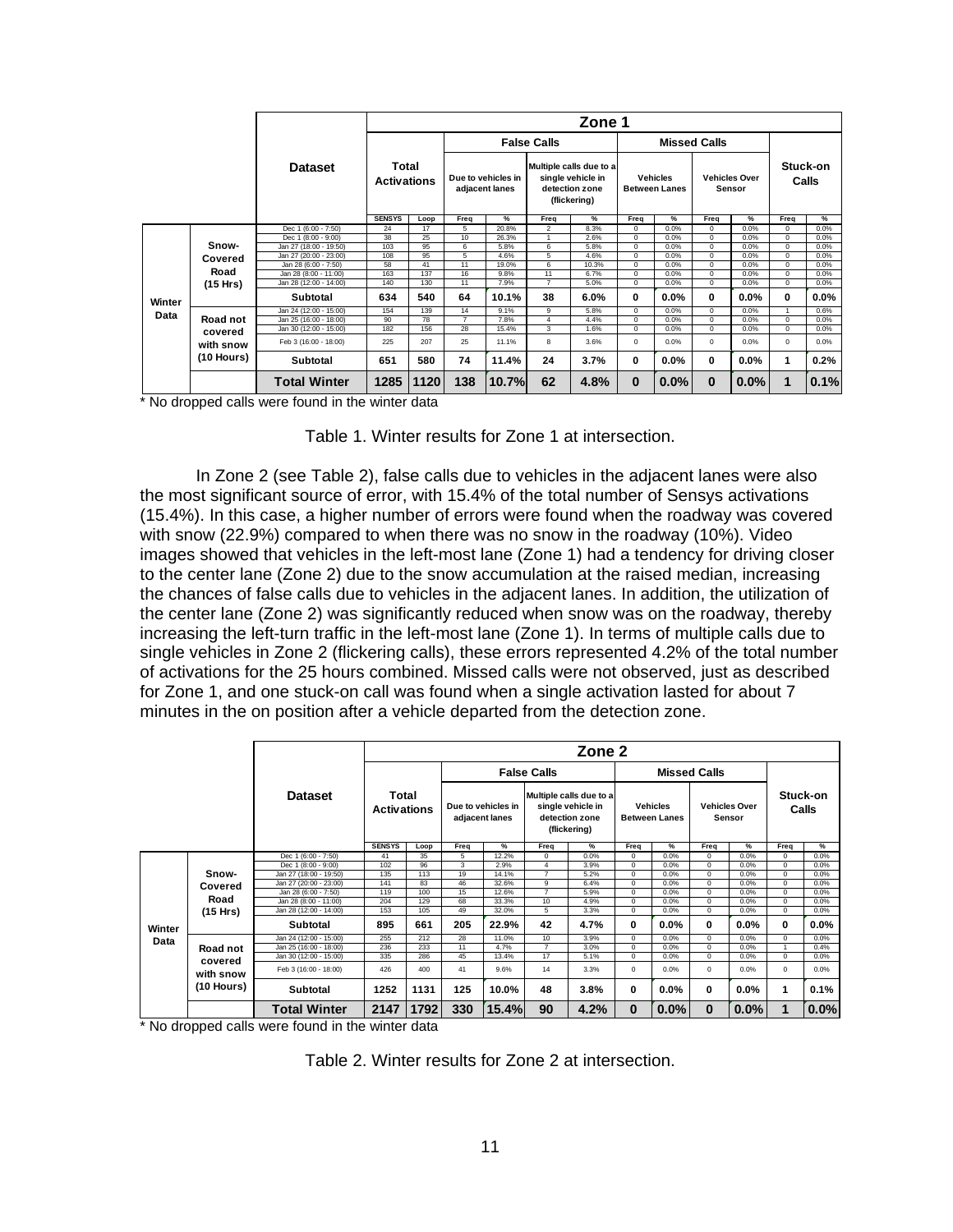In Zone 3 (right-most lane), false calls due to vehicles in the adjacent lane were lower than in zones 1 and 2, being about 7.7% of the total number of activations. Similar to Zone 2, the frequency of these errors was greater when the roadway was covered with snow (9.4%). Flickering false calls were on average 7.2%, slightly higher than in the other two stop bar zones. Missed calls were not observed, thus at this point it is possible to conclude that for all stop bar zones missing calls were inexistent in the selected winter datasets. However, stuck-on calls increased to two occurrences that lasted 3 and 6 minutes each, one of them after a passenger vehicle left the detection zone and the other due to a pickup truc006B with a trailer.

|        |                      |                        |                             |      |                                      |       |                                                                                | Zone 3 |                                         |         |                                       |         |                |                   |
|--------|----------------------|------------------------|-----------------------------|------|--------------------------------------|-------|--------------------------------------------------------------------------------|--------|-----------------------------------------|---------|---------------------------------------|---------|----------------|-------------------|
|        |                      |                        |                             |      |                                      |       | <b>False Calls</b>                                                             |        |                                         |         | <b>Missed Calls</b>                   |         |                |                   |
|        |                      | <b>Dataset</b>         | Total<br><b>Activations</b> |      | Due to vehicles in<br>adjacent lanes |       | Multiple calls due to a<br>single vehicle in<br>detection zone<br>(flickering) |        | <b>Vehicles</b><br><b>Between Lanes</b> |         | <b>Vehicles Over</b><br><b>Sensor</b> |         |                | Stuck-on<br>Calls |
|        |                      |                        | <b>SENSYS</b>               | Loop | Frea                                 | %     | Freq                                                                           | %      | Frea                                    | %       | Frea                                  | %       | Frea           | %                 |
|        |                      | Dec 1 (6:00 - 7:50)    | 43                          | 39   | 5                                    | 11.6% | $\overline{2}$                                                                 | 4.7%   | 0                                       | 0.0%    | 0                                     | 0.0%    | $^{\circ}$     | 0.0%              |
|        |                      | Dec 1 (8:00 - 9:00)    | 71                          | 58   | 6                                    | 8.5%  | $\overline{4}$                                                                 | 5.6%   | $\Omega$                                | 0.0%    | $\Omega$                              | 0.0%    | $\circ$        | 0.0%              |
|        | Snow-                | Jan 27 (18:00 - 19:50) | 114                         | 106  | 10                                   | 8.8%  | $\overline{4}$                                                                 | 3.5%   | $\Omega$                                | 0.0%    | $\Omega$                              | 0.0%    |                | 0.9%              |
|        | Covered              | Jan 27 (20:00 - 23:00) | 119                         | 103  | 13                                   | 10.9% | $\overline{4}$                                                                 | 3.4%   | $\Omega$                                | 0.0%    | $\Omega$                              | 0.0%    | $^{\circ}$     | 0.0%              |
|        |                      | Jan 28 (6:00 - 7:50)   | 63                          | 54   | 6                                    | 9.5%  | 3                                                                              | 4.8%   | $\Omega$                                | 0.0%    | $\Omega$                              | 0.0%    | $\Omega$       | 0.0%              |
|        | Road                 | Jan 28 (8:00 - 11:00)  | 138                         | 119  | 14                                   | 10.1% | 3                                                                              | 2.2%   | $\Omega$                                | 0.0%    | $\Omega$                              | 0.0%    | $\Omega$       | 0.0%              |
|        | (15 Hrs)             | Jan 28 (12:00 - 14:00) | 119                         | 105  | 9                                    | 7.6%  | 5                                                                              | 4.2%   | $\Omega$                                | 0.0%    | $\Omega$                              | 0.0%    | $\Omega$       | 0.0%              |
| Winter |                      | <b>Subtotal</b>        | 667                         | 584  | 63                                   | 9.4%  | 25                                                                             | 3.7%   | 0                                       | $0.0\%$ | $\bf{0}$                              | $0.0\%$ |                | 0.1%              |
| Data   |                      | Jan 24 (12:00 - 15:00) | 240                         | 186  | 11                                   | 4.6%  | 44                                                                             | 18.3%  | $\Omega$                                | 0.0%    | $\Omega$                              | 0.0%    | $\Omega$       | 0.0%              |
|        | Road not             | Jan 25 (16:00 - 18:00) | 184                         | 164  | 17                                   | 9.2%  | 9                                                                              | 4.9%   | $\Omega$                                | 0.0%    | $\Omega$                              | 0.0%    | $\Omega$       | 0.0%              |
|        |                      | Jan 30 (12:00 - 15:00) | 269                         | 233  | 21                                   | 7.8%  | 24                                                                             | 8.9%   | $\mathbf 0$                             | 0.0%    | 0                                     | 0.0%    |                | 0.4%              |
|        | covered<br>with snow | Feb 3 (16:00 - 18:00)  | 317                         | 294  | 17                                   | 5.4%  | 18                                                                             | 5.7%   | $^{\circ}$                              | 0.0%    | $\mathbf 0$                           | 0.0%    | $^{\circ}$     | 0.0%              |
|        | (10 Hours)           | <b>Subtotal</b>        | 1010                        | 877  | 66                                   | 6.5%  | 95                                                                             | 9.4%   | 0                                       | $0.0\%$ | 0                                     | $0.0\%$ | 1              | 0.1%              |
|        |                      | <b>Total Winter</b>    | 1677                        | 1461 | 129                                  | 7.7%  | 120                                                                            | 7.2%   | $\bf{0}$                                | 0.0%    | $\bf{0}$                              | 0.0%    | $\overline{2}$ | 0.1%              |

\* No dropped calls were found in the winter data

Table 3. Winter results for Zone 3 at intersection.

 Starting with the results for the advance zones, false calls in Zone 4 were significantly lower than in all three stop bar zones, with 2.5% due to vehicles in the adjacent lanes, and less than 2% due to flickering false calls. Missed calls, on the other hand, were significantly higher with a combined percentage of 5.4% for all the winter data in Zone 4. All missed vehicles were traveling between the center lane (Zone 5) and the left-most lane (Zone 4), and were missed by both Sensys detectors. No stuck-on calls were found.

In Zone 5, the total number of false calls was low and accounted for less than 3% of the activations from the Sensys system. Missed calls were higher and mostly caused by vehicles traveling between lanes, not detecting about 3.6% of the vehicles. In addition, a few vehicles (a total of five, and all of them passenger cars) were missed while they traveled over the detector. No obvious reasons for these missed calls were found from the manual verification of the videos. No stuck-on calls were found during the 25 hours of data in Zone 5.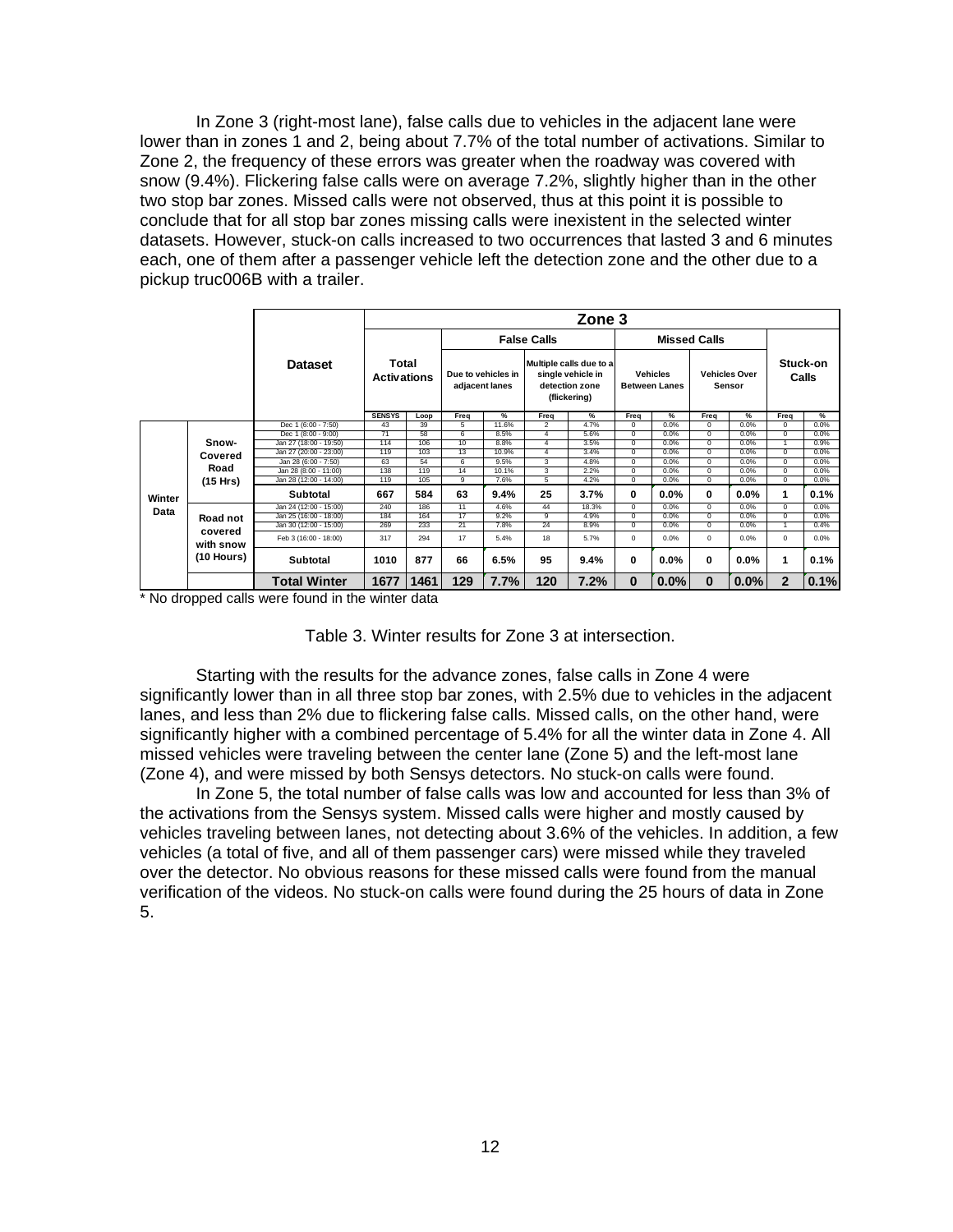|        |                      |                        |                             |      |                                      |      |                                                                                | Zone 4 |                                         |                     |                                       |         |                   |         |
|--------|----------------------|------------------------|-----------------------------|------|--------------------------------------|------|--------------------------------------------------------------------------------|--------|-----------------------------------------|---------------------|---------------------------------------|---------|-------------------|---------|
|        |                      |                        |                             |      |                                      |      | <b>False Calls</b>                                                             |        |                                         | <b>Missed Calls</b> |                                       |         |                   |         |
|        |                      | <b>Dataset</b>         | Total<br><b>Activations</b> |      | Due to vehicles in<br>adjacent lanes |      | Multiple calls due to a<br>single vehicle in<br>detection zone<br>(flickering) |        | <b>Vehicles</b><br><b>Between Lanes</b> |                     | <b>Vehicles Over</b><br><b>Sensor</b> |         | Stuck-on<br>Calls |         |
|        |                      |                        | <b>SENSYS</b>               | Loop | Frea                                 | %    | Freq                                                                           | %      | Frea                                    | %                   | Frea                                  | %       | Frea              | %       |
|        |                      | Dec 1 (6:00 - 7:50)    | 11                          | 14   |                                      | 9.1% | $^{\circ}$                                                                     | 0.0%   |                                         | 7.1%                | $\Omega$                              | 0.0%    | $\Omega$          | 0.0%    |
|        |                      | Dec 1 (8:00 - 9:00)    | 18                          | 21   | $\mathbf 0$                          | 0.0% | $^{\circ}$                                                                     | 0.0%   | $\mathbf 0$                             | 0.0%                | $^{\circ}$                            | 0.0%    | $\circ$           | 0.0%    |
|        | Snow-                | Jan 27 (18:00 - 19:50) | 65                          | 79   |                                      | 1.5% | $\Omega$                                                                       | 0.0%   | $\mathbf{3}$                            | 3.8%                | $\Omega$                              | 0.0%    | $\Omega$          | 0.0%    |
|        | Covered              | Jan 27 (20:00 - 23:00) | 71                          | 79   | $\overline{2}$                       | 2.8% | 6                                                                              | 8.5%   |                                         | 8.9%                | $\Omega$                              | 0.0%    | $\Omega$          | 0.0%    |
|        |                      | Jan 28 (6:00 - 7:50)   | 33                          | 36   |                                      | 3.0% |                                                                                | 3.0%   |                                         | 2.8%                | $\Omega$                              | 0.0%    | $\Omega$          | 0.0%    |
|        | Road                 | Jan 28 (8:00 - 11:00)  | 109                         | 123  | 3                                    | 2.8% | 3                                                                              | 2.8%   | 8                                       | 6.5%                | $\Omega$                              | 0.0%    | $\mathbf 0$       | 0.0%    |
|        | (15 Hrs)             | Jan 28 (12:00 - 14:00) | 121                         | 129  | 5                                    | 4.1% | 3                                                                              | 2.5%   | Δ                                       | 3.1%                | $\Omega$                              | 0.0%    | $\Omega$          | 0.0%    |
| Winter |                      | Subtotal               | 428                         | 481  | 13                                   | 3.0% | 13                                                                             | 3.0%   | 24                                      | 5.0%                | 0                                     | $0.0\%$ | 0                 | $0.0\%$ |
| Data   |                      | Jan 24 (12:00 - 15:00) | 108                         | 116  | $^{\circ}$                           | 0.0% | $\mathbf{1}$                                                                   | 0.9%   | $\overline{2}$                          | 1.7%                | $\Omega$                              | 0.0%    | $\mathbf{0}$      | 0.0%    |
|        | Road not             | Jan 25 (16:00 - 18:00) | 55                          | 66   | 3                                    | 5.5% | $\overline{0}$                                                                 | 0.0%   | 8                                       | 12.1%               | $^{\circ}$                            | 0.0%    | $\mathbf{0}$      | 0.0%    |
|        |                      | Jan 30 (12:00 - 15:00) | 123                         | 136  | 3                                    | 2.4% | $\mathbf 0$                                                                    | 0.0%   | 8                                       | 5.9%                | $\Omega$                              | 0.0%    | $\Omega$          | 0.0%    |
|        | covered<br>with snow | Feb 3 (16:00 - 18:00)  | 163                         | 189  | 3                                    | 1.8% | 1                                                                              | 0.6%   | 11                                      | 5.8%                | $^{\circ}$                            | 0.0%    | 0                 | 0.0%    |
|        | (10 Hours)           | Subtotal               | 449                         | 507  | 9                                    | 2.0% | $\overline{2}$                                                                 | 0.4%   | 29                                      | 5.7%                | 0                                     | $0.0\%$ | 0                 | $0.0\%$ |
|        |                      | <b>Total Winter</b>    | 877                         | 988  | 22                                   | 2.5% | 15                                                                             | 1.7%   | 53                                      | 5.4%                | $\bf{0}$                              | 0.0%    | $\bf{0}$          | 0.0%    |

\* No dropped calls were found in the winter data

#### Table 4. Winter results for Zone 4 at intersection.

|        |                           |                        |                             |      |                                      |         |                                                                                | Zone 5 |                                         |       |                                |      |              |                   |
|--------|---------------------------|------------------------|-----------------------------|------|--------------------------------------|---------|--------------------------------------------------------------------------------|--------|-----------------------------------------|-------|--------------------------------|------|--------------|-------------------|
|        |                           |                        |                             |      |                                      |         | <b>False Calls</b>                                                             |        | <b>Missed Calls</b>                     |       |                                |      |              |                   |
|        |                           | <b>Dataset</b>         | Total<br><b>Activations</b> |      | Due to vehicles in<br>adjacent lanes |         | Multiple calls due to a<br>single vehicle in<br>detection zone<br>(flickering) |        | <b>Vehicles</b><br><b>Between Lanes</b> |       | <b>Vehicles Over</b><br>Sensor |      |              | Stuck-on<br>Calls |
|        |                           |                        | <b>SENSYS</b>               | Loop | Frea                                 | %       | Freq                                                                           | %      | Frea                                    | %     | Frea                           | %    | Frea         | %                 |
|        |                           | Dec 1 (6:00 - 7:50)    | 41                          | 46   | $^{\circ}$                           | 0.0%    | $\mathbf 0$                                                                    | 0.0%   | 3                                       | 6.5%  | $^{\circ}$                     | 0.0% | $\mathbf{0}$ | 0.0%              |
|        |                           | Dec 1 (8:00 - 9:00)    | 101                         | 106  | $^{\circ}$                           | 0.0%    | $\overline{2}$                                                                 | 2.0%   | $\mathbf 0$                             | 0.0%  | $^{\circ}$                     | 0.0% | $\mathbf{0}$ | 0.0%              |
|        | Snow-                     | Jan 27 (18:00 - 19:50) | 129                         | 143  | $\overline{4}$                       | 3.1%    | $\Omega$                                                                       | 0.0%   | $\overline{7}$                          | 4.9%  | $^{\circ}$                     | 0.0% | $\Omega$     | 0.0%              |
|        | Covered                   | Jan 27 (20:00 - 23:00) | 103                         | 122  | $\blacktriangleleft$                 | 1.0%    | $\overline{2}$                                                                 | 1.9%   | 13                                      | 10.7% | $\overline{A}$                 | 0.8% | $\Omega$     | 0.0%              |
|        |                           | Jan 28 (6:00 - 7:50)   | 115                         | 120  | $\mathbf 0$                          | 0.0%    | 3                                                                              | 2.6%   | 3                                       | 2.5%  | $\Omega$                       | 0.0% | $\Omega$     | 0.0%              |
|        | Road                      | Jan 28 (8:00 - 11:00)  | 154                         | 175  | $\mathbf 0$                          | 0.0%    | 6                                                                              | 3.9%   | 9                                       | 5.1%  | $\Omega$                       | 0.0% | $\Omega$     | 0.0%              |
|        | (15 Hrs)                  | Jan 28 (12:00 - 14:00) | 123                         | 145  | $\overline{2}$                       | 1.6%    | $\circ$                                                                        | 0.0%   | 9                                       | 6.2%  |                                | 0.7% | $\mathbf 0$  | 0.0%              |
| Winter |                           | <b>Subtotal</b>        | 766                         | 857  | 7                                    | $0.9\%$ | 13                                                                             | 1.7%   | 44                                      | 5.1%  | $\mathbf{2}$                   | 0.2% | 0            | 0.0%              |
| Data   |                           | Jan 24 (12:00 - 15:00) | 244                         | 254  | $\mathbf 0$                          | 0.0%    | $\mathbf 0$                                                                    | 0.0%   | 5                                       | 2.0%  | $\mathbf 0$                    | 0.0% | $\mathbf{0}$ | 0.0%              |
|        | Road not                  | Jan 25 (16:00 - 18:00) | 246                         | 271  | 1                                    | 0.4%    | $\overline{1}$                                                                 | 0.4%   | 10                                      | 3.7%  | $^{\circ}$                     | 0.0% | $\Omega$     | 0.0%              |
|        | covered                   | Jan 30 (12:00 - 15:00) | 332                         | 361  | $\overline{4}$                       | 1.2%    | 5                                                                              | 1.5%   | 8                                       | 2.2%  |                                | 0.3% | $\mathbf{0}$ | 0.0%              |
|        |                           | Feb 3 (16:00 - 18:00)  | 435                         | 483  | 3                                    | 0.7%    | 1                                                                              | 0.2%   | 13                                      | 2.7%  | $^{\circ}$                     | 0.0% | $\Omega$     | 0.0%              |
|        | with snow<br>$(10$ Hours) | <b>Subtotal</b>        | 1257                        | 1369 | 8                                    | 0.6%    | $\overline{\mathbf{r}}$                                                        | 0.6%   | 36                                      | 2.6%  | 1                              | 0.1% | 0            | $0.0\%$           |
|        |                           | <b>Total Winter</b>    | 2023                        | 2226 | 15                                   | 0.7%    | 20                                                                             | 1.0%   | 80                                      | 3.6%  | 3                              | 0.1% | $\bf{0}$     | 0.0%              |

\* No dropped calls were found in the winter data

Table 5. Winter results for Zone 5 at intersection.

In Zone 6, similar to Zone 5, false calls were low compared to the other detection zones (<2.5%). Also, a total of 11 vehicles were missed: six of them (0.4%) when they traveled between the lanes and the remaining five (0.3%) when they clearly traveled over the detection area (all of them were passenger vehicles). No stuck-on calls were found in Zone 6, leading to the conclusion that in all three advance detection zones (zones 4, 5, and 6) combined, there were no stuck-on calls during the selected winter datasets.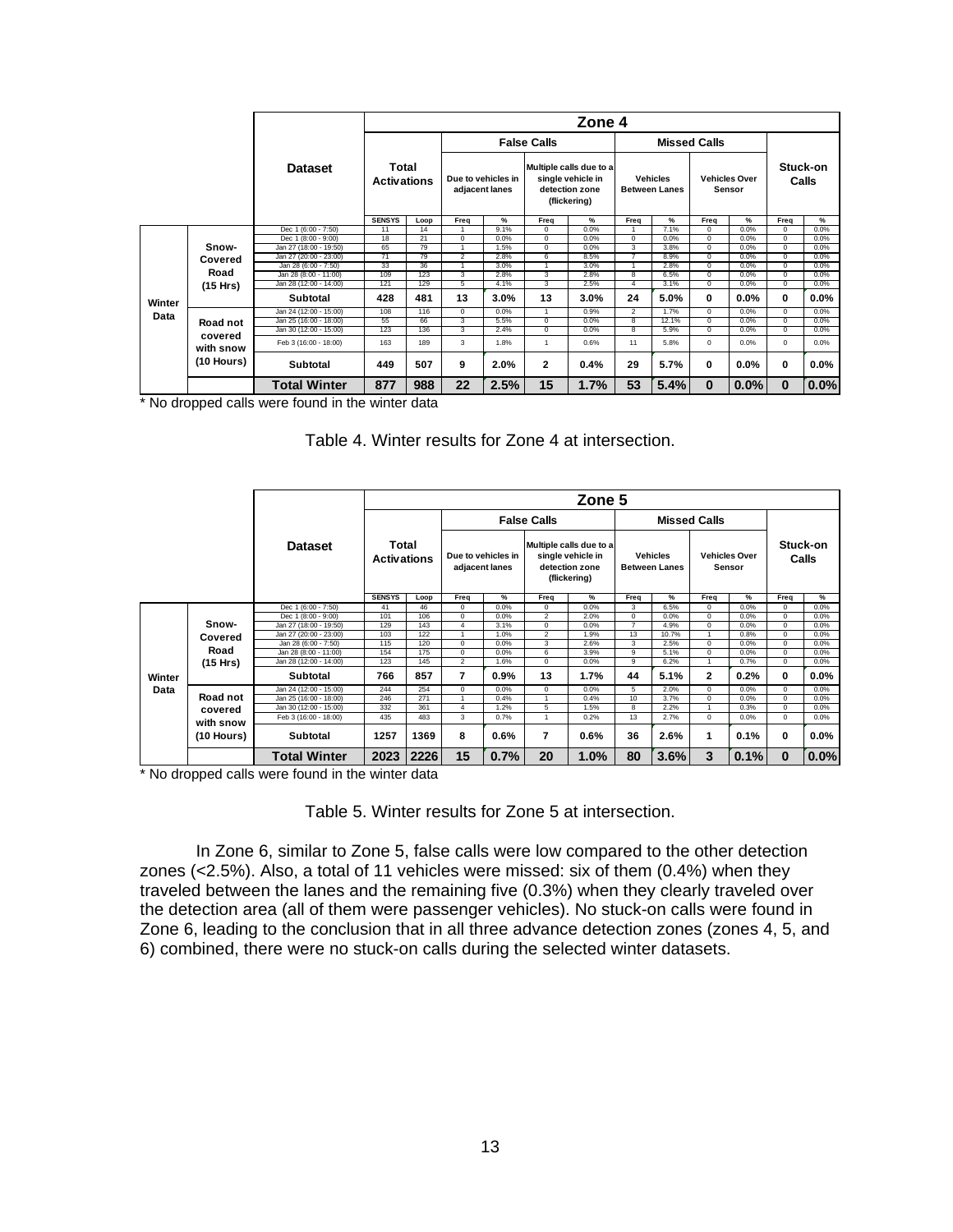|        |                         |                        |                             |      |                                      |      |                                                                                | Zone 6 |                                         |                     |                                |      |              |                   |
|--------|-------------------------|------------------------|-----------------------------|------|--------------------------------------|------|--------------------------------------------------------------------------------|--------|-----------------------------------------|---------------------|--------------------------------|------|--------------|-------------------|
|        |                         |                        |                             |      |                                      |      | <b>False Calls</b>                                                             |        |                                         | <b>Missed Calls</b> |                                |      |              |                   |
|        |                         | <b>Dataset</b>         | Total<br><b>Activations</b> |      | Due to vehicles in<br>adjacent lanes |      | Multiple calls due to a<br>single vehicle in<br>detection zone<br>(flickering) |        | <b>Vehicles</b><br><b>Between Lanes</b> |                     | <b>Vehicles Over</b><br>Sensor |      |              | Stuck-on<br>Calls |
|        |                         |                        | <b>SENSYS</b>               | Loop | Freq                                 | %    | Freq                                                                           | %      | Freq                                    | $\%$                | Freq                           | $\%$ | Freq         | %                 |
|        |                         | Dec 1 (6:00 - 7:50)    | 37                          | 38   | $^{\circ}$                           | 0.0% | $^{\circ}$                                                                     | 0.0%   | $\Omega$                                | 0.0%                | $\Omega$                       | 0.0% | 0            | 0.0%              |
|        |                         | Dec 1 (8:00 - 9:00)    | 60                          | 59   | $\mathbf 0$                          | 0.0% | $\mathbf 0$                                                                    | 0.0%   | $\mathbf 0$                             | 0.0%                | $^{\circ}$                     | 0.0% | $\mathbf{0}$ | 0.0%              |
|        | Snow-                   | Jan 27 (18:00 - 19:50) | 110                         | 114  | $\overline{0}$                       | 0.0% | $\mathbf 0$                                                                    | 0.0%   |                                         | 0.9%                |                                | 0.9% | $\Omega$     | 0.0%              |
|        | Covered                 | Jan 27 (20:00 - 23:00) | 93                          | 95   | 2                                    | 2.2% | $\overline{1}$                                                                 | 1.1%   | $\overline{2}$                          | 2.1%                | $\overline{2}$                 | 2.1% | $\Omega$     | 0.0%              |
|        |                         | Jan 28 (6:00 - 7:50)   | 52                          | 53   | $\Omega$                             | 0.0% | $\Omega$                                                                       | 0.0%   |                                         | 1.9%                | $\Omega$                       | 0.0% | $\Omega$     | 0.0%              |
|        | Road                    | Jan 28 (8:00 - 11:00)  | 123                         | 118  |                                      | 0.8% | 5                                                                              | 4.1%   | $\Omega$                                | 0.0%                | $\Omega$                       | 0.0% | $\Omega$     | 0.0%              |
|        | (15 Hrs)                | Jan 28 (12:00 - 14:00) | 98                          | 96   | $\blacktriangleleft$                 | 1.0% | $\overline{2}$                                                                 | 2.0%   | $\Omega$                                | 0.0%                | $\Omega$                       | 0.0% | $\circ$      | 0.0%              |
| Winter |                         | <b>Subtotal</b>        | 573                         | 573  | 4                                    | 0.7% | 8                                                                              | 1.4%   | 4                                       | 0.7%                | 3                              | 0.5% | $\mathbf{0}$ | $0.0\%$           |
| Data   |                         | Jan 24 (12:00 - 15:00) | 185                         | 185  | $\overline{0}$                       | 0.0% | $\mathbf{1}$                                                                   | 0.5%   |                                         | 0.5%                | $\Omega$                       | 0.0% | $\Omega$     | 0.0%              |
|        | Road not                | Jan 25 (16:00 - 18:00) | 167                         | 171  | $\mathbf 0$                          | 0.0% | $\overline{2}$                                                                 | 1.2%   |                                         | 0.6%                | $\overline{2}$                 | 1.2% | $\Omega$     | 0.0%              |
|        | covered                 | Jan 30 (12:00 - 15:00) | 236                         | 234  | $\overline{2}$                       | 0.8% | $\overline{4}$                                                                 | 1.7%   | $\Omega$                                | 0.0%                | $\Omega$                       | 0.0% | $\Omega$     | 0.0%              |
|        |                         | Feb 3 (16:00 - 18:00)  | 306                         | 305  | 1                                    | 0.3% | 4                                                                              | 1.3%   | $\Omega$                                | 0.0%                | $\Omega$                       | 0.0% | $\Omega$     | 0.0%              |
|        | with snow<br>(10 Hours) | <b>Subtotal</b>        | 894                         | 895  | 3                                    | 0.3% | 11                                                                             | 1.2%   | 2                                       | 0.2%                | $\mathbf{2}$                   | 0.2% | 0            | $0.0\%$           |
|        |                         | <b>Total Winter</b>    | 1467                        | 1468 | $\overline{7}$                       | 0.5% | 19                                                                             | 1.3%   | 6                                       | 0.4%                | 5                              | 0.3% | $\mathbf{0}$ | 0.0%              |

\* No dropped calls were found in the winter data

Table 6. Winter results for Zone 6 at intersection.

#### **4.1.2. Railroad Grade Crossing**

At the railroad grade crossing, a total of 140 hours of data were selected for the analysis of the winter condition. The selection included situations where the roadway was fully or partially covered with snow and the temperature was below 30°F.

The number of vehicles in the selected 140 hours was around 3800 for the two eastbound lanes combined, resulting in an average vehicle volume of less than 30 vph. The total train volume was 116, with 94 freight trains (81%) and 22 passenger trains (19%). In two occasions, the preemption was activated but no train or maintenance equipment was observed in the video images. This is likely to occur when there are locomotives working in switching operations or maintenance crews close to the grade crossing, triggering the gates for safety purposes.

 Sensys detectors were activated when the trains occupied the tracks at the crossing. The total number of activations due to trains is summarized in Table 7. Trains accounted for close to 9% of the total number of activations in both the left-turn lane and the through lane, with the rest of the activations due to vehicles. Note that train volume is only about 3% of the train and vehicle volume combined, showing that multiple calls are placed by a single train.

It is noted that activations due to trains are expected and they would not have a negative effect on potential applications for controlling quad gate installations. The system would normally be configured to ignore the train calls once the train reaches the crossing, preventing the exit gates from being raised while the train remains present.

After the trains departed, the Sensys detectors terminated the train activations in all except for two of the trains, in which the sensors remained in the on position causing stuckon calls:

- In one case, after a freight train departed, the sensor in the through lane remained stuck-on for 11 minutes while the sensor in the left-turn lane continued stuck-on for about 1 hour and 40 minutes.
- In the second case, the sensor in the through lane was stuck-on for about 30 min after a slow-moving freight train left the crossing.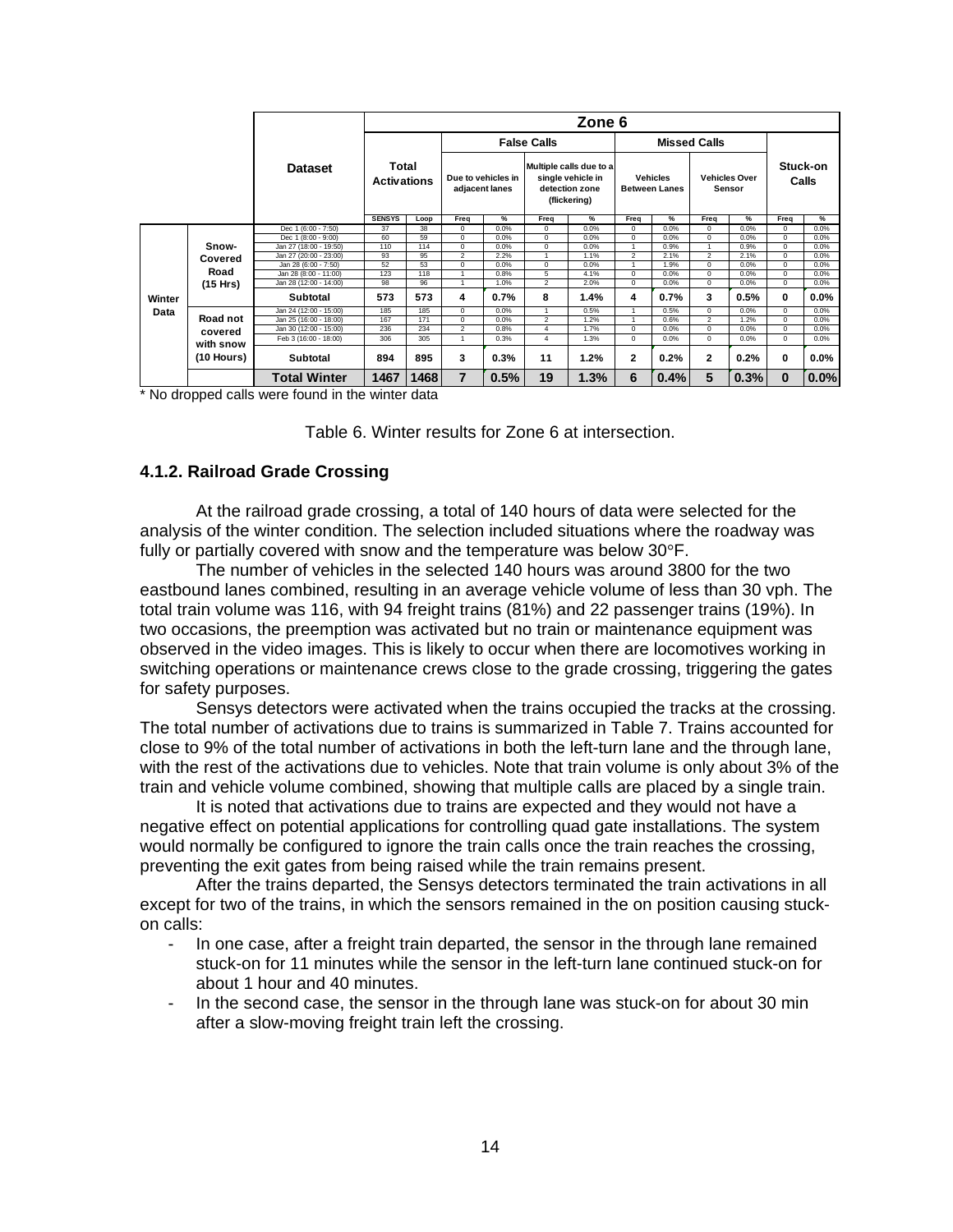| <b>SETUP</b>       | <b>SENSOR</b>         | <b>Total Sensys</b><br><b>Activations</b> |               | <b>Activations due to</b><br><b>Trains</b> | <b>Activations due to Vehicles</b> |                            |  |  |  |
|--------------------|-----------------------|-------------------------------------------|---------------|--------------------------------------------|------------------------------------|----------------------------|--|--|--|
|                    |                       |                                           | <b>Number</b> | % from total<br>activations                | <b>Number</b>                      | %from total<br>activations |  |  |  |
| <b>Winter Data</b> | <b>Left-turn Lane</b> | 2377                                      | 205           | 8.6%                                       | 2172                               | 91.4%                      |  |  |  |
| (140 hr)           | <b>Thru Lane</b>      | 3826                                      | 348           | 9.1%                                       | 3478                               | 90.9%                      |  |  |  |

Table 7. Activations due to trains and vehicles at the railroad location in the winter datasets.

Given that the frequency of stuck-on calls was very low, the research team expanded the sample size for the winter condition in an effort to obtain more confident statistics on this type of error. Thus, in addition to the selected winter datasets, data from 19 different days were analyzed for stuck-on calls only. These datasets included 315 trains (not counting the 116 trains in the original winter sample) from the end of November 2008 until mid February 2009. A total of two additional stuck-on calls were found in this period, described as follows:

- On November 22, 2008, one stuck-on call in the sensor located in the through lane was generated by a car and lasted about 26 seconds after the car departed. No trains were involved in this stuck-on call.
- On December 14, 2008, one stuck-on call in the sensor located in the left-turn lane was generated by a train, lasting about 11 minutes. The call was terminated after a vehicle traveled over the detector, but it is noted that several vehicles had traveled before without any effects on the stuck-on call.

 False calls due to vehicles were also analyzed at the railroad location. As shown in Table 7, the total vehicle activations in the Sensys detectors corresponded to about 90% of the total calls. In the left-turn lane, close to 60% of the vehicles' activations were false calls due to flickering false calls or due to vehicles in the adjacent lanes. In the through lane, false calls accounted for about 14% of the vehicle activations, also due to the same reasons mentioned for the left-turn lane. The breakdown of the false calls for each of the two lanes is shown in Table 8.

|                  |                                                        |                                                  |                       |                            | <b>False Calls - Visually Verified Errors</b> |                        |                                |                                         |                    |                                 |                                |                                                                                      |                       |
|------------------|--------------------------------------------------------|--------------------------------------------------|-----------------------|----------------------------|-----------------------------------------------|------------------------|--------------------------------|-----------------------------------------|--------------------|---------------------------------|--------------------------------|--------------------------------------------------------------------------------------|-----------------------|
| <b>SENSOR</b>    | <b>Activations</b><br>due to<br><b>Vehicles</b><br>(a) | Total<br>(Including Flickering Calls)            |                       | Small adjacent<br>vehicles |                                               | <b>Adjacent Trucks</b> |                                | Opposite Dir -<br><b>Small Vehicles</b> |                    | Opposite Dir -<br><b>Trucks</b> |                                | Multiple calls due<br>to a single vehicle<br>over the detector<br>(Flickering Calls) |                       |
|                  |                                                        | <b>Number</b><br>$(b)=$<br>$(d)+(f)+(h)+(j)+(l)$ | $\%$<br>$(c)=(b)/(a)$ | Number<br>(d)              | $\frac{9}{6}$<br>$(e) = (d)/(a)$              | <b>Number</b><br>(f)   | $\frac{9}{6}$<br>$(g)=(f)/(a)$ | <b>Number</b><br>(h)                    | %<br>$(i)=(h)/(a)$ | Number<br>(j)                   | $\frac{9}{6}$<br>$(k)=(j)/(a)$ | <b>Number</b><br>(1)                                                                 | $\%$<br>$(m)=(1)/(a)$ |
| Left-turn Lane   | 2172                                                   | 1301                                             | 59.9%                 | 158                        | 7.3%                                          | 42                     | .9%                            | 925                                     | 42.6%              | 84                              | 3.9%                           | 92                                                                                   | 4.2%                  |
| <b>Thru Lane</b> | 3478                                                   | 489                                              | 14.1%                 | 52                         | .5%                                           | 5                      | 0.1%                           |                                         | 0.0%               | 6                               | 0.2%                           | 419                                                                                  | 12.0%                 |

\* No dropped calls were found in the winter data

Table 8. Breakdown of false calls due to vehicles in the selected winter data (140 hours).

 False calls in the left-turn lane were significantly higher than in the through lane mostly due to the effect of vehicles traveling in the opposite direction (see the roadway layout in Figure 1-D). Note that there is no median separating the two directions of traffic and vehicles in the opposite direction (both small vehicles and trucks combined) generated more than 45% out of the 59.9% of the total false calls (note that this 59.9% includes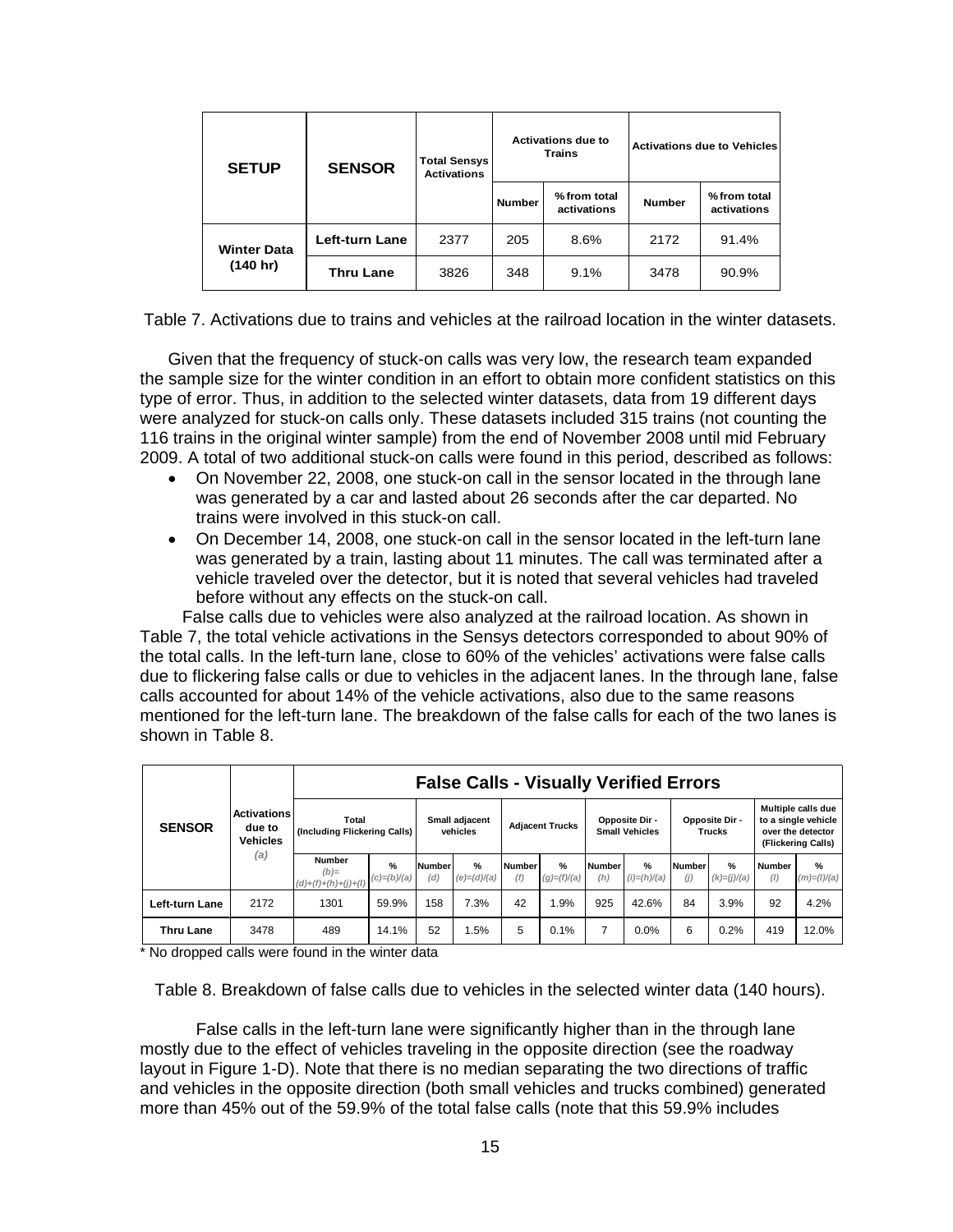flickering calls). On the other hand, the effect of opposite traffic in the through lane was minimal (0.4%), as expected, considering that this traffic runs one lane apart from the detection area.

 The effect of vehicles in the adjacent lane traveling in the eastbound direction (the intended direction of detection) represented about 9% out of the total false calls in the leftturn lane and about 1.6% out of the 14.1% in the through lane (columns *e* plus *g* in Table 8).

 Flickering false calls (multiple calls placed by a single vehicle over the detector) were the cause of most of the false calls placed by vehicles in the through lane, with 12% out of the 14.1%, whereas it only represented 4.2% out of the 59.9% in the left-turn lane.

 Regarding missed calls, only one case was observed in the 140 hours of selected winter data, as shown in Table 9. A pick-up truck was missed when it traveled between the two detection lanes, and missed by the two Sensys detectors, while the loop in the left-turn lane detected it.

|                                                                |             | Winter Data (140 hr) |       |
|----------------------------------------------------------------|-------------|----------------------|-------|
| Cause                                                          |             | <b>Missed Calls</b>  | Total |
|                                                                | Left Turn I | <b>Right-Thru</b>    |       |
| <b>AUTOMOBILE Missed between</b><br>lanes                      | $\Omega$    | O                    | 0     |
| PICKUP TRUCK Missed between<br>lanes                           | 1           | 0                    | 1     |
| <b>SUV Missed between lanes</b>                                | $\Omega$    | $\Omega$             | O     |
| AUTOMOBILE/SUV Missed when<br>traveling directly over detector | $\Omega$    | 0                    | 0     |
| MOTORCYCLE missed                                              | $\Omega$    | 0                    | U     |
| <b>BICYCLIST</b> missed                                        | 0           | 0                    | 0     |
| <b>Total Missed Calls</b>                                      | 1           | U                    |       |
| <b>Total Traffic Volume (from loops)</b>                       | 878         | 2996                 | 3874  |
| <b>Total Missed / Total Traffic</b><br>Volume                  | 0.11%       | $0.00\%$             | 0.03% |

Table 9. Missed calls in the selected winter data (140 hours) at the railroad location.

#### **4.2. RAIN CONDITION**

#### **4.2.1. Intersection of Century Blvd and Veterans Parkway**

Datasets from seven different days were selected at the intersection location for the analysis of the rain condition, for a total of 20 hours of data. The approximated number of vehicles for the three lanes combined was 2,500, for an average volume of about 125 vph. The selection included strong rain and thunderstorms, which were the desired conditions for this analysis. A discussion of the errors for each individual zone is presented next.

 Beginning with the stop bar zones, no missed calls were observed in either one of them (Zones 1, 2, and 3), and only two stuck-on calls were found: one in Zone 1 and one in Zone 2. The stuck-on call in Zone 1 occurred when a passenger car was correctly detected, and after it departed, the activation remained on for about three minutes. Video images did not show any clear explanation for this error. The other stuck-on call, in Zone 2, was triggered by an automobile that stopped for close to five minutes on top of the detector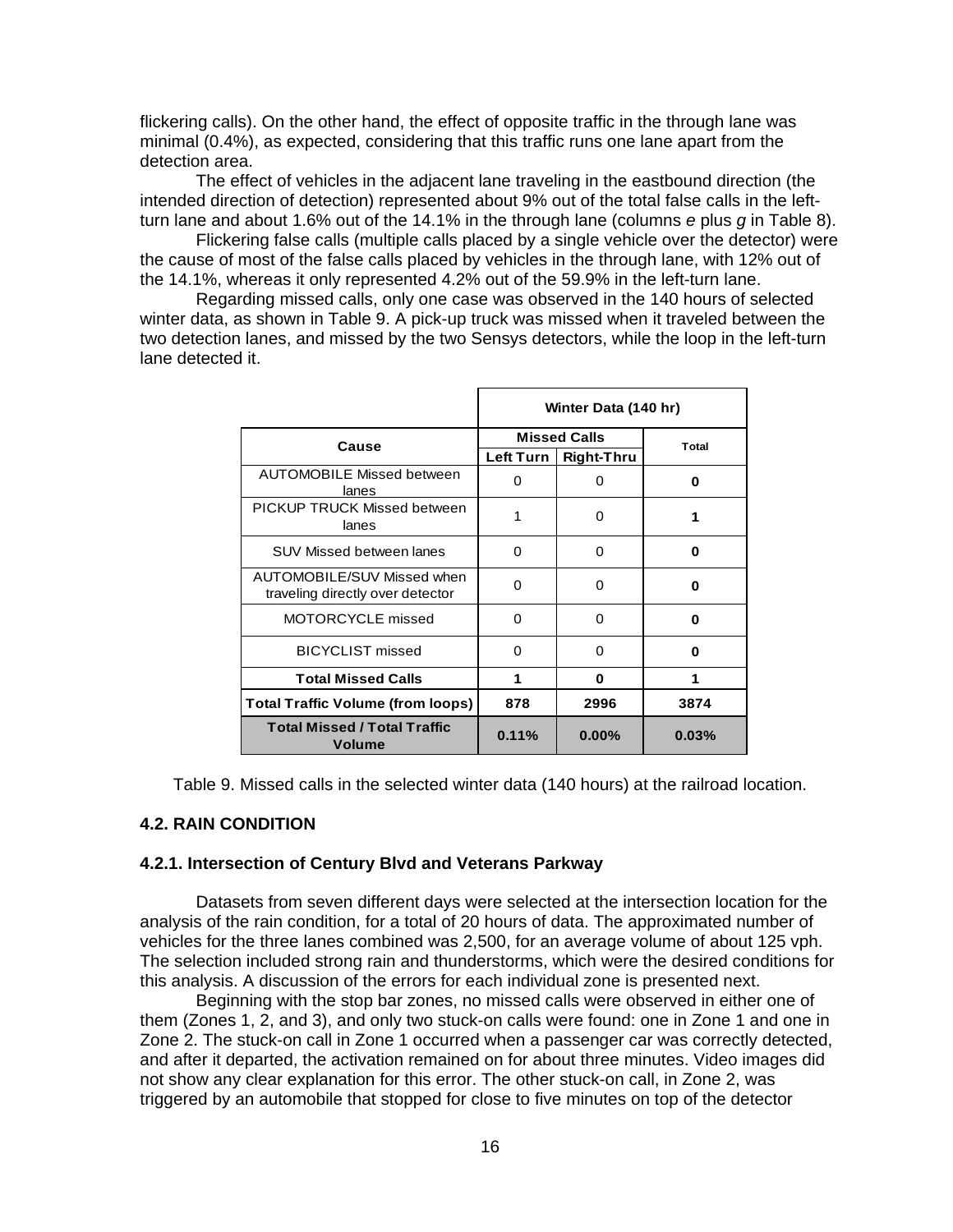(apparently it was stranded), and generated a stuck-on call that lasted for about 12 minutes after the stranded car was pushed out of the intersection by a police patrol car. It is noted that several vehicles traveled over the detector while the call was stuck-on but they did not cause its termination.

 In Zone 1, false calls were the most significant source of error, with 5.5% of the calls due to vehicles in the adjacent lane (the center lane) and 7.4% due to multiple calls placed by vehicles over the detector (or flickering false calls). The detailed account of the detection errors for Zone 1 is shown in Table 10. Note that there is a significant variation in the occurrence of both types of false calls from one dataset to the other, for example with periods that had no flickering calls and others with up to 26 calls (on October 9, 2009). Most of the flickering calls in this period were due to vehicles placing two or three activations, which added up to the 26 additional calls. Likewise, the number of false calls due to adjacent vehicles was the highest in the dataset taken on April 30, with 12 occurrences, caused by 7 trucks and 5 smaller cars.

|                  |                       |                             |      |      |                                      |                    | Zone 1                                                                         |            |                                         |                     |                                |             |                   |
|------------------|-----------------------|-----------------------------|------|------|--------------------------------------|--------------------|--------------------------------------------------------------------------------|------------|-----------------------------------------|---------------------|--------------------------------|-------------|-------------------|
|                  |                       |                             |      |      |                                      | <b>False Calls</b> |                                                                                |            |                                         | <b>Missed Calls</b> |                                |             |                   |
|                  | <b>Dataset</b>        | Total<br><b>Activations</b> |      |      | Due to vehicles in<br>adjacent lanes |                    | Multiple calls due<br>to a single vehicle<br>in detection zone<br>(flickering) |            | <b>Vehicles</b><br><b>Between Lanes</b> |                     | <b>Vehicles Over</b><br>Sensor |             | Stuck-on<br>Calls |
|                  |                       | <b>SENSYS</b>               | Loop | Frea | $\frac{9}{6}$                        | Freq               | %                                                                              | Freq       | $\%$                                    | Frea                | $\frac{9}{6}$                  | Freq        | %                 |
|                  | April 30 (8:00-10:00) | 86                          | 61   | 12   | 14.0%                                | 3                  | 3.5%                                                                           | $\Omega$   | 0.0%                                    | $\mathbf 0$         | 0.0%                           | $^{\circ}$  | 0.0%              |
|                  | May 15 (18:00-20:00)  | 126                         | 112  | 9    | 7.1%                                 | 5                  | 4.0%                                                                           | $^{\circ}$ | 0.0%                                    | $\mathbf 0$         | 0.0%                           | 0           | 0.0%              |
|                  | May 15 (20:00-22:00)  | 75                          | 70   | 3    | 4.0%                                 | $\overline{2}$     | 2.7%                                                                           | $^{\circ}$ | 0.0%                                    | $\mathbf 0$         | 0.0%                           | 0           | 0.0%              |
|                  | May 25 (9:30-11:30)   | 54                          | 51   |      | 1.9%                                 | 0                  | 0.0%                                                                           | 0          | 0.0%                                    | $\mathbf 0$         | 0.0%                           | $\mathbf 0$ | 0.0%              |
| <b>Rain Data</b> | June 16 (8:00-11:00)  | 83                          | 60   | 3    | 3.6%                                 | 9                  | 10.8%                                                                          | $^{\circ}$ | 0.0%                                    | 0                   | 0.0%                           | $^{\circ}$  | 0.0%              |
| (20 hours)       | June 18 (6:00-8:00)   | 62                          | 44   | 5    | 8.1%                                 | Δ                  | 6.5%                                                                           | $^{\circ}$ | 0.0%                                    | 0                   | 0.0%                           | $\Omega$    | 0.0%              |
|                  | Oct 6 (8:00-11:00)    | 70                          | 61   | 3    | 4.3%                                 | 6                  | 8.6%                                                                           | $\Omega$   | 0.0%                                    | $\mathbf 0$         | 0.0%                           |             | 1.4%              |
|                  | Oct 9 (7:00-11:00)    | 189                         | 158  | 5    | 2.6%                                 | 26                 | 13.8%                                                                          | 0          | 0.0%                                    | $\mathbf 0$         | 0.0%                           | $\Omega$    | 0.0%              |
|                  | <b>Total</b>          | 745                         | 617  | 41   | 5.5%                                 | 55                 | 7.4%                                                                           | $\bf{0}$   | $0.0\%$                                 | $\bf{0}$            | 0.0%                           |             | 0.1%              |

\* No dropped calls were found in the rain data

Table 10. Detection errors in Zone 1 at intersection - selected rain datasets.

 False calls in Zone 2 were similar in percentage to those in Zone 1, with 6.2% of the calls due to vehicles in the adjacent lane and 7.7% due to flickering false calls (see Table 11). Just as described for Zone 1, calls due to adjacent vehicles were highest on April 30, with 12 activations, caused by both trucks and cars. The highest incidence of false flickering calls occurred on October 9 and was caused by the stranded car mentioned above, which remained over the sensor for about 5 minutes and also generated a stuck-on call after its departure.

|            |                                                                                                                                                                                                                    |               |                             |                |                                      |                    | Zone 2                                                                         |            |                                         |                     |                                |                   |      |
|------------|--------------------------------------------------------------------------------------------------------------------------------------------------------------------------------------------------------------------|---------------|-----------------------------|----------------|--------------------------------------|--------------------|--------------------------------------------------------------------------------|------------|-----------------------------------------|---------------------|--------------------------------|-------------------|------|
|            |                                                                                                                                                                                                                    |               |                             |                |                                      | <b>False Calls</b> |                                                                                |            |                                         | <b>Missed Calls</b> |                                |                   |      |
|            | <b>Dataset</b><br>April 30 (8:00-10:00)<br>May 15 (18:00-20:00)<br>May 15 (20:00-22:00)<br>May 25 (9:30-11:30)<br>June 16 (8:00-11:00)<br>June 18 (6:00-8:00)<br>Oct 6 (8:00-11:00)<br>Oct 9 (7:00-11:00)<br>Total |               | Total<br><b>Activations</b> |                | Due to vehicles in<br>adjacent lanes |                    | Multiple calls due<br>to a single vehicle<br>in detection zone<br>(flickering) |            | <b>Vehicles</b><br><b>Between Lanes</b> |                     | <b>Vehicles Over</b><br>Sensor | Stuck-on<br>Calls |      |
|            |                                                                                                                                                                                                                    | <b>SENSYS</b> | Loop                        | Freq           | %                                    | Frea               | %                                                                              | Frea       | %                                       | Frea                | %                              | Freq              | %    |
|            |                                                                                                                                                                                                                    | 117           | 103                         | 11             | 9.4%                                 | 3                  | 2.6%                                                                           | $^{\circ}$ | 0.0%                                    | 0                   | 0.0%                           | $^{\circ}$        | 0.0% |
|            |                                                                                                                                                                                                                    | 213           | 180                         | 25             | 11.7%                                | 5                  | 2.3%                                                                           | $^{\circ}$ | 0.0%                                    | 0                   | 0.0%                           | $^{\circ}$        | 0.0% |
|            |                                                                                                                                                                                                                    | 114           | 84                          | 14             | 12.3%                                | 14                 | 12.3%                                                                          | $\Omega$   | 0.0%                                    | 0                   | 0.0%                           | $^{\circ}$        | 0.0% |
|            |                                                                                                                                                                                                                    | 112           | 84                          | 18             | 16.1%                                | 3                  | 2.7%                                                                           | 0          | 0.0%                                    | 0                   | 0.0%                           | $\mathbf 0$       | 0.0% |
| Rain Data  |                                                                                                                                                                                                                    | 117           | 96                          | 3              | 2.6%                                 |                    | 6.0%                                                                           | 0          | 0.0%                                    | 0                   | 0.0%                           | $\mathbf 0$       | 0.0% |
| (20 hours) |                                                                                                                                                                                                                    | 112           | 79                          | $\Omega$       | 0.0%                                 | 20                 | 17.9%                                                                          | $\Omega$   | 0.0%                                    | 0                   | 0.0%                           | $\Omega$          | 0.0% |
|            |                                                                                                                                                                                                                    | 136           | 121                         | $\overline{2}$ | 1.5%                                 | 5                  | 3.7%                                                                           | $\Omega$   | 0.0%                                    | 0                   | 0.0%                           | $^{\circ}$        | 0.0% |
|            |                                                                                                                                                                                                                    | 267           | 225                         |                | 0.4%                                 | 35                 | 13.1%                                                                          | $\Omega$   | 0.0%                                    | 0                   | 0.0%                           |                   | 0.4% |
|            |                                                                                                                                                                                                                    | 1188          | 972                         | 74             | 6.2%                                 | 92                 | 7.7%                                                                           | $\bf{0}$   | 0.0%                                    | $\bf{0}$            | 0.0%                           |                   | 0.1% |

\* No dropped calls were found in the rain data

Table 11. Detection errors in Zone 2 at intersection - selected rain datasets.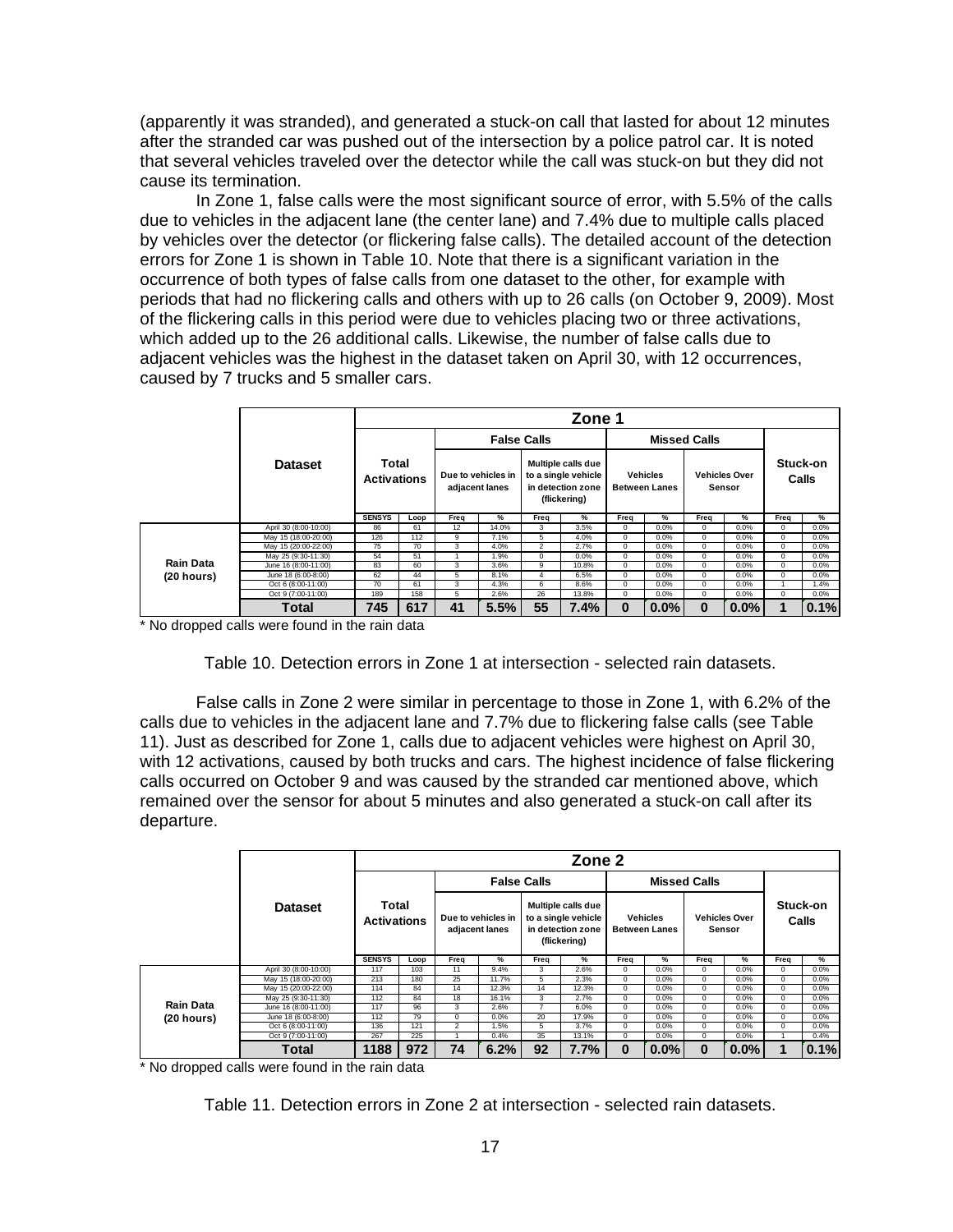In Zone 3, false calls were lower than in the other two stop bar zones, with 2.6% of the calls due to adjacent vehicles and 5% due to flickering false calls (see Table 12). Note that one particular day (October 9) had 20 of the total 50 flickering false calls; however, no particular events were observed from the video images and the flickering occurred mostly at a rate of one or two additional calls for some vehicles.

|                  |                       |                             |      |                |                                      |                    | Zone 3                                                                         |             |                                         |                     |                                |          |                   |
|------------------|-----------------------|-----------------------------|------|----------------|--------------------------------------|--------------------|--------------------------------------------------------------------------------|-------------|-----------------------------------------|---------------------|--------------------------------|----------|-------------------|
|                  |                       |                             |      |                |                                      | <b>False Calls</b> |                                                                                |             |                                         | <b>Missed Calls</b> |                                |          |                   |
|                  | <b>Dataset</b>        | Total<br><b>Activations</b> |      |                | Due to vehicles in<br>adjacent lanes |                    | Multiple calls due<br>to a single vehicle<br>in detection zone<br>(flickering) |             | <b>Vehicles</b><br><b>Between Lanes</b> |                     | <b>Vehicles Over</b><br>Sensor |          | Stuck-on<br>Calls |
|                  |                       | <b>SENSYS</b>               | Loop | Freq           | %                                    | Freq               | %                                                                              | Freq        | %                                       | Freq                | %                              | Freq     | %                 |
|                  | April 30 (8:00-10:00) | 109                         | 97   | 6              | 5.5%                                 | 4                  | 3.7%                                                                           | $\mathbf 0$ | 0.0%                                    | 0                   | 0.0%                           | 0        | 0.0%              |
|                  | May 15 (18:00-20:00)  | 199                         | 183  | 5              | 2.5%                                 | 5                  | 2.5%                                                                           | $\mathbf 0$ | 0.0%                                    | 0                   | 0.0%                           | 0        | 0.0%              |
|                  | May 15 (20:00-22:00)  | 106                         | 101  | 0              | 0.0%                                 | 4                  | 3.8%                                                                           | $\mathbf 0$ | 0.0%                                    | 0                   | 0.0%                           | $\Omega$ | 0.0%              |
|                  | May 25 (9:30-11:30)   | 84                          | 74   | $\overline{c}$ | 2.4%                                 | $\overline{2}$     | 2.4%                                                                           | $\mathbf 0$ | 0.0%                                    | $\mathbf 0$         | 0.0%                           | $\Omega$ | 0.0%              |
| <b>Rain Data</b> | June 16 (8:00-11:00)  | 109                         | 91   | 6              | 5.5%                                 | 5                  | 4.6%                                                                           | $\mathbf 0$ | 0.0%                                    | 0                   | 0.0%                           | $\Omega$ | 0.0%              |
| (20 hours)       | June 18 (6:00-8:00)   | 77                          | 67   | $\overline{2}$ | 2.6%                                 | $\overline{2}$     | 2.6%                                                                           | $\mathbf 0$ | 0.0%                                    | 0                   | 0.0%                           | $\Omega$ | 0.0%              |
|                  | Oct 6 (8:00-11:00)    | 101                         | 88   |                | 1.0%                                 | 8                  | 7.9%                                                                           | $\mathbf 0$ | 0.0%                                    | 0                   | 0.0%                           | $\Omega$ | 0.0%              |
|                  | Oct 9 (7:00-11:00)    | 214                         | 182  | 4              | 1.9%                                 | 20                 | 9.3%                                                                           | $\mathbf 0$ | 0.0%                                    | 0                   | 0.0%                           | $\Omega$ | 0.0%              |
|                  | <b>Total</b>          | 999                         | 883  | 26             | 2.6%                                 | 50                 | 5.0%                                                                           | $\bf{0}$    | 0.0%                                    | $\bf{0}$            | 0.0%                           | 0        | 0.0%              |

\* No dropped calls were found in the rain data

Table 12. Detection errors in Zone 3 at intersection - selected rain datasets.

In the advance zones, in general, false calls were lower and missed calls were higher than at the stop bar zones. While no missed cars were found in all three stop bar zones, at the advance locations these were significant and ranged on average between 2% and 9.7%.

In Zone 4, false calls accounted for 1.9% of the total number of Sensys activations, mostly due to multiple calls placed by vehicles traveling over the detection lane (1.7%), as shown in Table 13. Regarding missed calls, 9.7% of the vehicles were not detected, but it is noted that in all these cases the vehicles were not centered in the lane but rather changing lanes and traveling between zones 4 and 5 without generating any activation in either of these zones.

|                  |                       |                             |      |          |                                      |          | Zone 4                                                                         |                |                                         |                                                                                                                                                  |                                |                   |      |
|------------------|-----------------------|-----------------------------|------|----------|--------------------------------------|----------|--------------------------------------------------------------------------------|----------------|-----------------------------------------|--------------------------------------------------------------------------------------------------------------------------------------------------|--------------------------------|-------------------|------|
|                  |                       |                             |      |          | <b>False Calls</b>                   |          |                                                                                |                |                                         |                                                                                                                                                  |                                |                   |      |
|                  | <b>Dataset</b>        | Total<br><b>Activations</b> |      |          | Due to vehicles in<br>adjacent lanes |          | Multiple calls due<br>to a single vehicle<br>in detection zone<br>(flickering) |                | <b>Vehicles</b><br><b>Between Lanes</b> | <b>Missed Calls</b><br>Freq<br>$^{\circ}$<br>$\mathbf{0}$<br>$^{\circ}$<br>$^{\circ}$<br>$^{\circ}$<br>0<br>$^{\circ}$<br>$^{\circ}$<br>$\bf{0}$ | <b>Vehicles Over</b><br>Sensor | Stuck-on<br>Calls |      |
|                  |                       | <b>SENSYS</b>               | Loop | Freq     | %                                    | Freq     | %                                                                              | Freq           | %                                       |                                                                                                                                                  | %                              | Freq              | %    |
|                  | April 30 (8:00-10:00) | 49                          | 54   | 0        | 0.0%                                 | 0        | 0.0%                                                                           | $\Omega$       | 0.0%                                    |                                                                                                                                                  | 0.0%                           | $\Omega$          | 0.0% |
|                  | May 15 (18:00-20:00)  | 76                          | 100  |          | 1.3%                                 | $\Omega$ | 0.0%                                                                           | 16             | 16.0%                                   |                                                                                                                                                  | 0.0%                           | $\Omega$          | 0.0% |
|                  | May 15 (20:00-22:00)  | 48                          | 58   | $\Omega$ | 0.0%                                 | $\Omega$ | 0.0%                                                                           |                | 12.1%                                   |                                                                                                                                                  | 0.0%                           | $\Omega$          | 0.0% |
|                  | May 25 (9:30-11:30)   | 41                          | 48   | 0        | 0.0%                                 | 0        | 0.0%                                                                           | 5              | 10.4%                                   |                                                                                                                                                  | 0.0%                           | $^{\circ}$        | 0.0% |
| <b>Rain Data</b> | June 16 (8:00-11:00)  | 56                          | 56   | $\Omega$ | 0.0%                                 | 3        | 5.4%                                                                           | $\overline{2}$ | 3.6%                                    |                                                                                                                                                  | 0.0%                           | $\Omega$          | 0.0% |
| (20 hours)       | June 18 (6:00-8:00)   | 33                          | 39   | 0        | 0.0%                                 |          | 3.0%                                                                           | 4              | 10.3%                                   |                                                                                                                                                  | 0.0%                           | $\Omega$          | 0.0% |
|                  | Oct 6 (8:00-11:00)    | 51                          | 60   | $\Omega$ | 0.0%                                 |          | 2.0%                                                                           | 6              | 10.0%                                   |                                                                                                                                                  | 0.0%                           | $\Omega$          | 0.0% |
|                  | Oct 9 (7:00-11:00)    | 125                         | 143  | $\Omega$ | 0.0%                                 | 3        | 2.4%                                                                           | 14             | 9.8%                                    |                                                                                                                                                  | 0.0%                           | $\Omega$          | 0.0% |
|                  | <b>Total</b>          | 479                         | 558  | 1        | 0.2%                                 | 8        | 1.7%                                                                           | 54             | 9.7%                                    |                                                                                                                                                  | 0.0%                           | $\bf{0}$          | 0.0% |

\* No dropped calls were found in the rain data

Table 13. Detection errors in Zone 4 at intersection - selected rain datasets.

 Detection errors in Zone 5 were caused mostly due to missed vehicles. Similar to Zone 4, all vehicles that were not detected were traveling between lanes (either between Zones 4 and 5, or between Zones 5 and 6). These accounted for 5.4% of the total number of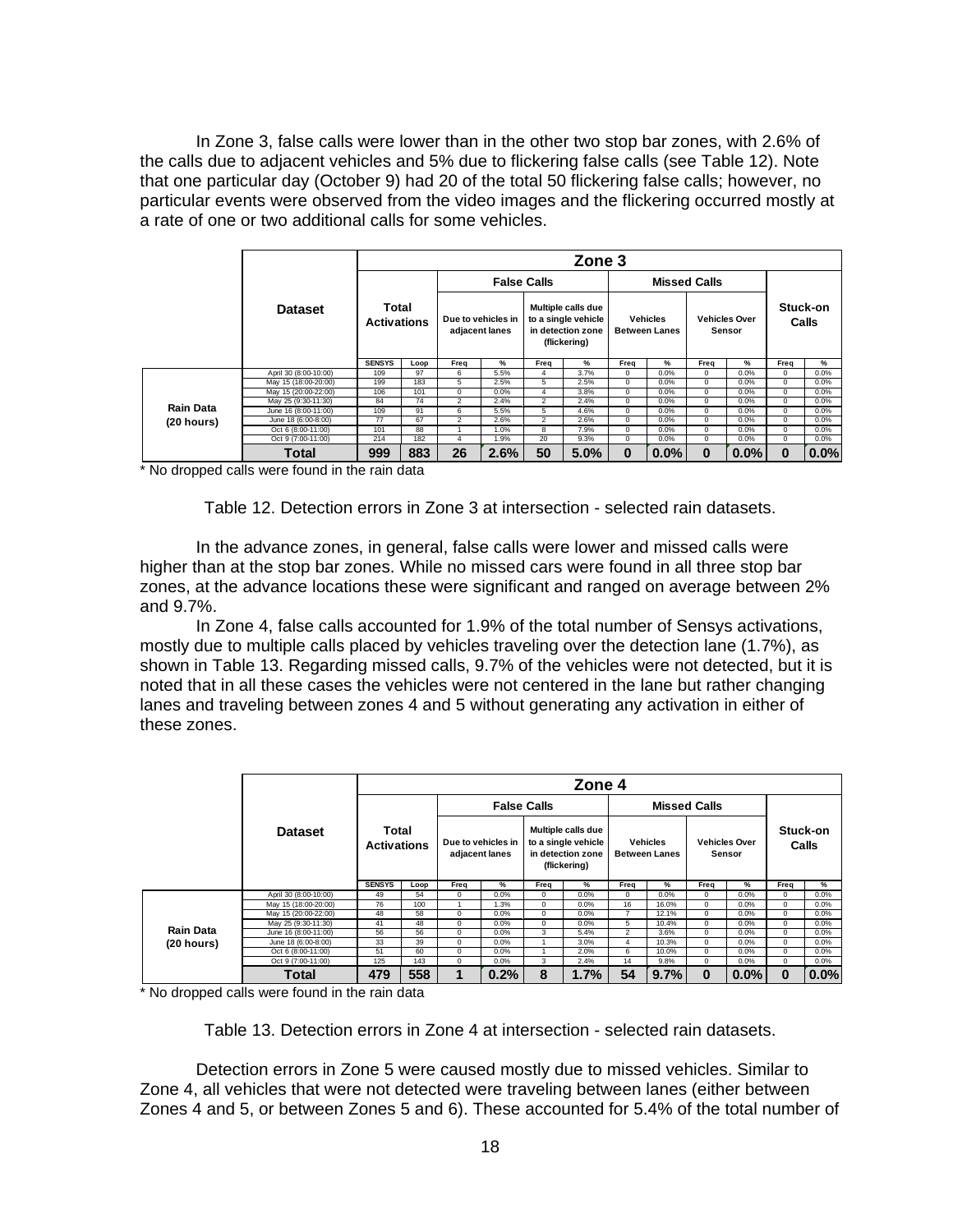vehicles, as seen in Table 14. On the other hand, false calls were only 1.5% of the total number of calls and mostly due to multiple calls placed by vehicles traveling over the detection area (flickering).

|                  |                       |                                                             |      |                    |                |                    | Zone 5                                                                         |                |                                                                           |                     |                   |          |      |
|------------------|-----------------------|-------------------------------------------------------------|------|--------------------|----------------|--------------------|--------------------------------------------------------------------------------|----------------|---------------------------------------------------------------------------|---------------------|-------------------|----------|------|
|                  |                       |                                                             |      |                    |                | <b>False Calls</b> |                                                                                |                |                                                                           | <b>Missed Calls</b> |                   |          |      |
|                  | <b>Dataset</b>        | <b>Total</b><br><b>Activations</b><br><b>SENSYS</b><br>Loop |      | Due to vehicles in | adjacent lanes |                    | Multiple calls due<br>to a single vehicle<br>in detection zone<br>(flickering) |                | <b>Vehicles</b><br><b>Vehicles Over</b><br><b>Between Lanes</b><br>Sensor |                     | Stuck-on<br>Calls |          |      |
|                  |                       |                                                             |      | Freq               | %              | Freq               | %                                                                              | Freq           | ℅                                                                         | Freq                | ℅                 | Freq     | %    |
|                  | April 30 (8:00-10:00) | 116                                                         | 122  | 0                  | 0.0%           | $\mathbf 0$        | 0.0%                                                                           | 0              | 0.0%                                                                      | 0                   | 0.0%              | $\Omega$ | 0.0% |
|                  | May 15 (18:00-20:00)  | 194                                                         | 222  |                    | 0.5%           | $\mathbf 0$        | 0.0%                                                                           | 17             | 7.7%                                                                      | 0                   | 0.0%              | 0        | 0.0% |
|                  | May 15 (20:00-22:00)  | 96                                                          | 110  | 0                  | 0.0%           |                    | 1.0%                                                                           |                | 6.4%                                                                      | 0                   | 0.0%              | $\Omega$ | 0.0% |
|                  | May 25 (9:30-11:30)   | 89                                                          | 97   | 0                  | 0.0%           |                    | 1.1%                                                                           | 6              | 6.2%                                                                      | 0                   | 0.0%              | $\Omega$ | 0.0% |
| <b>Rain Data</b> | June 16 (8:00-11:00)  | 103                                                         | 108  | 0                  | 0.0%           |                    | 1.0%                                                                           | $\overline{2}$ | 1.9%                                                                      | $^{\circ}$          | 0.0%              | $\Omega$ | 0.0% |
| (20 hours)       | June 18 (6:00-8:00)   | 91                                                          | 96   | 0                  | 0.0%           |                    | 1.1%                                                                           | 4              | 4.2%                                                                      | 0                   | 0.0%              | $\Omega$ | 0.0% |
|                  | Oct 6 (8:00-11:00)    | 130                                                         | 147  | 0                  | 0.0%           | 3                  | 2.3%                                                                           | 8              | 5.4%                                                                      | 0                   | 0.0%              | $\Omega$ | 0.0% |
|                  | Oct 9 (7:00-11:00)    | 255                                                         | 295  | 0                  | 0.0%           | 8                  | 3.1%                                                                           | 21             | 7.1%                                                                      | 0                   | 0.0%              | $\Omega$ | 0.0% |
|                  | Total                 | 1074                                                        | 1197 | 1                  | 0.1%           | 15                 | 1.4%                                                                           | 65             | 5.4%                                                                      | $\bf{0}$            | 0.0%              | $\bf{0}$ | 0.0% |

\* No dropped calls were found in the rain data

Table 14. Detection errors in Zone 5 at intersection - selected rain datasets.

 The performance of the Sensys detectors was superior for Zone 6 compared to all other zones. False calls remained under 1% of the total number of calls, and the percentage of vehicles missed was 2%. However, note that in contrast to the other advance zones, some of the missed vehicles were traveling straight over the sensor and not between lanes (see Table 15). This situation happened 11 times (1.2% of the vehicles in Zone 6): in ten cases for passenger cars (sedan, SUV, small pick-up trucks) and in one case for a motorcycle.

|               |                       |               |                                     |      |                                      |                                                                                | Zone 6 |            |                                         |                                |      |            |                   |
|---------------|-----------------------|---------------|-------------------------------------|------|--------------------------------------|--------------------------------------------------------------------------------|--------|------------|-----------------------------------------|--------------------------------|------|------------|-------------------|
|               |                       |               |                                     |      | <b>False Calls</b>                   |                                                                                |        |            |                                         | <b>Missed Calls</b>            |      |            |                   |
|               | <b>Dataset</b>        |               | Total<br><b>Activations</b><br>Loop |      | Due to vehicles in<br>adjacent lanes | Multiple calls due<br>to a single vehicle<br>in detection zone<br>(flickering) |        |            | <b>Vehicles</b><br><b>Between Lanes</b> | <b>Vehicles Over</b><br>Sensor |      |            | Stuck-on<br>Calls |
|               |                       | <b>SENSYS</b> |                                     | Freq | %                                    | Freq                                                                           | %      | Freq       | %                                       | Freq                           | %    | Freq       | %                 |
|               | April 30 (8:00-10:00) | 93            | 91                                  | 0    | 0.0%                                 | 0                                                                              | 0.0%   | 0          | 0.0%                                    | $^{\circ}$                     | 0.0% | 0          | 0.0%              |
|               | May 15 (18:00-20:00)  | 184           | 188                                 | 0    | 0.0%                                 | $\overline{2}$                                                                 | 1.1%   |            | 0.5%                                    | 3                              | 1.6% | $\Omega$   | 0.0%              |
|               | May 15 (20:00-22:00)  | 97            | 100                                 | 0    | 0.0%                                 | $\Omega$                                                                       | 0.0%   |            | 1.0%                                    | 0                              | 0.0% | $\Omega$   | 0.0%              |
|               | May 25 (9:30-11:30)   | 74            | 74                                  | 0    | 0.0%                                 |                                                                                | 1.4%   |            | 1.4%                                    | 0                              | 0.0% | $\Omega$   | 0.0%              |
| Rain Data     | June 16 (8:00-11:00)  | 88            | 92                                  | 0    | 0.0%                                 | 0                                                                              | 0.0%   | 0          | 0.0%                                    | $\overline{2}$                 | 2.2% | 0          | 0.0%              |
| (20 hours)    | June 18 (6:00-8:00)   | 70            | 70                                  |      | 1.4%                                 | $\overline{2}$                                                                 | 2.9%   | $^{\circ}$ | 0.0%                                    | 3                              | 4.3% | $^{\circ}$ | 0.0%              |
|               | Oct 6 (8:00-11:00)    | 85            | 88                                  | 0    | 0.0%                                 | 0                                                                              | 0.0%   | $\Omega$   | 0.0%                                    | $\overline{2}$                 | 2.3% | $\Omega$   | 0.0%              |
|               | Oct 9 (7:00-11:00)    | 178           | 185                                 | 0    | 0.0%                                 | $\Omega$                                                                       | 0.0%   | 4          | 2.2%                                    |                                | 0.5% | $\Omega$   | 0.0%              |
| $\sim$ $\sim$ | <b>Total</b>          | 869           | 888                                 | 1    | 0.1%                                 | 5                                                                              | 0.6%   |            | 0.8%                                    | 11                             | 1.2% | $\bf{0}$   | 0.0%              |

\* No dropped calls were found in the rain data

Table 15. Detection errors in Zone 6 at intersection - selected rain datasets.

#### **4.2.2. Railroad Grade Crossing**

A total of 72 hours from 14 different days were selected to analyze the rain condition at the railroad location. Datasets from April to October 2009 were included in the selection, with conditions varying from strong rain to thunderstorms. The sample size in the 72 hours was about 2,500 vehicles for the two lanes combined, which resulted in an average volume of about 35 vph. On the other hand, the train volume was 67, composed of 44 freight trains, 22 passenger trains, and one hi-rail maintenance vehicle using the rail tracks.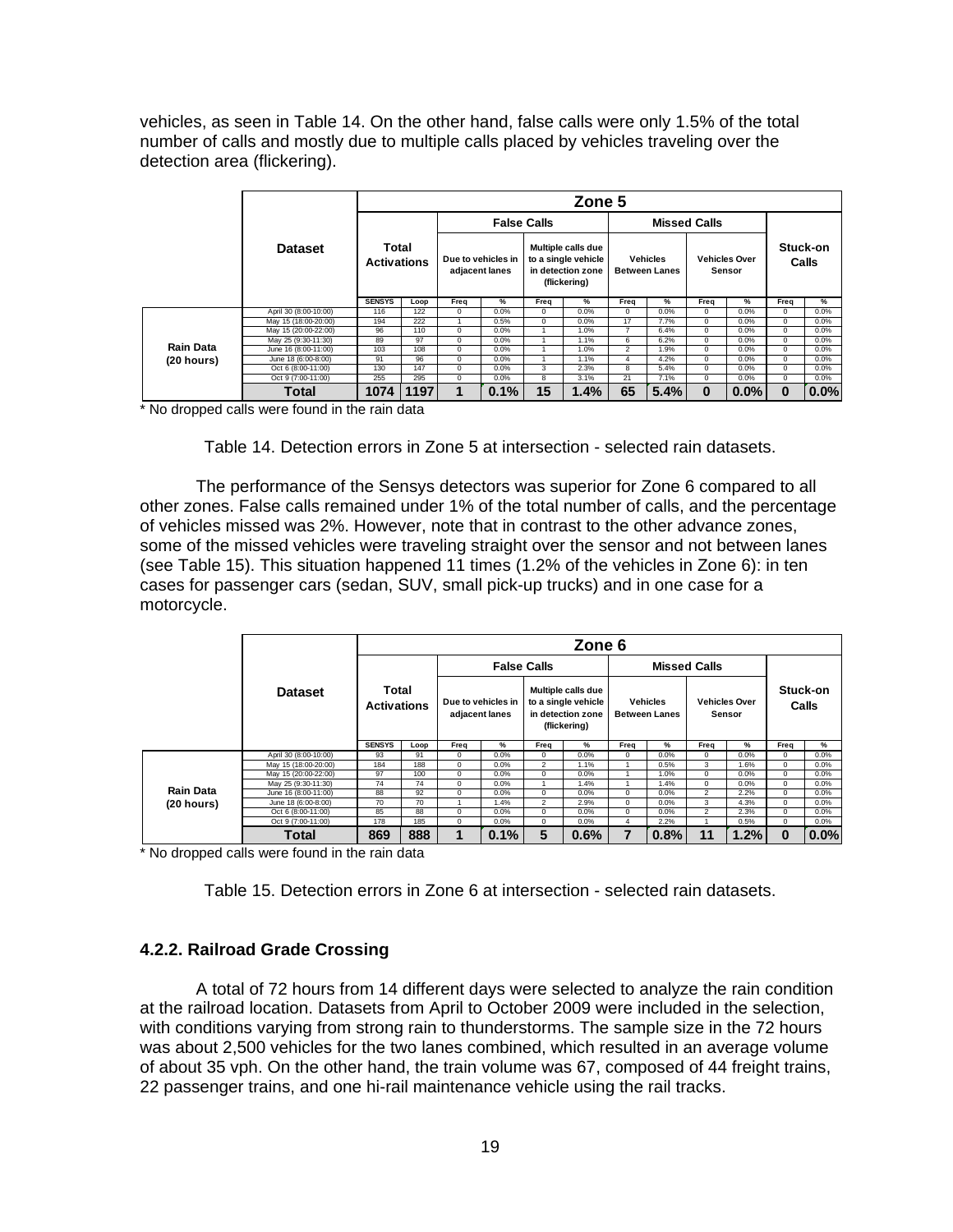Note that the number of activations due to trains for each lane is about four times the total train volume, indicating that on average, multiple calls are expected for a single train (see Table 16). It is also noted that the number of activations due to vehicles exceeds the estimated traffic volume. This was due to flickering false calls and false calls from vehicles in the adjacent lanes.

After the trains departed, no stuck-on calls were observed in the selected data. However, two stuck-on calls were generated by vehicles, one on each detection zone. In one of the two cases the detector in the left-turn lane remained on after a vehicle traveled over the zone. This stuck-on call lasted for about 2.5 hours and was not terminated even after trains and vehicles traveled over the sensor. Several instances of quick drops in the call were observed, but the call went back on almost immediately. In the second case, the detector in the through lane was stuck for 52 seconds after a car traveled over it. The call was terminated when a second car arrived and passed over the detector, resuming normal operation.

| <b>SETUP</b>     | <b>SENSOR</b>    | <b>Total Sensys</b><br><b>Activations</b> |               | <b>Activations due to Trains</b> |               | <b>Activations due to Vehicles</b> |
|------------------|------------------|-------------------------------------------|---------------|----------------------------------|---------------|------------------------------------|
|                  |                  |                                           | <b>Number</b> | % from total<br>activations      | <b>Number</b> | % from total<br>activations        |
| <b>Rain Data</b> | Left-turn Lane   | 1636                                      | 249           | 15.2%                            | 1387          | 84.8%                              |
| (72 hr)          | <b>Thru Lane</b> | 2525                                      | 241           | 9.5%                             | 2284          | 90.5%                              |

Table 16. Activations due to trains and vehicles at the railroad location in the rain datasets.

 Regarding false calls, 55.9% of the total activations in the left-turn lane were due to vehicles in the adjacent lanes or multiple calls by a single vehicle over the detector. This is significantly higher than the false calls in the through lane (13.4%). The breakdown of the false calls in the two lanes is shown in Table 17. Most of the false calls in the left-turn lane were caused by vehicles traveling in the opposing lane (adjacent to the left-turn lane) and represented 31.7% out of the 55.9%. On the other hand, the through lane was almost unaffected by opposing vehicles (as expected), since the sensor is located one lane apart from this traffic. Flickering calls were also higher in the left-turn lane (15.2% out of 55.9%) compared to the through lane (9.1% out of 13.4%). The rest of the false calls were caused by vehicles traveling in the direction of the intended detection (eastbound), but in the adjacent lane.

| <b>SENSOR</b>    |                                                 |                                                  |                                |                      | <b>False Calls - Visually Verified Errors</b> |                      |                                |                      |                                         |               |                                 |                      |                                                                                      |
|------------------|-------------------------------------------------|--------------------------------------------------|--------------------------------|----------------------|-----------------------------------------------|----------------------|--------------------------------|----------------------|-----------------------------------------|---------------|---------------------------------|----------------------|--------------------------------------------------------------------------------------|
|                  | <b>Activations</b><br>due to<br>Vehicles<br>(a) | Total<br>(Including Flickering Calls)            |                                |                      | Small adjacent<br>vehicles                    |                      | <b>Adjacent Trucks</b>         |                      | Opposite Dir -<br><b>Small Vehicles</b> |               | Opposite Dir -<br><b>Trucks</b> |                      | Multiple calls due<br>to a single vehicle<br>over the detector<br>(Flickering Calls) |
|                  |                                                 | <b>Number</b><br>$(b)=$<br>$(d)+(f)+(h)+(j)+(l)$ | $\frac{9}{6}$<br>$(c)=(b)/(a)$ | <b>Number</b><br>(d) | $\frac{9}{6}$<br>$(e) = (d)/(a)$              | <b>Number</b><br>(f) | $\frac{9}{6}$<br>$(g)=(f)/(a)$ | <b>Number</b><br>(h) | $\frac{9}{6}$<br>$(i) = (h)/(a)$        | Number<br>(j) | $\frac{9}{6}$<br>$(k)=(j)/(a)$  | <b>Number</b><br>(1) | %<br>$(m)=(1)/(a)$                                                                   |
| Left-turn Lane   | 1387                                            | 775                                              | 55.9%                          | 81                   | 5.8%                                          | 44                   | 3.2%                           | 288                  | 20.8%                                   | 151           | 10.9%                           | 211                  | 15.2%                                                                                |
| <b>Thru Lane</b> | 2284                                            | 305                                              | 13.4%                          | 26                   | 1.1%                                          | 66                   | 2.9%                           | $\overline{2}$       | 0.1%                                    | 3             | 0.1%                            | 208                  | 9.1%                                                                                 |

\* No dropped calls were found in the rain data

Table 17. Breakdown of false calls due to vehicles in the selected rain data (72 hours).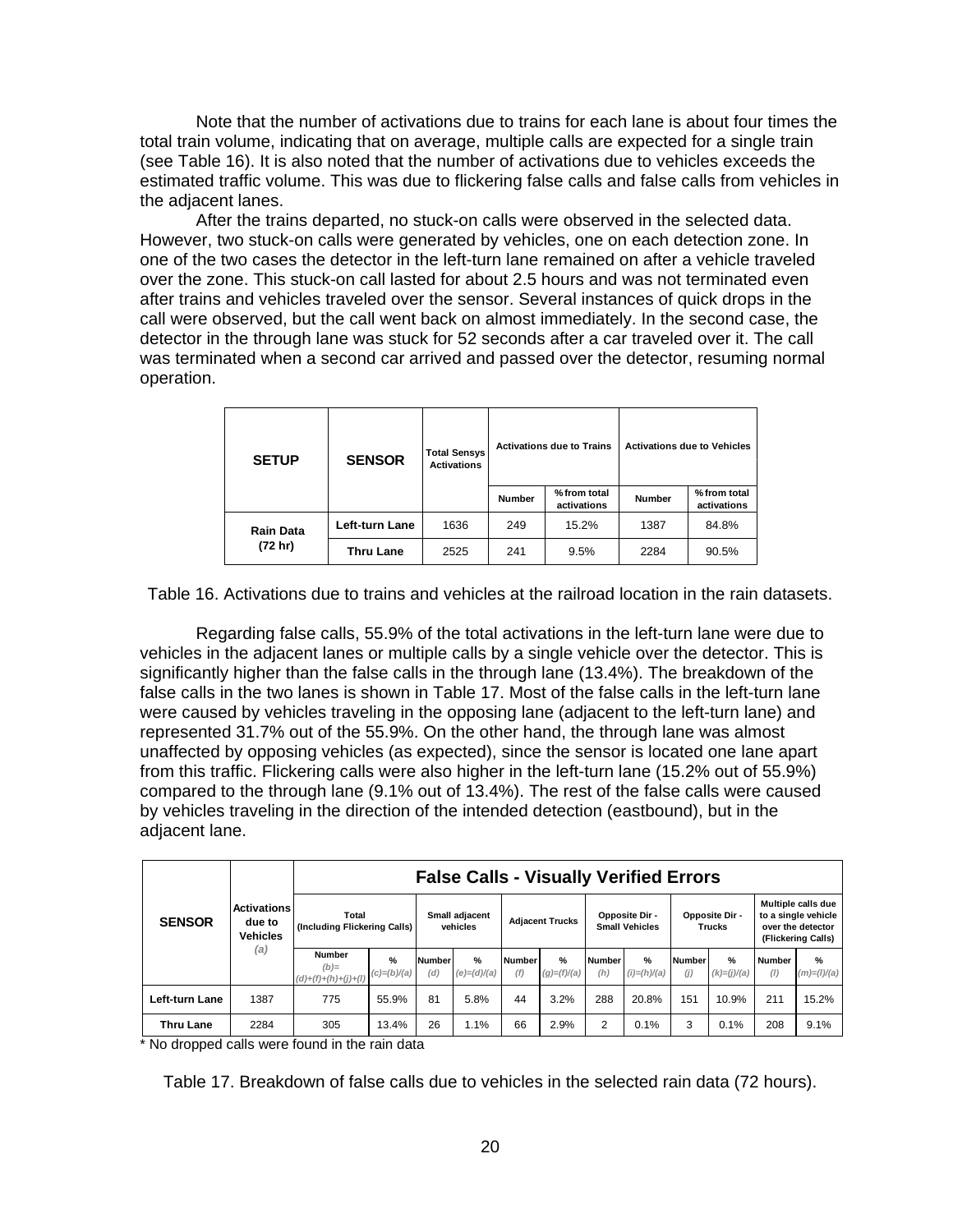Missed calls were very rare, in contrast with the high number of false calls. As shown in Table 18, three vehicles were missed by each detector while they traveled between the lanes. Note that the total number of missed vehicles is three, but they were missed by both sensors, as the vehicles clearly traveled between the lanes without triggering calls in the through or the left-turn lane. These missed calls represented less than 0.5% of the estimated traffic for each lane.

|                                                                |           | Rain Data (72 hr)   |       |
|----------------------------------------------------------------|-----------|---------------------|-------|
| Cause                                                          |           | <b>Missed Calls</b> | Total |
|                                                                | Left Turn | Right-Thru          |       |
| <b>AUTOMOBILE Missed between</b><br>lanes                      | 3         | 3                   | 6     |
| <b>PICKUP TRUCK Missed between</b><br>lanes                    | 0         | 0                   | 0     |
| <b>SUV Missed between lanes</b>                                | $\Omega$  | 0                   | 0     |
| AUTOMOBILE/SUV Missed when<br>traveling directly over detector | 0         | 0                   | 0     |
| MOTORCYCLE missed                                              | $\Omega$  | 0                   | O     |
| <b>BICYCLIST missed</b>                                        | $\Omega$  | 0                   | 0     |
| <b>Total Missed Calls</b>                                      | 3         | 3                   | 6     |
| <b>Total Traffic Volume (from loops)</b>                       | 614       | 1957                | 2571  |
| <b>Total Missed / Total Traffic</b><br><b>Volume</b>           | 0.49%     | 0.15%               | 0.23% |

Table 18. Missed calls in selected rain data (72hr) at the railroad location.

#### **4.3. COMPARISON BETWEEN ADVERSE AND FAVORABLE WEATHER CONDITIONS**

This section compares the results presented for the "modified setup" in the first report of this evaluation (favorable weather) to the results described above for both winter and rain conditions (adverse weather). This comparison could provide evidence of changes in the performance of the Sensys system related to adverse weather because the data for the Modified Setup was selected during the fall season, with temperatures above the freezing point, and no rain or thunderstorms (dry pavement conditions).

#### **4.3.1. Intersection of Century Blvd and Veterans Parkway**

Table 19 shows a summary of the errors for the stop bar zones (Zones 1, 2, and 3). Note that the sampled number of hours for all three conditions was similar: 26 hours for the "modified setup," 25 hours for the winter data, and 20 hours for the rain data.

Dropped calls are not shown in Table 19 since only one case was observed in all three conditions (during the modified setup analysis), when the call from a motorcycle was terminated while waiting for the green light in the left-most lane.

 Similar to dropped calls, missed calls were almost inexistent for the three stop bar zones, and only two cases were found (both of them during favorable weather): one when two motorcycles in the left-most lane (Zone 1) were side by side in the detection zone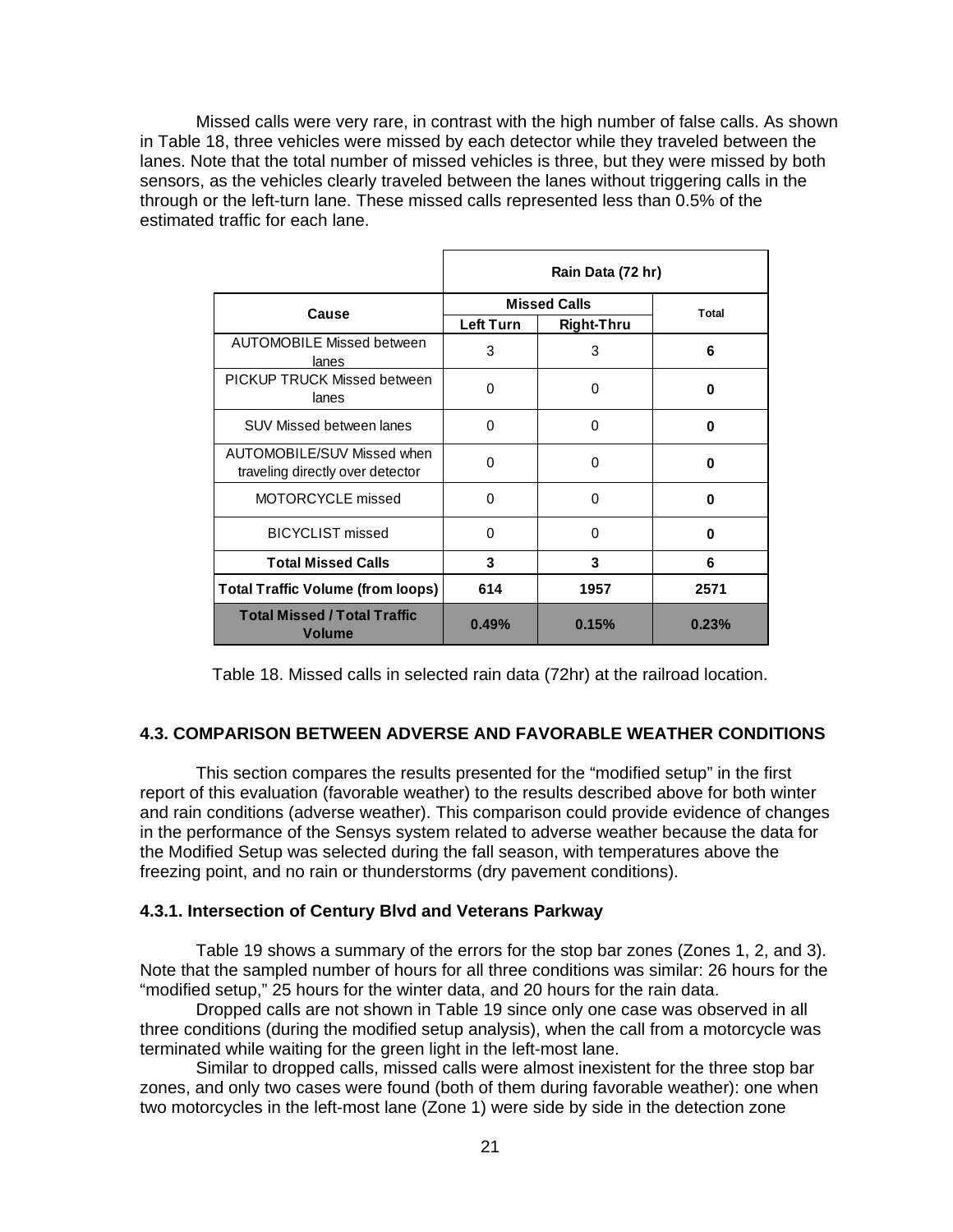waiting for the green light; and a second case when a motorcycle traveling over the edge of the loop was not detected by the Sensys sensor.

Stuck-on calls were also very rare and for all stop bar zones combined only seven instances of this type of error were found in the three conditions. The favorable weather included only one stuck-on call in 26 hours of data, while the adverse weather included seven stuck-on calls in 45 hours of data.

|                   |                                              |                                    |      |                                      | <b>False Calls</b> |      |                                                                                |             |                                         | <b>Missed Calls</b> |                                |                |                   |
|-------------------|----------------------------------------------|------------------------------------|------|--------------------------------------|--------------------|------|--------------------------------------------------------------------------------|-------------|-----------------------------------------|---------------------|--------------------------------|----------------|-------------------|
| Zone              | <b>Condition</b>                             | <b>Total</b><br><b>Activations</b> |      | Due to vehicles in<br>adjacent lanes |                    |      | Multiple calls due<br>to a single vehicle<br>over the detector<br>(Flickering) |             | <b>Vehicles</b><br><b>Between Lanes</b> |                     | <b>Vehicles Over</b><br>Sensor |                | Stuck-on<br>Calls |
|                   |                                              | <b>SENSYS</b>                      | Loop | Freq                                 | $\%$               | Freq | %                                                                              | Freq        | %                                       | Freq                | %                              | Freq           | $\%$              |
|                   | <b>Favorable Weather</b><br>(Modified Setup) | 1532                               | 1311 | 111                                  | 7.2%               | 147  | 9.6%                                                                           | $\Omega$    | 0.0%                                    | 1                   | 0.1%                           | 1              | 0.1%              |
| Zone 1            | <b>Adverse Weather</b><br>(Winter Data)      | 1285                               | 1120 | 138                                  | 10.7%              | 62   | 4.8%                                                                           | $\Omega$    | 0.0%                                    | 0                   | 0.0%                           | 1              | 0.1%              |
|                   | <b>Adverse Weather</b><br>(Rain Data)        | 745                                | 617  | 41                                   | 5.5%               | 55   | 7.4%                                                                           | $\Omega$    | 0.0%                                    | 0                   | 0.0%                           | 1              | 0.1%              |
|                   | <b>Favorable Weather</b><br>(Modified Setup) | 2450                               | 2108 | 185                                  | 7.6%               | 191  | 7.8%                                                                           | 1           | 0.0%                                    | 0                   | 0.0%                           | 0              | 0.0%              |
| Zone <sub>2</sub> | <b>Adverse Weather</b><br>(Winter Data)      | 2147                               | 1792 | 330                                  | 15.4%              | 90   | 4.2%                                                                           | $\Omega$    | 0.0%                                    | 0                   | 0.0%                           | 1              | $0.0\%$           |
|                   | <b>Adverse Weather</b><br>(Rain Data)        | 1188                               | 972  | 74                                   | 6.2%               | 92   | 7.7%                                                                           | $\mathbf 0$ | 0.0%                                    | 0                   | 0.0%                           | 1              | 0.1%              |
|                   | <b>Favorable Weather</b><br>(Modified Setup) | 1884                               | 1646 | 105                                  | 5.6%               | 150  | 8.0%                                                                           | $\mathbf 0$ | 0.0%                                    | 0                   | 0.0%                           | 0              | 0.0%              |
| Zone 3            | <b>Adverse Weather</b><br>(Winter Data)      | 1677                               | 1461 | 129                                  | 7.7%               | 120  | 7.2%                                                                           | $\Omega$    | 0.0%                                    | 0                   | 0.0%                           | $\overline{2}$ | 0.1%              |
|                   | <b>Adverse Weather</b><br>(Rain Data)        | 999                                | 883  | 26                                   | 2.6%               | 50   | 5.0%                                                                           | 0           | 0.0%                                    | 0                   | 0.0%                           | $\Omega$       | 0.0%              |

Table 19. Detection errors in favorable and adverse weather at stop bar zones.

 In terms of false calls, there is not a clear constant trend across all stop bar zones. The impact of adverse weather conditions in the performance of the Sensys detectors was very limited and related to changes in driving patterns proper of such weather. After manually verifying the video images, it is believed that some of the variations in the false calls in adverse weather are due to driver tendencies to drive between lanes. Thus vehicles were not properly aligned inside the marked traveled lanes (especially when the roadway was covered with snow) and the Sensys detectors were more likely to generate false calls.

Likewise, false calls due to multiple activations from a single vehicle over the detector (flickering) were in the order of 5% to 10% of the total number of activations throughout the favorable and adverse weather data. No consistent trend was found for all three stop bar zones, as to indicate any effects of adverse weather in this type of error.

At the advance zones, no dropped or stuck-on calls were observed in any of the three conditions. False calls remained relatively low (close to 2%) during favorable and adverse weather, with a slight increase in the snow condition (up to 2% increase). Similar to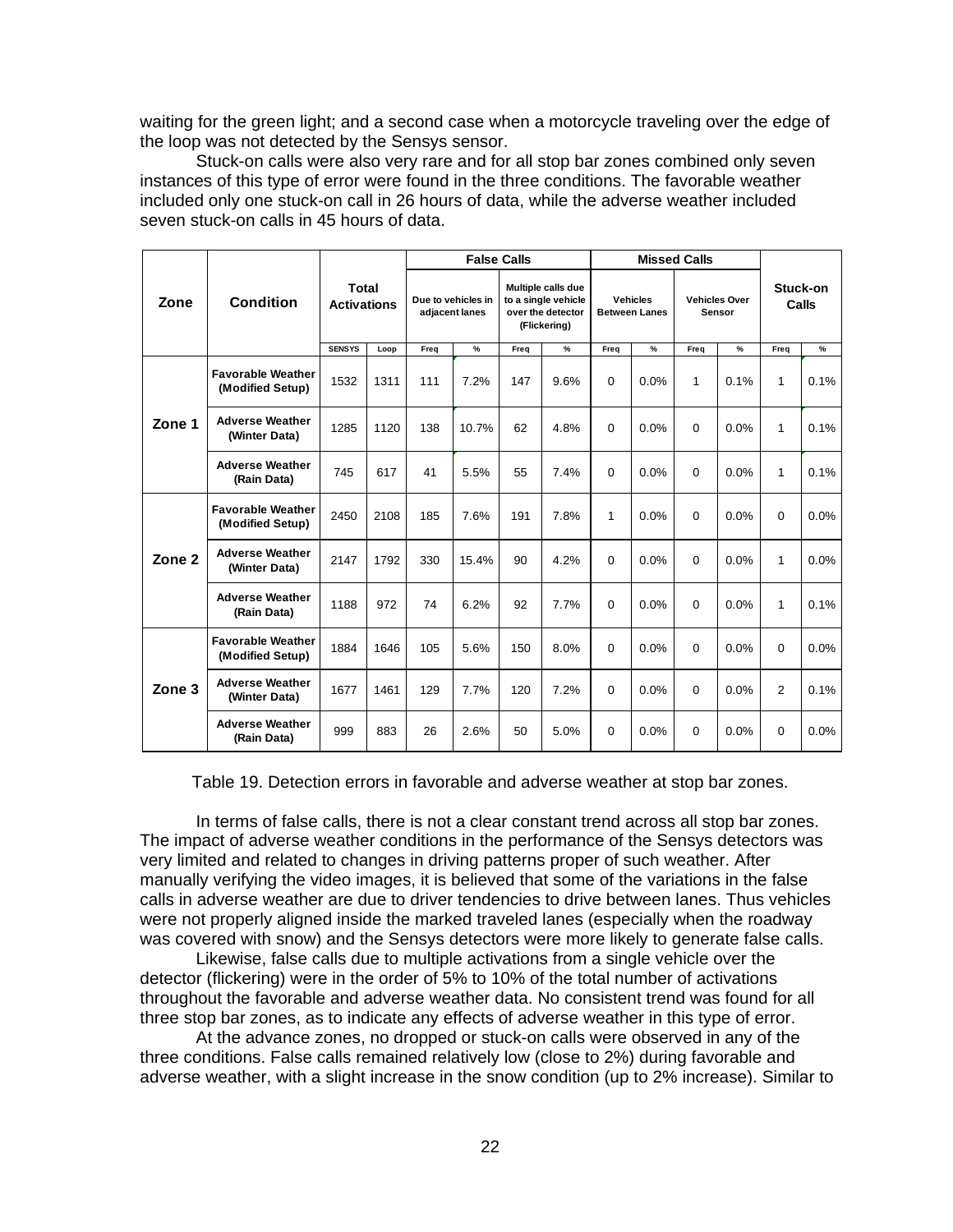the description for the stop bar zones, these increases in false calls could be in part attributable to changes in driving patterns.

Missed calls at the advance zones were significantly higher than at the stop bar, particularly in zones 4 and 5, where an increased number of vehicles were observed traveling between the marked traveled lanes. Missed calls ranged between about 5% and 10% in Zone 4, from about 3% to 5% in Zone 5, and were the lowest in Zone 6 (under 1%). Therefore, only small changes from favorable to adverse weather were noted in the selected datasets.

|        |                                              |                             |      |                                      | <b>False Calls</b> |      |                                                                                | <b>Missed Calls</b> |                                         |                                       |      |
|--------|----------------------------------------------|-----------------------------|------|--------------------------------------|--------------------|------|--------------------------------------------------------------------------------|---------------------|-----------------------------------------|---------------------------------------|------|
| Zone   | <b>Condition</b>                             | Total<br><b>Activations</b> |      | Due to vehicles in<br>adjacent lanes |                    |      | Multiple calls due<br>to a single vehicle<br>over the detector<br>(Flickering) |                     | <b>Vehicles</b><br><b>Between Lanes</b> | <b>Vehicles Over</b><br><b>Sensor</b> |      |
|        |                                              | <b>SENSYS</b>               | Loop | Freq                                 | %                  | Freq | $\frac{9}{6}$                                                                  | Freq                | $\%$                                    | Freq                                  | %    |
|        | <b>Favorable Weather</b><br>(Modified Setup) | 1092                        | 1189 | 16                                   | 1.5%               | 10   | 0.9%                                                                           | 65                  | 5.5%                                    | 3                                     | 0.3% |
| Zone 4 | <b>Adverse Weather</b><br>(Winter Data)      | 877                         | 988  | 22                                   | 2.5%               | 15   | 1.7%                                                                           | 53                  | 5.4%                                    | $\Omega$                              | 0.0% |
|        | <b>Adverse Weather</b><br>(Rain Data)        | 479                         | 558  | 1                                    | 0.2%               | 8    | 1.7%                                                                           | 54                  | 9.7%                                    | $\Omega$                              | 0.0% |
|        | <b>Favorable Weather</b><br>(Modified Setup) | 2280                        | 2471 | 10                                   | 0.4%               | 29   | 1.3%                                                                           | 71                  | 2.9%                                    | 8                                     | 0.3% |
| Zone 5 | <b>Adverse Weather</b><br>(Winter Data)      | 2023                        | 2226 | 15                                   | 0.7%               | 20   | 1.0%                                                                           | 80                  | 3.6%                                    | 3                                     | 0.1% |
|        | <b>Adverse Weather</b><br>(Rain Data)        | 1074                        | 1197 | 1                                    | 0.1%               | 15   | 1.4%                                                                           | 65                  | 5.4%                                    | $\Omega$                              | 0.0% |
|        | <b>Favorable Weather</b><br>(Modified Setup) | 1688                        | 1697 | 6                                    | 0.4%               | 16   | 0.9%                                                                           | 8                   | 0.5%                                    | 8                                     | 0.5% |
| Zone 6 | <b>Adverse Weather</b><br>(Winter Data)      | 1467                        | 1468 | 9                                    | 0.6%               | 17   | 1.2%                                                                           | 6                   | 0.4%                                    | 5                                     | 0.3% |
|        | <b>Adverse Weather</b><br>(Rain Data)        | 869                         | 888  | 1                                    | 0.1%               | 5    | 0.6%                                                                           | $\overline{7}$      | 0.8%                                    | 11                                    | 1.2% |

Table 20. Detection errors in favorable and adverse weather at advance zones.

#### **4.3.2. Railroad Grade Crossing**

 Results from the three conditions in terms of stuck-on calls are summarized in Table 21. While it is unclear whether the adverse weather had any effects in the performance of the Sensys detectors, it is noted that stuck-on calls are rare but they have the potential of being caused by both trains and vehicles. Their duration varies significantly, lasting from less than one minute to more than two hours. Unfortunately, analysis of the video images did not provide obvious reasons for the stuck-on calls to be generated. In summary, data showed on average one stuck-on call for every 150 trains, and one stuck-on call for every 2800 vehicles.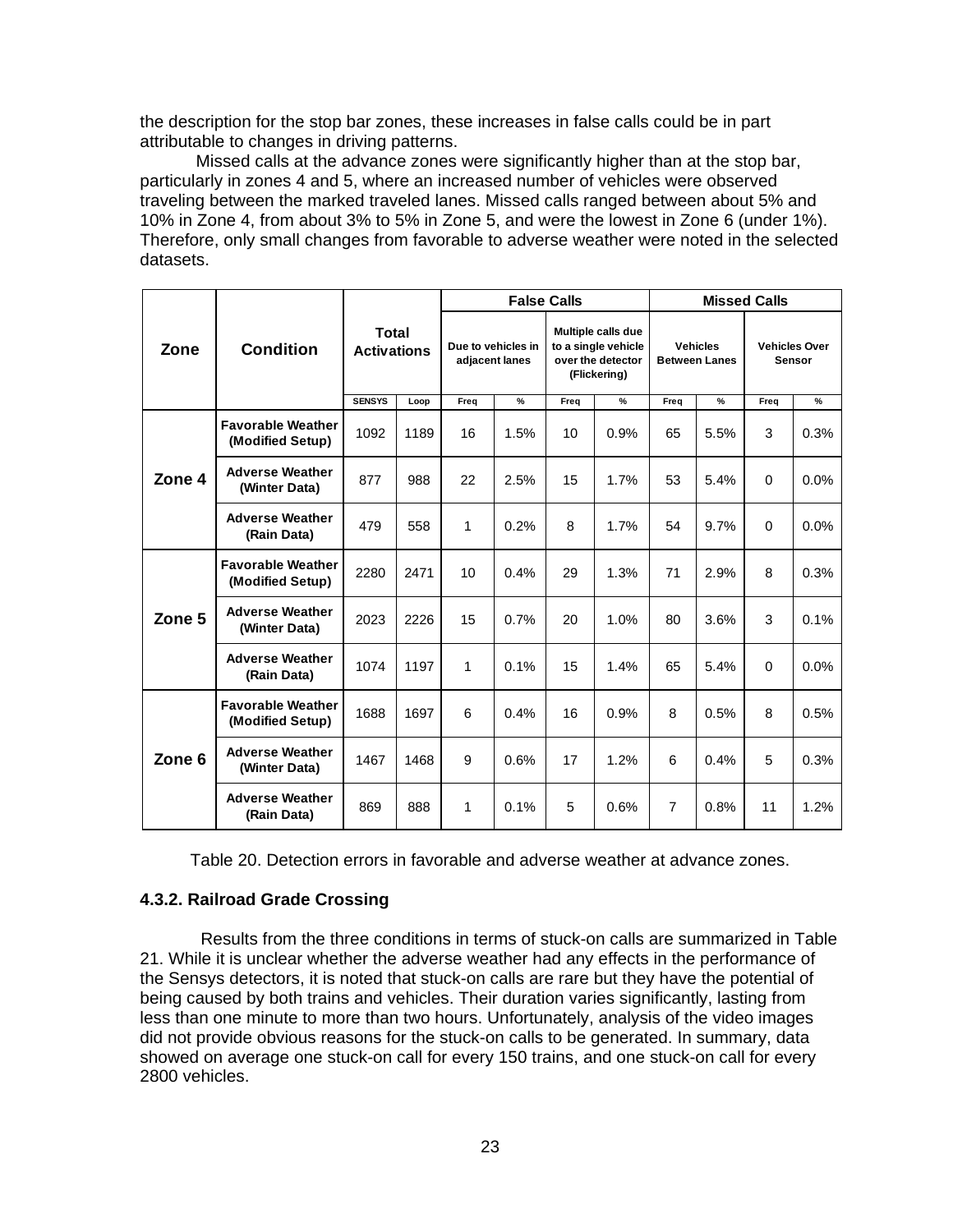|                                              | Train         | <b>Vehicle</b> | <b>Stuck-on Calls</b> |                   |                  |                     |  |  |  |  |  |
|----------------------------------------------|---------------|----------------|-----------------------|-------------------|------------------|---------------------|--|--|--|--|--|
| <b>Condition</b>                             | <b>Volume</b> | Volume*        |                       | Caused by a train |                  | Caused by a vehicle |  |  |  |  |  |
|                                              |               |                | <b>Frequency</b>      | <b>Duration</b>   | <b>Frequency</b> | <b>Duration</b>     |  |  |  |  |  |
| <b>Favorable Weather</b><br>(Modified Setup) | 145           | 5100           | 1                     | 60 min            | 1                | 30 min              |  |  |  |  |  |
| <b>Adverse Weather</b><br>(Winter Data)      | $431**$       | 3800           | 3                     | 11 min - 100 min  | 1                | 26 sec              |  |  |  |  |  |
| <b>Adverse Weather</b><br>(Rain Data)        | 67            | 2500           | 0                     |                   | $\overline{2}$   | 52 sec - 150 min    |  |  |  |  |  |
| Total                                        | 643           | 11400          | 4                     |                   | 4                |                     |  |  |  |  |  |

\* Vehicle volume in the direction of the intended detection (eastbound). Estimated based on loop counts

\*\* Train volume includes additonal datasets analyzed for stuck-on calls from trains only. This increased the original sample size (116 trains) in 315 trains

Table 21. Stuck-on calls in favorable and adverse weather at railroad location.

Regarding false calls, the frequency of this error in both lanes was relatively stable. False calls, including flickering calls, fluctuated between 54% and 60% for the left-turn lane, and between 13% and 17% for the through lane, as it is shown in Table 22. However, the effect of opposite traffic was greater in the winter data (46.5% false calls) compared to the favorable weather (30.9%) and the rain (31.7%). This could be in part due to changes in driving patterns caused by snow in the roadway, so that opposite traffic traveled closer to the eastbound lanes. No additional effects of adverse weather conditions were observed in the frequency of false calls.

|                                          | <b>SENSOR</b>         | <b>Activations</b><br>due to<br><b>Vehicles</b> | <b>False Calls - Visually Verified Errors</b> |                                |                                               |                              |                                               |                                |                                                                                      |                                |
|------------------------------------------|-----------------------|-------------------------------------------------|-----------------------------------------------|--------------------------------|-----------------------------------------------|------------------------------|-----------------------------------------------|--------------------------------|--------------------------------------------------------------------------------------|--------------------------------|
| <b>CONDITION</b>                         |                       |                                                 | Total<br>(Including Flickering<br>Calls)      |                                | <b>Adjacent Vehicles</b><br>(cars and trucks) |                              | <b>Opposite Vehicles</b><br>(cars and trucks) |                                | Multiple calls due<br>to a single vehicle<br>over the detector<br>(Flickering Calls) |                                |
|                                          |                       | (a)                                             | <b>Number</b><br>$(b)=(d)+(f)+(h)$            | $\frac{9}{6}$<br>$(c)=(b)/(a)$ | <b>Number</b><br>(d)                          | $\frac{9}{6}$<br>(e)=(d)/(a) | <b>Number</b><br>(f)                          | $\frac{9}{6}$<br>$(g)=(f)/(a)$ | <b>Number</b><br>(h)                                                                 | $\frac{9}{6}$<br>$(i)=(h)/(a)$ |
| Favorable<br>Weather<br>(Modified Setup) | Left-turn Lane        | 2823                                            | 1515                                          | 53.7%                          | 176                                           | 6.2%                         | 873                                           | 30.9%                          | 466                                                                                  | 16.5%                          |
|                                          | Thru Lane             | 4840                                            | 804                                           | 16.6%                          | 204                                           | 4.2%                         | 3                                             | 0.1%                           | 597                                                                                  | 12.3%                          |
| <b>Adverse Weather</b><br>(Winter Data)  | Left-turn Lane        | 2172                                            | 1301                                          | 59.9%                          | 200                                           | 9.2%                         | 1009                                          | 46.5%                          | 92                                                                                   | 4.2%                           |
|                                          | Thru Lane             | 3478                                            | 489                                           | 14.1%                          | 57                                            | 1.6%                         | 13                                            | 0.4%                           | 419                                                                                  | 12.0%                          |
| <b>Adverse Weather</b><br>(Rain Data)    | <b>Left-turn Lane</b> | 1387                                            | 775                                           | 55.9%                          | 125                                           | 9.0%                         | 439                                           | 31.7%                          | 211                                                                                  | 15.2%                          |
|                                          | <b>Thru Lane</b>      | 2284                                            | 305                                           | 13.4%                          | 92                                            | 4.0%                         | 5                                             | 0.2%                           | 208                                                                                  | 9.1%                           |

Table 22. False calls in favorable and adverse weather at railroad location.

In terms of missed calls, the average frequency remained very low (<0.4%) throughout the three conditions. Even though it is apparent that the frequency of missed vehicles is higher during favorable weather, note that there is a strong influence of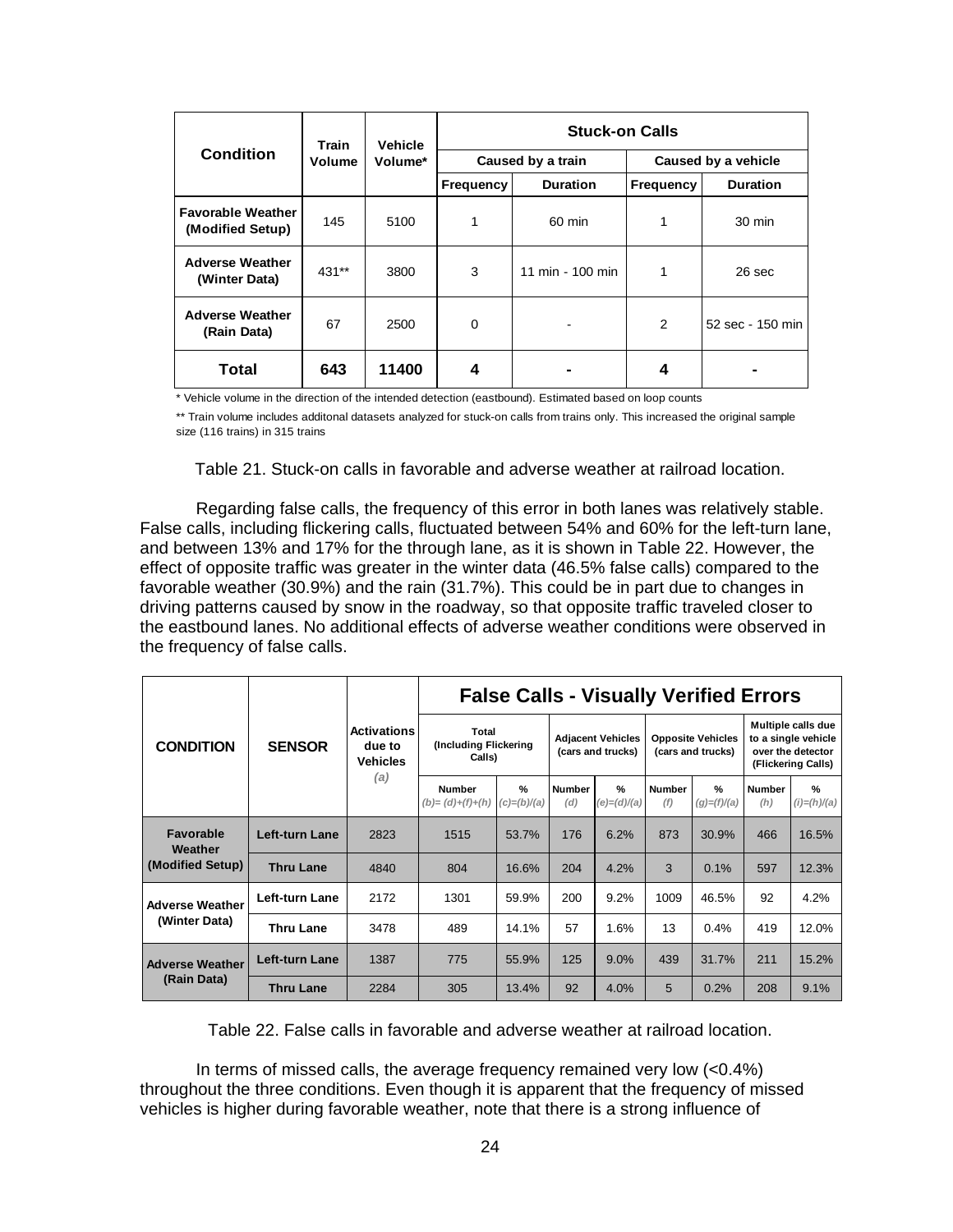motorcycles being missed, which are expected to be less frequent in adverse weather. Just as it has been mentioned for the other types of error, missed calls seem not to be clearly affected by snow or rain.

|                                                                | <b>Favorable Weather</b><br>(Modified Setup) | <b>Adverse Weather</b><br>(Winter Data) | Adverse<br>Weather (Rain |  |
|----------------------------------------------------------------|----------------------------------------------|-----------------------------------------|--------------------------|--|
| Cause                                                          | Total                                        | Total                                   | Total                    |  |
| <b>AUTOMOBILE Missed between</b><br>lanes                      | $\mathbf{2}$                                 | 0                                       | 6                        |  |
| PICKUP TRUCK Missed between<br>lanes                           | 4                                            | 1                                       | 0                        |  |
| SUV Missed between lanes                                       | $\overline{2}$                               | 0                                       | 0                        |  |
| AUTOMOBILE/SUV Missed when<br>traveling directly over detector | $\mathbf{2}$                                 | o                                       | 0                        |  |
| MOTORCYCLE missed                                              | 7                                            | ŋ                                       | 0                        |  |
| <b>BICYCLIST missed</b>                                        | 0                                            | 0                                       | 0                        |  |
| <b>Total Missed Calls</b>                                      | 17                                           |                                         | 6                        |  |
| <b>Total Traffic Volume (from loops)</b>                       | 5148                                         | 3874                                    | 2571                     |  |
| <b>Total Missed / Total Traffic</b><br><b>Volume</b>           | 0.33%                                        | 0.03%                                   | 0.23%                    |  |

Table 23. Missed calls in favorable and adverse weather at railroad location.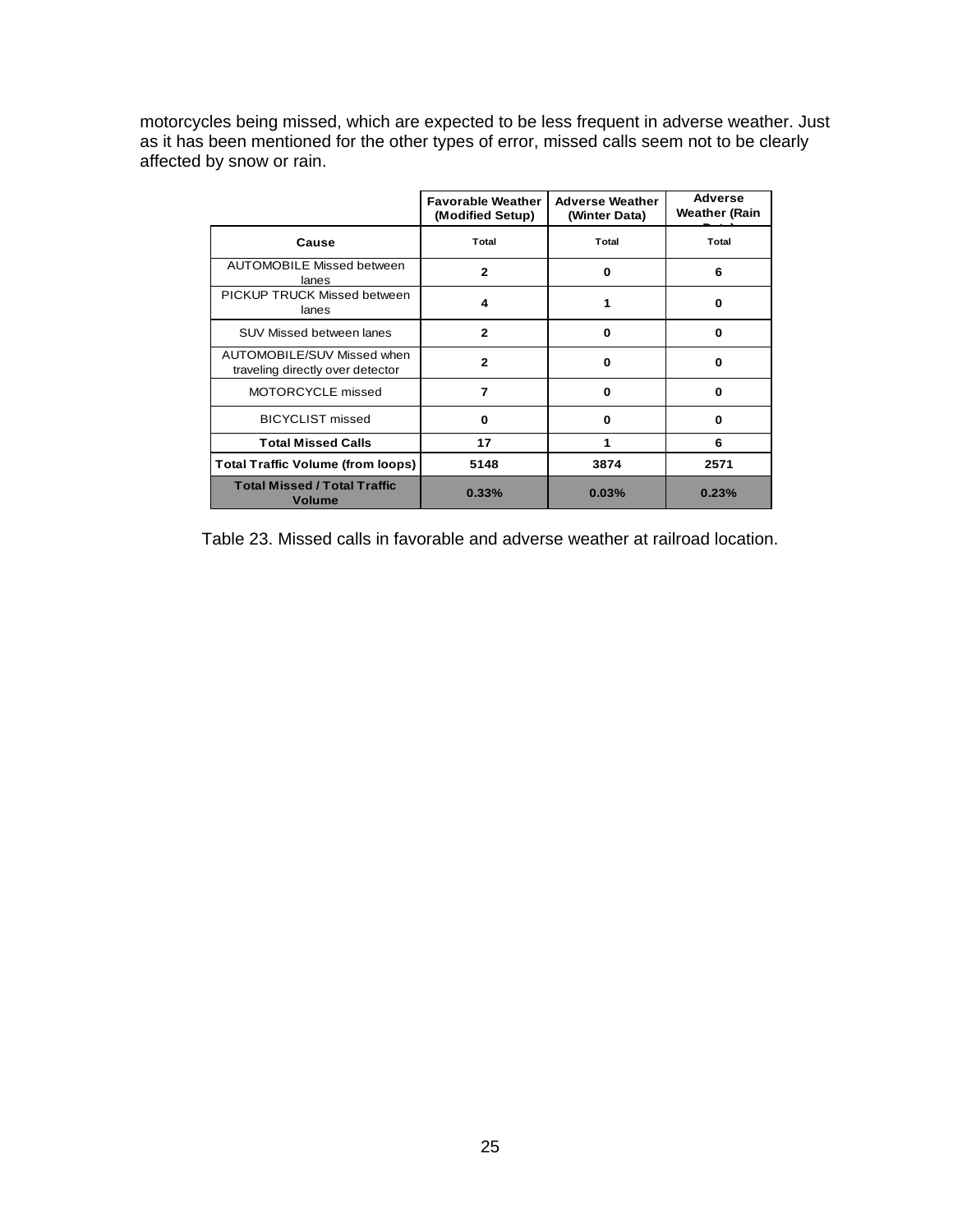## **CHAPTER 5 CONCLUSIONS**

The performance of the Sensys wireless vehicle detection system was evaluated under adverse weather conditions, including winter and rain, at two locations: 1) a typical setup at a signalized intersection with detection at the stop bar and at advance locations; and 2) a railroad grade crossing very close to a signalized intersection. The location of the railroad installation is not typical for vehicle detection purposes, and its main objective was testing the sensors as a backup for loop detectors that control the operation of a fourquadrant gate system. Hence, the location of the Sensys detectors was close to the tracks.

 Sample datasets from multiple days were collected for both winter and rain conditions, providing results from the system performance that covers different times of day and days of the week.

 Selected datasets for the winter condition were collected when the roadway was covered with snow and also at some periods of low temperature. Likewise, for the rain condition, strong precipitation and thunderstorms were selected for this analysis.

#### **5.1. INTERSECTION OF CENTURY BLVD AND VETERANS PKWY**

The selected 25 hours of the winter condition and 20 hours of the rain condition were analyzed at both stop bar and advance detection locations. Results indicate that at the stop bar, false calls were the most common type of detection error, mainly caused by two reasons: 1) vehicles placing calls in a detector while occupying the adjacent lane (not the detection lane), and 2) vehicles in the detection lanes that placed more than one activation (flickering false calls). For all three stop bar zones, a trend for slightly increased frequency of false calls due to adjacent vehicles was observed in the winter data (on average 7.7% to 15.4% of the total number of calls) compared to the rain data (on average 2.6% to 6.2%). However, no clear trends were observed for all zones in terms of flickering false calls, which ranged on average between 4.2% and 7.2% in the winter data, and between 5% and 7.7% in the rain data. Also at the stop bar zones, low frequencies of stuck-on calls were observed in both winter and rain conditions, with a total of seven occurrences lasting between 3 and 12 minutes each. Likewise, only two missed calls were found at stop bar zones, and dropped calls were inexistent.

 With regard to the advance detection zones, missed calls were the most frequent source of error. For all three zones, the frequency of missed vehicles traveling between the lanes ranged between 0.4% and 5.4% in the winter condition, and between 0.8% and 9.7% in the rain condition. These vehicles were not traveling centered in the marked lane, but also note they were not detected by either of the adjacent Sensys detectors. A low percentage of vehicles were not detected while clearly traveling inside the marked lane, which represented up to 1.2% of the vehicles in one lane but as low as 0% in other lane. False calls were significantly lower than at the stop bar zones, ranging on average from about 1% to 4%. No stuck-on calls or dropped calls were found in the advance zones.

#### **5.2. RAILROAD GRADE CROSSING**

The main sources of detection error at the railroad location were false calls and stuck-on calls. Very few missed calls were found, with only four vehicles not detected out of a sample of more than 6000 vehicles. No dropped calls were found.

 In general, the effect of trains on the Sensys detectors was to generate multiple activations while they occupied the tracks at the crossing. However, after the trains departed, some of the activations in the sensor remained on, causing stuck-on calls. On